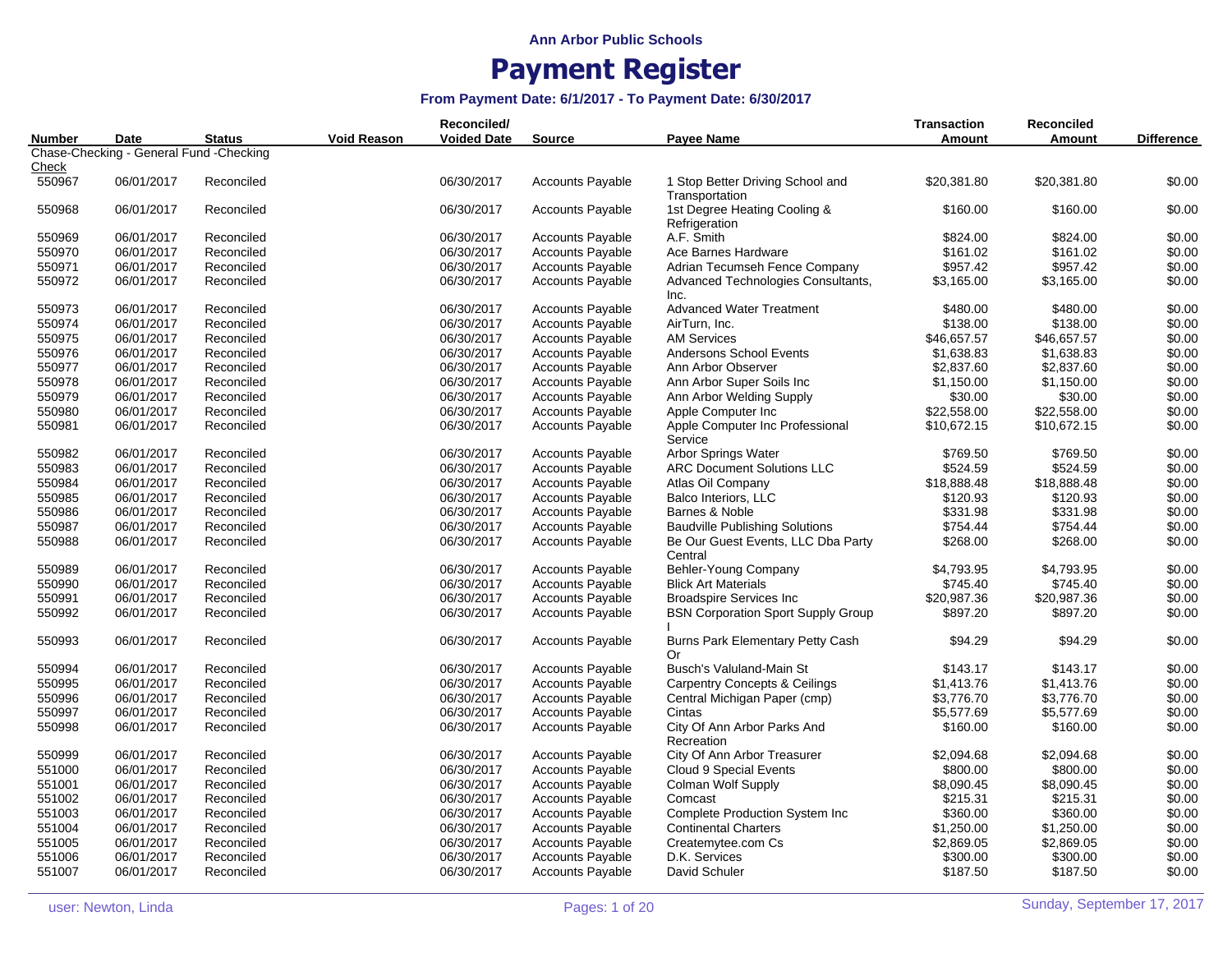|               |            |               |                    | Reconciled/        |                         |                                            | <b>Transaction</b> | <b>Reconciled</b> |                   |
|---------------|------------|---------------|--------------------|--------------------|-------------------------|--------------------------------------------|--------------------|-------------------|-------------------|
| <b>Number</b> | Date       | <b>Status</b> | <b>Void Reason</b> | <b>Voided Date</b> | <b>Source</b>           | <b>Pavee Name</b>                          | Amount             | Amount            | <b>Difference</b> |
| 551008        | 06/01/2017 | Reconciled    |                    | 06/30/2017         | <b>Accounts Payable</b> | Davis Vision                               | \$2,551.69         | \$2,551.69        | \$0.00            |
| 551009        | 06/01/2017 | Reconciled    |                    | 06/30/2017         | <b>Accounts Payable</b> | Deaf Community Advocacy Network            | \$2,270.00         | \$2,270.00        | \$0.00            |
| 551010        | 06/01/2017 | Reconciled    |                    | 06/30/2017         | <b>Accounts Payable</b> | Dearborn Speech & Sensory Ctr              | \$2,484.00         | \$2,484.00        | \$0.00            |
| 551011        | 06/01/2017 | Reconciled    |                    | 06/30/2017         | <b>Accounts Payable</b> | Demco Inc                                  | \$543.74           | \$543.74          | \$0.00            |
| 551012        | 06/01/2017 | Reconciled    |                    | 06/30/2017         | <b>Accounts Payable</b> | Detroit Edison Or Dte Energy               | \$150,100.56       | \$150,100.56      | \$0.00            |
| 551013        | 06/01/2017 | Reconciled    |                    | 06/30/2017         | <b>Accounts Payable</b> | Detroit Institute Of The Arts              | \$315.00           | \$315.00          | \$0.00            |
| 551014        | 06/01/2017 | Reconciled    |                    | 06/30/2017         | <b>Accounts Payable</b> | Detroit Salt Company Llc                   | \$4,630.29         | \$4,630.29        | \$0.00            |
| 551015        | 06/01/2017 | Reconciled    |                    | 06/30/2017         | <b>Accounts Payable</b> | Dew-El Corporation                         | \$22,133.00        | \$22,133.00       | \$0.00            |
| 551016        | 06/01/2017 | Reconciled    |                    | 06/30/2017         | <b>Accounts Payable</b> | Drew Lathin Dba Creating                   | \$326.11           | \$326.11          | \$0.00            |
|               |            |               |                    |                    |                         | Sustainable Landscap                       |                    |                   |                   |
| 551017        | 06/01/2017 | Reconciled    |                    | 06/30/2017         | <b>Accounts Payable</b> | Dte Energy                                 | \$9,717.53         | \$9,717.53        | \$0.00            |
| 551018        | 06/01/2017 | Reconciled    |                    | 06/30/2017         | <b>Accounts Payable</b> | Eastbay, Inc.                              | \$67.80            | \$67.80           | \$0.00            |
| 551019        | 06/01/2017 | Reconciled    |                    | 06/30/2017         | <b>Accounts Payable</b> | Eberwhite Elementary Petty Cash Or         | \$88.42            | \$88.42           | \$0.00            |
| 551020        | 06/01/2017 | Reconciled    |                    | 06/30/2017         | <b>Accounts Payable</b> | <b>Educational Visions Alliance Inc.</b>   | \$3,150.00         | \$3,150.00        | \$0.00            |
| 551021        | 06/01/2017 | Reconciled    |                    | 06/30/2017         | <b>Accounts Payable</b> | Edward John Wyman                          | \$200.00           | \$200.00          | \$0.00            |
| 551022        | 06/01/2017 | Reconciled    |                    | 06/30/2017         | Accounts Payable        | Enterprise Rent-A-Car                      | \$2,928.40         | \$2,928.40        | \$0.00            |
| 551023        | 06/01/2017 | Reconciled    |                    | 06/30/2017         | <b>Accounts Payable</b> | <b>Epic Sports</b>                         | \$458.68           | \$458.68          | \$0.00            |
| 551024        | 06/01/2017 | Reconciled    |                    | 06/30/2017         | <b>Accounts Payable</b> | Ferguson Enterprises, Inc.                 | \$53,452.44        | \$53,452.44       | \$0.00            |
| 551025        | 06/01/2017 | Reconciled    |                    | 06/30/2017         | <b>Accounts Payable</b> | First Student - Tecumseh                   | \$513.00           | \$513.00          | \$0.00            |
| 551026        | 06/01/2017 | Reconciled    |                    | 06/30/2017         | <b>Accounts Payable</b> | Flinn Scientific Co.                       | \$1,980.00         | \$1,980.00        | \$0.00            |
| 551027        | 06/01/2017 | Reconciled    |                    | 06/30/2017         | <b>Accounts Payable</b> | Follett School Solutions, Inc.             | \$805.02           | \$805.02          | \$0.00            |
| 551028        | 06/01/2017 | Reconciled    |                    | 06/30/2017         | Accounts Payable        | Forsythe                                   | \$90.00            | \$90.00           | \$0.00            |
| 551029        | 06/01/2017 | Reconciled    |                    | 06/30/2017         | <b>Accounts Payable</b> | <b>GCA Education Services, Inc.</b>        | \$484,157.58       | \$484,157.58      | \$0.00            |
| 551030        | 06/01/2017 | Reconciled    |                    | 06/30/2017         | <b>Accounts Payable</b> | <b>General Painting Comapny LLC</b>        | \$12,470.00        | \$12,470.00       | \$0.00            |
| 551031        | 06/01/2017 | Reconciled    |                    | 06/30/2017         | <b>Accounts Payable</b> | Getaway Tours Inc                          | \$13,844.00        | \$13,844.00       | \$0.00            |
|               |            |               |                    |                    |                         |                                            |                    |                   |                   |
| 551032        | 06/01/2017 | Reconciled    |                    | 06/30/2017         | <b>Accounts Payable</b> | <b>Gladwin Center</b>                      | \$90.00            | \$90.00           | \$0.00            |
| 551033        | 06/01/2017 | Reconciled    |                    | 06/30/2017         | <b>Accounts Payable</b> | Gordon Food Service                        | \$3,182.46         | \$3,182.46        | \$0.00            |
| 551034        | 06/01/2017 | Reconciled    |                    | 06/30/2017         | <b>Accounts Payable</b> | Goyette Mechanical Co                      | \$1,350.00         | \$1,350.00        | \$0.00            |
| 551035        | 06/01/2017 | Reconciled    |                    | 06/30/2017         | <b>Accounts Payable</b> | Grainger                                   | \$8,389.54         | \$8,389.54        | \$0.00            |
| 551036        | 06/01/2017 | Reconciled    |                    | 06/30/2017         | <b>Accounts Payable</b> | Great Lakes Environmental Service,<br>Inc  | \$40,217.00        | \$40,217.00       | \$0.00            |
| 551037        | 06/01/2017 | Reconciled    |                    | 06/30/2017         | <b>Accounts Payable</b> | Great Lakes Furniture Supply Inc           | \$7,737.50         | \$7,737.50        | \$0.00            |
| 551038        | 06/01/2017 | Reconciled    |                    | 06/30/2017         | <b>Accounts Payable</b> | <b>Heaney General Contracting</b>          | \$5,041.20         | \$5,041.20        | \$0.00            |
| 551039        | 06/01/2017 | Reconciled    |                    | 06/30/2017         | <b>Accounts Payable</b> | <b>Heikkinen Productions</b>               | \$576.00           | \$576.00          | \$0.00            |
| 551041        | 06/01/2017 | Reconciled    |                    | 06/30/2017         | <b>Accounts Payable</b> | Huron Athletic Booster Club                | \$500.00           | \$500.00          | \$0.00            |
| 551042        | 06/01/2017 | Reconciled    |                    | 06/30/2017         | <b>Accounts Payable</b> | Huron Hs Athletics Petty Cash Or           | \$114.00           | \$114.00          | \$0.00            |
| 551043        | 06/01/2017 | Reconciled    |                    | 06/30/2017         | <b>Accounts Payable</b> | IDN-Hardware Sales Inc.                    | \$448.50           | \$448.50          | \$0.00            |
| 551044        | 06/01/2017 | Reconciled    |                    | 06/30/2017         | <b>Accounts Payable</b> | <b>Impressive Promotional Products LIc</b> | \$76.69            | \$76.69           | \$0.00            |
| 551045        | 06/01/2017 | Reconciled    |                    | 06/30/2017         | <b>Accounts Payable</b> | Insectech                                  | \$1,282.00         | \$1,282.00        | \$0.00            |
| 551046        | 06/01/2017 | Reconciled    |                    | 06/30/2017         | <b>Accounts Payable</b> | Ithaka Harbors, Inc.                       | \$2,000.00         | \$2,000.00        | \$0.00            |
| 551047        | 06/01/2017 | Reconciled    |                    | 06/30/2017         | <b>Accounts Payable</b> |                                            | \$883.45           | \$883.45          | \$0.00            |
|               |            |               |                    |                    |                         | Jacobs, Jennifer                           |                    |                   |                   |
| 551048        | 06/01/2017 | Reconciled    |                    | 06/30/2017         | <b>Accounts Payable</b> | Jacobson, David                            | \$226.74           | \$226.74          | \$0.00            |
| 551049        | 06/01/2017 | Reconciled    |                    | 06/30/2017         | <b>Accounts Payable</b> | James Lee Michaels Dba Avery<br>Systems An | \$1,782.00         | \$1,782.00        | \$0.00            |
| 551050        | 06/01/2017 | Reconciled    |                    | 06/30/2017         | <b>Accounts Payable</b> | James M Monkiewicz                         | \$46.50            | \$46.50           | \$0.00            |
| 551051        | 06/01/2017 | Reconciled    |                    | 06/30/2017         | <b>Accounts Payable</b> | Jewish Family Services Of                  | \$3,578.89         | \$3,578.89        | \$0.00            |
|               |            |               |                    |                    |                         | Washtenaw Cty Inc                          |                    |                   |                   |
| 551052        | 06/01/2017 | Reconciled    |                    | 06/30/2017         | <b>Accounts Payable</b> | Johnson Controls Inc.                      | \$10,074.57        | \$10,074.57       | \$0.00            |
| 551053        | 06/01/2017 | Reconciled    |                    | 06/30/2017         | <b>Accounts Payable</b> | Johnstone Supply Detroit Group             | \$297.10           | \$297.10          | \$0.00            |
| 551054        | 06/01/2017 | Reconciled    |                    | 06/30/2017         | <b>Accounts Payable</b> | Jostens, Inc.                              | \$63.65            | \$63.65           | \$0.00            |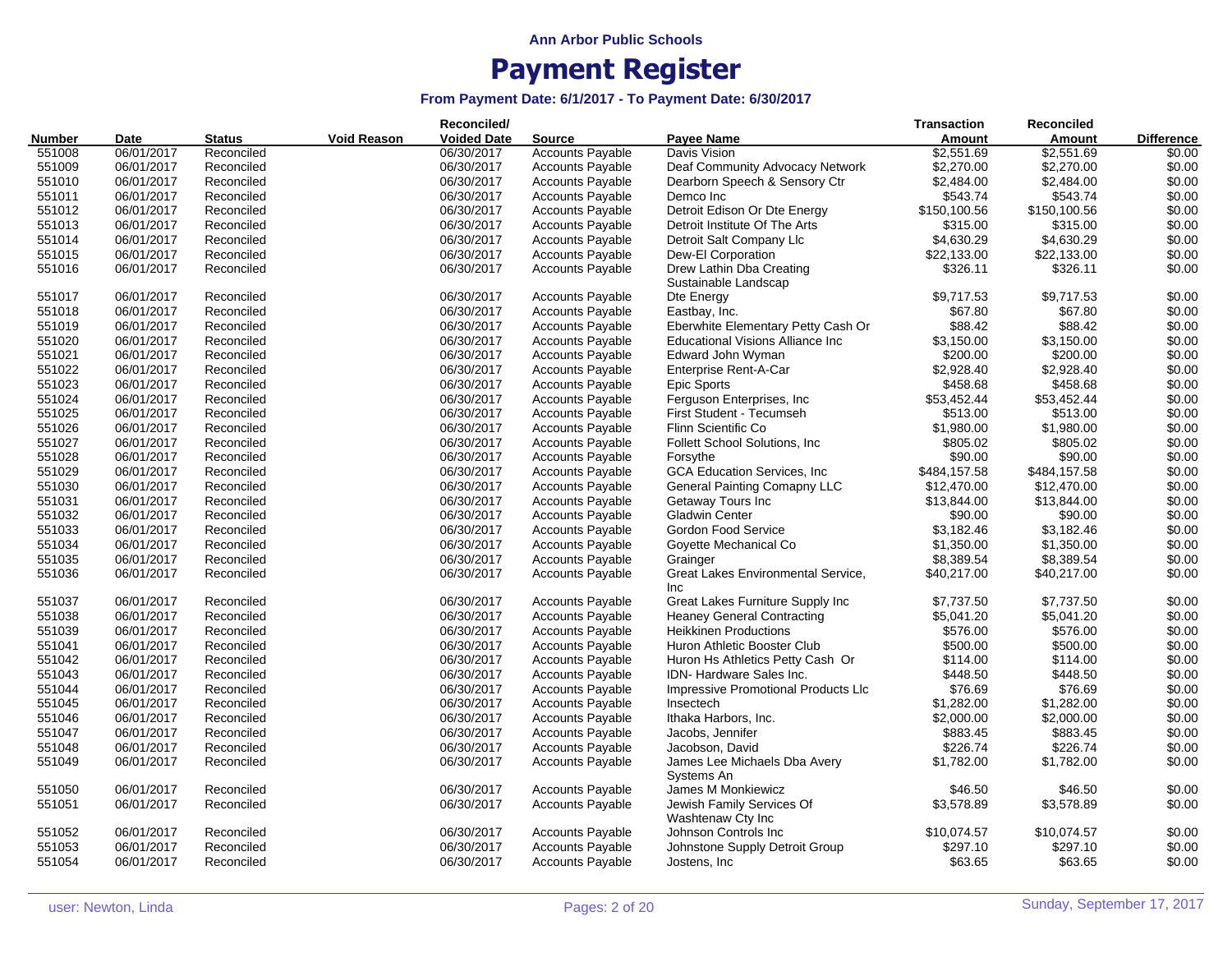|               |             |               |                    | Reconciled/        |                         |                                                                    | <b>Transaction</b> | Reconciled  |                   |
|---------------|-------------|---------------|--------------------|--------------------|-------------------------|--------------------------------------------------------------------|--------------------|-------------|-------------------|
| <b>Number</b> | <b>Date</b> | <b>Status</b> | <b>Void Reason</b> | <b>Voided Date</b> | <b>Source</b>           | Payee Name                                                         | Amount             | Amount      | <b>Difference</b> |
| 551055        | 06/01/2017  | Reconciled    |                    | 06/30/2017         | <b>Accounts Payable</b> | Katherine Renee Willson                                            | \$360.00           | \$360.00    | \$0.00            |
| 551056        | 06/01/2017  | Reconciled    |                    | 06/30/2017         | <b>Accounts Payable</b> | Katherine's Catering & Special Events                              | \$8,740.88         | \$8,740.88  | \$0.00            |
| 551057        | 06/01/2017  | Reconciled    |                    | 06/30/2017         | <b>Accounts Payable</b> | Kone Incorporated                                                  | \$1,531.15         | \$1,531.15  | \$0.00            |
| 551058        | 06/01/2017  | Reconciled    |                    | 06/30/2017         | <b>Accounts Payable</b> | Lakeshore Learning Materials                                       | \$1,454.40         | \$1,454.40  | \$0.00            |
| 551059        | 06/01/2017  | Reconciled    |                    | 06/30/2017         | <b>Accounts Payable</b> | Little Caesars Pizza                                               | \$175.00           | \$175.00    | \$0.00            |
| 551060        | 06/01/2017  | Reconciled    |                    | 06/30/2017         | <b>Accounts Payable</b> | Lookout Books                                                      | \$429.65           | \$429.65    | \$0.00            |
| 551061        | 06/01/2017  | Reconciled    |                    | 06/30/2017         | <b>Accounts Payable</b> | Macprofessionals Inc.                                              | \$18,475.00        | \$18,475.00 | \$0.00            |
| 551062        | 06/01/2017  | Reconciled    |                    | 06/30/2017         | <b>Accounts Payable</b> | <b>Madison Electric</b>                                            | \$56.30            | \$56.30     | \$0.00            |
| 551063        | 06/01/2017  | Reconciled    |                    | 06/30/2017         | <b>Accounts Payable</b> | Margaret G. Lubahn                                                 | \$243.80           | \$243.80    | \$0.00            |
| 551064        | 06/01/2017  | Reconciled    |                    | 06/30/2017         | <b>Accounts Payable</b> | Massp                                                              | \$2,000.00         | \$2,000.00  | \$0.00            |
| 551065        | 06/01/2017  | Reconciled    |                    | 06/30/2017         | <b>Accounts Payable</b> |                                                                    | \$6,478.21         | \$6,478.21  | \$0.00            |
|               |             |               |                    |                    |                         | Mcnaughton-Mckay Electric                                          |                    |             |                   |
| 551066        | 06/01/2017  | Reconciled    |                    | 06/30/2017         | <b>Accounts Payable</b> | Meridian Winds LLC                                                 | \$1,991.00         | \$1,991.00  | \$0.00            |
| 551067        | 06/01/2017  | Reconciled    |                    | 06/30/2017         | <b>Accounts Payable</b> | Metro Waste Service                                                | \$1,182.40         | \$1,182.40  | \$0.00            |
| 551068        | 06/01/2017  | Reconciled    |                    | 06/30/2017         | <b>Accounts Payable</b> | MI Family Career & Community<br>Leaders Of America -               | \$620.00           | \$620.00    | \$0.00            |
| 551069        | 06/01/2017  | Reconciled    |                    | 06/30/2017         | <b>Accounts Payable</b> | Michigan Power Rodding Inc                                         | \$1,844.00         | \$1,844.00  | \$0.00            |
| 551071        | 06/01/2017  | Reconciled    |                    | 06/30/2017         | <b>Accounts Payable</b> | <b>MLive Media Group</b>                                           | \$432.81           | \$432.81    | \$0.00            |
| 551072        | 06/01/2017  | Reconciled    |                    | 06/30/2017         | <b>Accounts Payable</b> | Music Theatre International                                        | \$2,765.00         | \$2,765.00  | \$0.00            |
| 551073        | 06/01/2017  | Reconciled    |                    | 06/30/2017         | <b>Accounts Payable</b> | Napa Auto Parts                                                    | \$166.08           | \$166.08    | \$0.00            |
| 551074        | 06/01/2017  | Reconciled    |                    | 06/30/2017         | <b>Accounts Payable</b> | <b>Nbs Contract Group</b>                                          | \$9,355.11         | \$9,355.11  | \$0.00            |
| 551075        | 06/01/2017  | Reconciled    |                    | 06/30/2017         | <b>Accounts Payable</b> | NCS Pearson, Inc.                                                  | \$1,608.08         | \$1,608.08  | \$0.00            |
| 551076        | 06/01/2017  | Reconciled    |                    | 06/30/2017         | <b>Accounts Payable</b> | Neff Company                                                       | \$1,165.76         | \$1,165.76  | \$0.00            |
| 551077        | 06/01/2017  | Reconciled    |                    | 06/30/2017         | <b>Accounts Payable</b> | Nicola's Books/little Professor<br>Westgate                        | \$83.94            | \$83.94     | \$0.00            |
| 551078        | 06/01/2017  | Reconciled    |                    | 06/30/2017         | <b>Accounts Payable</b> | NUCO <sub>2</sub> Inc                                              | \$1,011.10         | \$1,011.10  | \$0.00            |
| 551079        | 06/01/2017  | Reconciled    |                    | 06/30/2017         | <b>Accounts Payable</b> | Office Depot                                                       | \$10,301.58        | \$10,301.58 | \$0.00            |
| 551080        | 06/01/2017  | Reconciled    |                    | 06/30/2017         | <b>Accounts Payable</b> | One On One Sports Training                                         | \$6,325.00         | \$6,325.00  | \$0.00            |
| 551081        | 06/01/2017  | Reconciled    |                    | 06/30/2017         | <b>Accounts Payable</b> | Operations Petty Cash or                                           | \$395.27           | \$395.27    | \$0.00            |
| 551082        | 06/01/2017  | Reconciled    |                    | 06/30/2017         | <b>Accounts Payable</b> | Pioneer High School Petty Cash Or                                  | \$285.10           | \$285.10    | \$0.00            |
| 551083        | 06/01/2017  | Reconciled    |                    | 06/30/2017         | <b>Accounts Payable</b> | Pioneer Hs Athletics Petty Cash Or                                 | \$370.99           | \$370.99    | \$0.00            |
|               |             |               |                    |                    |                         |                                                                    |                    |             |                   |
| 551084        | 06/01/2017  | Reconciled    |                    | 06/30/2017         | <b>Accounts Payable</b> | Pitney Bowes Inc                                                   | \$78.18            | \$78.18     | \$0.00            |
| 551085        | 06/01/2017  | Reconciled    |                    | 06/30/2017         | <b>Accounts Payable</b> | Pitney Bowes-Purchase Power                                        | \$67.83            | \$67.83     | \$0.00            |
| 551086        | 06/01/2017  | Reconciled    |                    | 06/30/2017         | Accounts Payable        | Precision Exams, LLC                                               | \$1,056.00         | \$1,056.00  | \$0.00            |
| 551087        | 06/01/2017  | Reconciled    |                    | 06/30/2017         | <b>Accounts Payable</b> | <b>Premier Environmental &amp;</b><br><b>Construction Services</b> | \$12,294.00        | \$12,294.00 | \$0.00            |
| 551088        | 06/01/2017  | Reconciled    |                    | 06/30/2017         | <b>Accounts Payable</b> | Purvis & Foster                                                    | \$4,711.00         | \$4,711.00  | \$0.00            |
| 551089        | 06/01/2017  | Reconciled    |                    | 06/30/2017         | <b>Accounts Payable</b> | <b>Quality Roofing</b>                                             | \$4,682.45         | \$4,682.45  | \$0.00            |
| 551090        | 06/01/2017  | Reconciled    |                    | 06/30/2017         | <b>Accounts Payable</b> | <b>Quill Corporation</b>                                           | \$120.75           | \$120.75    | \$0.00            |
| 551091        | 06/01/2017  | Reconciled    |                    | 06/30/2017         | <b>Accounts Payable</b> | Reading Writing Project Network, LLC                               | \$3,500.00         | \$3,500.00  | \$0.00            |
| 551092        | 06/01/2017  | Reconciled    |                    | 06/30/2017         | <b>Accounts Payable</b> | <b>Really Good Stuff</b>                                           | \$81.90            | \$81.90     | \$0.00            |
| 551093        | 06/01/2017  | Reconciled    |                    | 06/30/2017         | <b>Accounts Payable</b> | Revel and Roll                                                     | \$122.00           | \$122.00    | \$0.00            |
| 551094        | 06/01/2017  | Reconciled    |                    | 06/30/2017         | <b>Accounts Payable</b> | <b>Risk Security</b>                                               | \$15,350.64        | \$15,350.64 | \$0.00            |
| 551095        | 06/01/2017  | Reconciled    |                    | 06/30/2017         | <b>Accounts Payable</b> | Robert Darvas Associates, P.C.                                     | \$2,500.00         | \$2,500.00  | \$0.00            |
| 551096        | 06/01/2017  | Reconciled    |                    | 06/30/2017         | <b>Accounts Payable</b> | Roberts Installation & Repair                                      | \$2,825.00         | \$2,825.00  | \$0.00            |
| 551097        | 06/01/2017  | Reconciled    |                    | 06/30/2017         | Accounts Payable        | <b>Rovin Ceramics</b>                                              | \$220.00           | \$220.00    | \$0.00            |
| 551098        | 06/01/2017  | Reconciled    |                    | 06/30/2017         | Accounts Payable        | <b>Scholastic Book Fairs</b>                                       | \$1,571.08         | \$1,571.08  | \$0.00            |
| 551099        | 06/01/2017  | Reconciled    |                    | 06/30/2017         | <b>Accounts Payable</b> | <b>School Savers Corporation</b>                                   | \$226.59           | \$226.59    | \$0.00            |
| 551100        | 06/01/2017  | Reconciled    |                    | 06/30/2017         | <b>Accounts Payable</b> | School Specialty Inc*                                              | \$433.22           | \$433.22    | \$0.00            |
| 551101        |             | Reconciled    |                    | 06/30/2017         |                         |                                                                    | \$363.99           | \$363.99    | \$0.00            |
|               | 06/01/2017  |               |                    |                    | <b>Accounts Payable</b> | Shar Products Co                                                   |                    |             |                   |
| 551102        | 06/01/2017  | Reconciled    |                    | 06/30/2017         | <b>Accounts Payable</b> | Signs By Tomorrow                                                  | \$1,042.40         | \$1,042.40  | \$0.00            |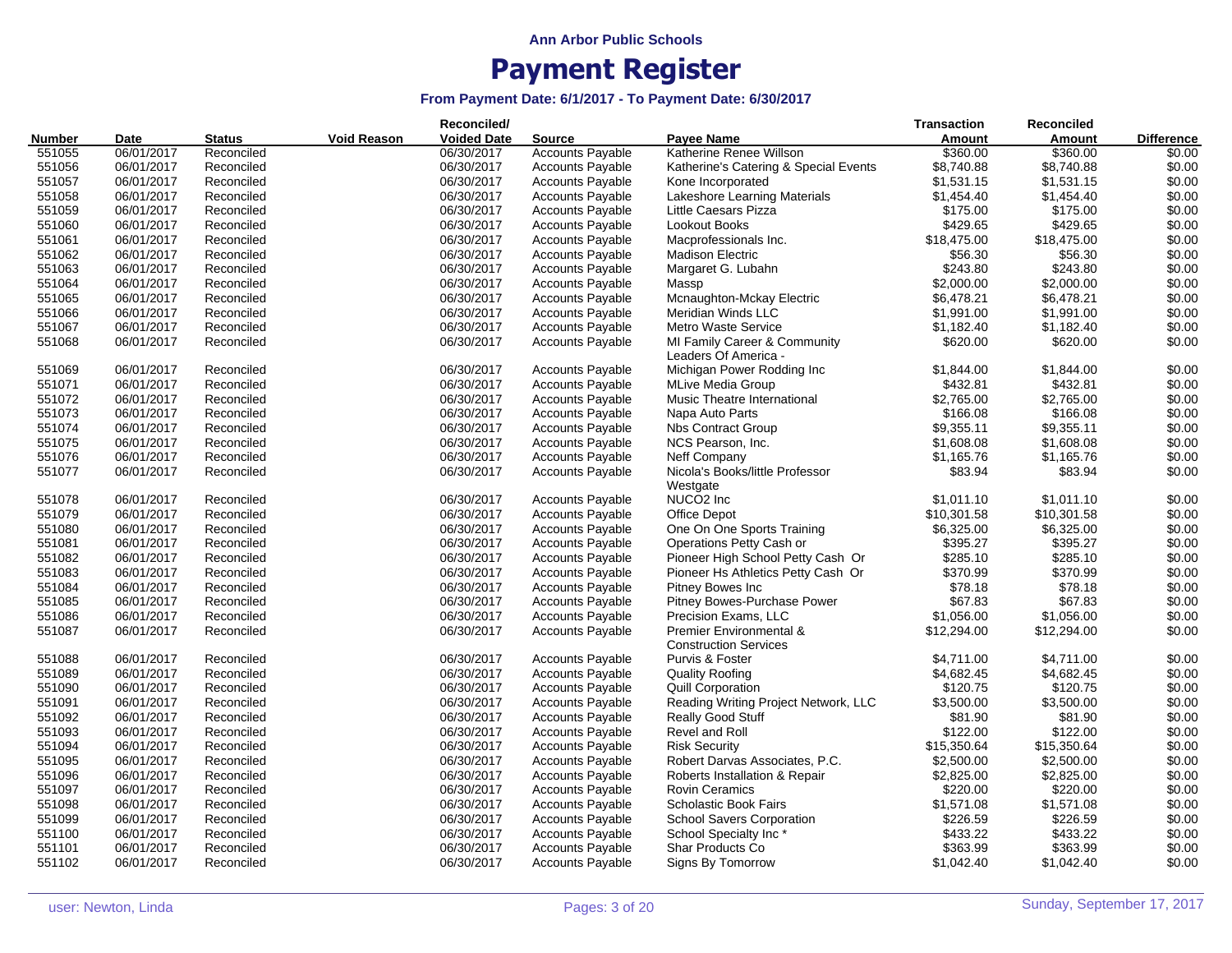|               |            |               |             | Reconciled/        |                         |                                              | <b>Transaction</b> | Reconciled    |                   |
|---------------|------------|---------------|-------------|--------------------|-------------------------|----------------------------------------------|--------------------|---------------|-------------------|
| <b>Number</b> | Date       | <b>Status</b> | Void Reason | <b>Voided Date</b> | <b>Source</b>           | Payee Name                                   | Amount             | <b>Amount</b> | <b>Difference</b> |
| 551103        | 06/01/2017 | Reconciled    |             | 06/30/2017         | <b>Accounts Payable</b> | SiteOne Landscape Supply, LLC                | \$816.30           | \$816.30      | \$0.00            |
| 551104        | 06/01/2017 | Reconciled    |             | 06/30/2017         | <b>Accounts Payable</b> | <b>SJS Educational Solutions</b>             | \$3,600.00         | \$3,600.00    | \$0.00            |
| 551105        | 06/01/2017 | Reconciled    |             | 06/30/2017         | <b>Accounts Payable</b> | Skyline HS Athletics Petty Cash or           | \$1,000.00         | \$1,000.00    | \$0.00            |
| 551106        | 06/01/2017 | Reconciled    |             | 06/30/2017         | <b>Accounts Payable</b> | Southeast Michigan Tennis Assn               | \$500.00           | \$500.00      | \$0.00            |
| 551107        | 06/01/2017 | Reconciled    |             | 06/30/2017         | <b>Accounts Payable</b> | SP Designs & Manufacturing Inc               | \$1,091.15         | \$1,091.15    | \$0.00            |
| 551108        | 06/01/2017 | Reconciled    |             | 06/30/2017         | <b>Accounts Payable</b> | Staples Advantage                            | \$128.69           | \$128.69      | \$0.00            |
| 551109        | 06/01/2017 | Reconciled    |             | 06/30/2017         | <b>Accounts Payable</b> | State Of Michigan                            | \$2,768.60         | \$2,768.60    | \$0.00            |
| 551110        | 06/01/2017 | Reconciled    |             | 06/30/2017         | <b>Accounts Payable</b> | State Of Michigan Labor And                  | \$480.00           | \$480.00      | \$0.00            |
|               |            |               |             |                    |                         | Economic G                                   |                    |               |                   |
| 551111        | 06/01/2017 | Reconciled    |             | 06/30/2017         | <b>Accounts Payable</b> | Sunbelt & Staffing                           | \$2,600.00         | \$2,600.00    | \$0.00            |
| 551112        | 06/01/2017 | Reconciled    |             | 06/30/2017         | <b>Accounts Payable</b> | Sunglo Restoration Svcs Inc                  | \$2,027.41         | \$2,027.41    | \$0.00            |
| 551113        | 06/01/2017 | Reconciled    |             | 06/30/2017         | <b>Accounts Payable</b> | Sunrise Screen Printing Inc.<br>Csinc/pcard  | \$462.47           | \$462.47      | \$0.00            |
| 551114        | 06/01/2017 | Reconciled    |             | 06/30/2017         | <b>Accounts Payable</b> | Temeh, Nada                                  | \$521.27           | \$521.27      | \$0.00            |
| 551115        | 06/01/2017 | Reconciled    |             | 06/30/2017         | <b>Accounts Payable</b> | The Regents of the University of<br>Michigan | \$6,000.00         | \$6,000.00    | \$0.00            |
| 551116        | 06/01/2017 | Reconciled    |             | 06/30/2017         | <b>Accounts Payable</b> | <b>Tierney Brothers Inc</b>                  | \$1,103.53         | \$1,103.53    | \$0.00            |
| 551117        | 06/01/2017 | Reconciled    |             | 06/30/2017         | <b>Accounts Payable</b> | Toledo P E Supply Co                         | \$144.73           | \$144.73      | \$0.00            |
| 551118        | 06/01/2017 | Reconciled    |             | 06/30/2017         | <b>Accounts Payable</b> | Toshiba Business Solutions Michigan          | \$51,920.17        | \$51,920.17   | \$0.00            |
| 551119        | 06/01/2017 | Reconciled    |             | 06/30/2017         | <b>Accounts Payable</b> | <b>Total Armored Car Service Inc</b>         | \$354.54           | \$354.54      | \$0.00            |
| 551120        | 06/01/2017 | Reconciled    |             | 06/30/2017         | <b>Accounts Payable</b> | TregoEd, Inc.                                | \$8,600.00         | \$8,600.00    | \$0.00            |
| 551121        | 06/01/2017 | Reconciled    |             | 06/30/2017         | <b>Accounts Payable</b> | U Of M Varsity Tennis Center                 | \$14,791.19        | \$14,791.19   | \$0.00            |
| 551122        | 06/01/2017 | Reconciled    |             | 06/30/2017         | <b>Accounts Payable</b> | <b>Underground Printing</b>                  | \$846.72           | \$846.72      | \$0.00            |
| 551123        | 06/01/2017 | Reconciled    |             | 06/30/2017         | <b>Accounts Payable</b> | Unit Packaging                               | \$224.44           | \$224.44      | \$0.00            |
| 551124        | 06/01/2017 | Reconciled    |             | 06/30/2017         | <b>Accounts Payable</b> | University Musical Society Youth             | \$1,380.00         | \$1,380.00    | \$0.00            |
|               |            |               |             |                    |                         | <b>Education Prog</b>                        |                    |               |                   |
| 551125        | 06/01/2017 | Reconciled    |             | 06/30/2017         | <b>Accounts Payable</b> | <b>University Translator Services</b>        | \$4,763.95         | \$4,763.95    | \$0.00            |
| 551126        | 06/01/2017 | Reconciled    |             | 06/30/2017         | <b>Accounts Payable</b> | US Foods, Inc.                               | \$126.36           | \$126.36      | \$0.00            |
| 551127        | 06/01/2017 | Reconciled    |             | 06/30/2017         | <b>Accounts Payable</b> | W.J.O'Neil Company                           | \$94,748.35        | \$94,748.35   | \$0.00            |
| 551128        | 06/01/2017 | Reconciled    |             | 06/30/2017         | <b>Accounts Payable</b> | Warner, Keith                                | \$602.00           | \$602.00      | \$0.00            |
| 551129        | 06/01/2017 | Reconciled    |             | 06/30/2017         | <b>Accounts Payable</b> | West Music Company Inc                       | \$528.11           | \$528.11      | \$0.00            |
| 551130        | 06/01/2017 | Open          |             |                    | <b>Accounts Payable</b> | Westside Barbecue                            | \$498.00           |               |                   |
| 551131        | 06/01/2017 | Reconciled    |             | 06/30/2017         | <b>Accounts Payable</b> | Wines Elementary Petty Cash Or               | \$138.14           | \$138.14      | \$0.00            |
| 551132        | 06/01/2017 | Reconciled    |             | 06/30/2017         | <b>Accounts Payable</b> | Wolverine Supply Inc                         | \$18,943.40        | \$18,943.40   | \$0.00            |
| 551133        | 06/01/2017 | Reconciled    |             | 06/30/2017         | <b>Accounts Payable</b> | Burns, Nancy                                 | \$147.10           | \$147.10      | \$0.00            |
| 551134        | 06/01/2017 | Reconciled    |             | 06/30/2017         | <b>Accounts Payable</b> | Everard, Jolene                              | \$66.35            | \$66.35       | \$0.00            |
| 551135        | 06/01/2017 | Reconciled    |             | 06/30/2017         | <b>Accounts Payable</b> | Gray, Heather                                | \$58.40            | \$58.40       | \$0.00            |
| 551136        | 06/01/2017 | Reconciled    |             | 06/30/2017         | <b>Accounts Payable</b> | Hitchcock, Karla                             | \$396.68           | \$396.68      | \$0.00            |
| 551137        | 06/01/2017 | Open          |             |                    | <b>Accounts Payable</b> | Krummel, Susanne                             | \$57.30            |               |                   |
| 551138        | 06/01/2017 | Reconciled    |             | 06/30/2017         | <b>Accounts Payable</b> | Marra, Tiffany                               | \$187.44           | \$187.44      | \$0.00            |
| 551139        | 06/01/2017 | Open          |             |                    | <b>Accounts Payable</b> | Meyer, Justina                               | \$264.05           |               |                   |
| 551140        | 06/01/2017 | Reconciled    |             | 06/30/2017         | <b>Accounts Payable</b> | Mitchell, Elaine                             | \$64.63            | \$64.63       | \$0.00            |
| 551141        | 06/08/2017 | Open          |             |                    | <b>Accounts Payable</b> | Amaal Ali                                    | \$65.47            |               |                   |
| 551142        | 06/08/2017 | Reconciled    |             | 06/30/2017         | <b>Accounts Payable</b> | <b>Forest Akers Golf Crse</b>                | \$290.00           | \$290.00      | \$0.00            |
| 551143        | 06/08/2017 |               |             | 06/30/2017         |                         | <b>Gateway Financial Solutions</b>           | \$118.47           | \$118.47      | \$0.00            |
|               |            | Reconciled    |             |                    | <b>Accounts Payable</b> |                                              |                    |               |                   |
| 551144        | 06/08/2017 | Reconciled    |             | 06/30/2017         | <b>Accounts Payable</b> | Jostens/Mark Hergenreder                     | \$400.00           | \$400.00      | \$0.00            |
| 551145        | 06/08/2017 | Reconciled    |             | 06/30/2017         | <b>Accounts Payable</b> | Michigan Guaranty Agency                     | \$289.79           | \$289.79      | \$0.00            |
| 551146        | 06/08/2017 | Reconciled    |             | 06/30/2017         | <b>Accounts Payable</b> | Michigan Guaranty Agency                     | \$232.18           | \$232.18      | \$0.00            |
| 551147        | 06/08/2017 | Reconciled    |             | 06/30/2017         | <b>Accounts Payable</b> | NYS Child Support Processing Center<br>(SDU) | \$92.30            | \$92.30       | \$0.00            |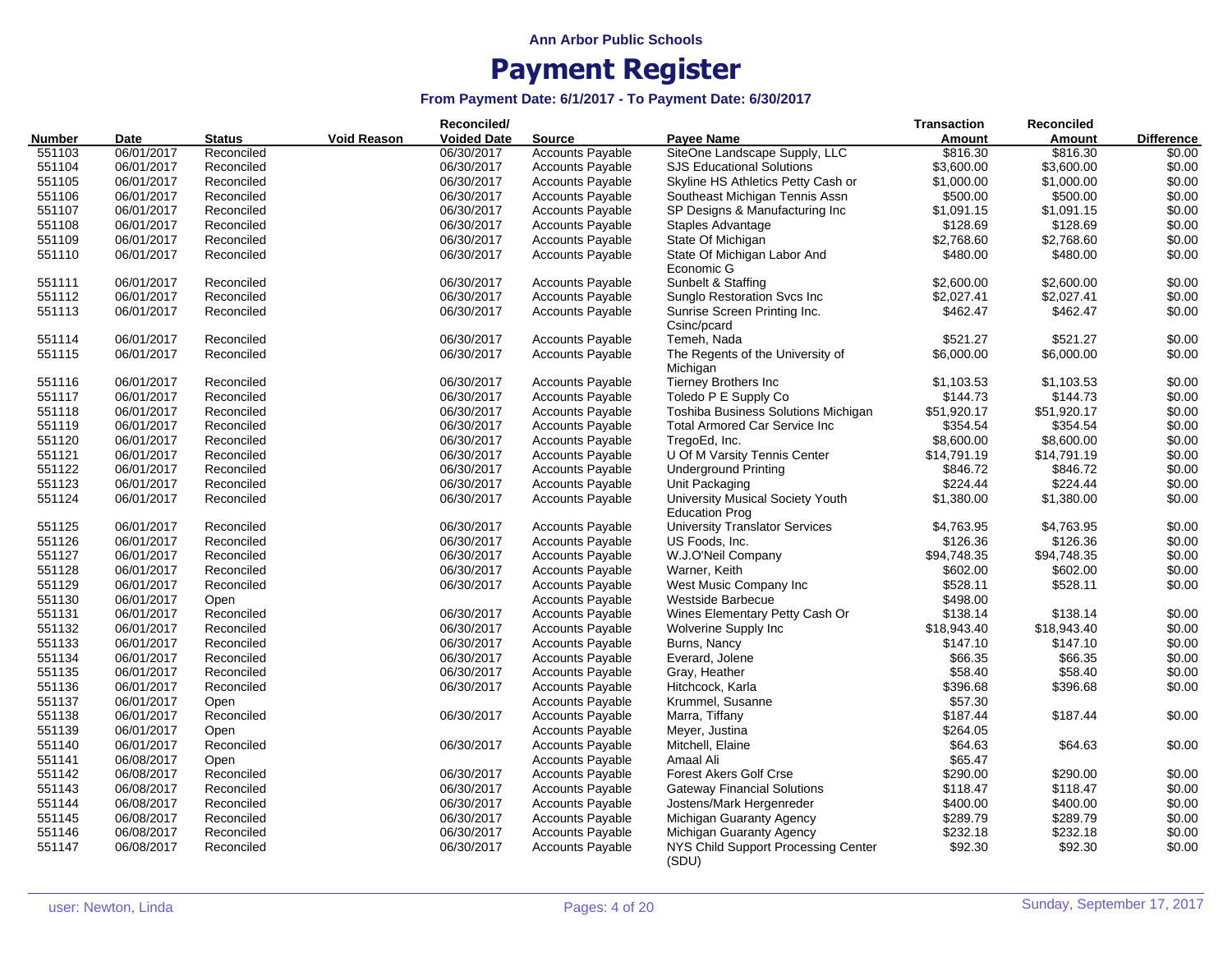|        |            |               |                    | Reconciled/        |                         |                                               | <b>Transaction</b> | <b>Reconciled</b> |                   |
|--------|------------|---------------|--------------------|--------------------|-------------------------|-----------------------------------------------|--------------------|-------------------|-------------------|
| Number | Date       | <b>Status</b> | <b>Void Reason</b> | <b>Voided Date</b> | <b>Source</b>           | <b>Payee Name</b>                             | Amount             | Amount            | <b>Difference</b> |
| 551148 | 06/08/2017 | Reconciled    |                    | 06/30/2017         | <b>Accounts Payable</b> | Paradise Park                                 | \$2,060.00         | \$2,060.00        | \$0.00            |
| 551149 | 06/08/2017 | Reconciled    |                    | 06/30/2017         | <b>Accounts Payable</b> | Portfolio Recovery Associates, LLC            | \$84.92            | \$84.92           | \$0.00            |
| 551150 | 06/08/2017 | Reconciled    |                    | 06/30/2017         | <b>Accounts Payable</b> | Saffold Enterprises, LLC                      | \$1,250.00         | \$1,250.00        | \$0.00            |
| 551151 | 06/08/2017 | Reconciled    |                    | 06/30/2017         | <b>Accounts Payable</b> | State Of Michigan                             | \$2,080.00         | \$2,080.00        | \$0.00            |
| 551152 | 06/08/2017 | Reconciled    |                    | 06/30/2017         | <b>Accounts Payable</b> | State Of Michigan                             | \$1,600.00         | \$1,600.00        | \$0.00            |
| 551153 | 06/08/2017 | Reconciled    |                    | 06/30/2017         | <b>Accounts Payable</b> | Toshiba Business Solutions Michigan           | \$20,400.00        | \$20,400.00       | \$0.00            |
| 551154 | 06/08/2017 | Reconciled    |                    | 06/30/2017         | <b>Accounts Payable</b> | U of M Credit Union                           | \$239.33           | \$239.33          | \$0.00            |
| 551155 | 06/08/2017 | Reconciled    |                    | 06/30/2017         | <b>Accounts Payable</b> | U S Dept Of Education                         | \$79.40            | \$79.40           | \$0.00            |
| 551156 | 06/08/2017 | Reconciled    |                    | 06/30/2017         | <b>Accounts Payable</b> | University Of Michigan Credit Union           | \$50.00            | \$50.00           | \$0.00            |
| 551157 | 06/08/2017 | Reconciled    |                    | 06/30/2017         | <b>Accounts Payable</b> | Chapter 13 Trustee                            | \$1,085.33         | \$1,085.33        | \$0.00            |
| 551158 | 06/08/2017 |               |                    |                    | Accounts Payable        | <b>AAPS Educational Foundation</b>            | \$152.50           |                   |                   |
|        |            | Open          |                    |                    |                         |                                               |                    |                   |                   |
| 551159 | 06/08/2017 | Reconciled    |                    | 06/30/2017         | <b>Accounts Payable</b> | Gary E Myers Atty                             | \$318.47           | \$318.47          | \$0.00            |
| 551160 | 06/08/2017 | Reconciled    |                    | 06/30/2017         | <b>Accounts Payable</b> | Kapnick Insurance Group                       | \$7,570.14         | \$7,570.14        | \$0.00            |
| 551161 | 06/08/2017 | Reconciled    |                    | 06/30/2017         | <b>Accounts Payable</b> | Kapnick Insurance Group                       | \$6,300.03         | \$6,300.03        | \$0.00            |
| 551162 | 06/08/2017 | Reconciled    |                    | 06/30/2017         | <b>Accounts Payable</b> | Michigan Guaranty Agency                      | \$78.54            | \$78.54           | \$0.00            |
| 551163 | 06/08/2017 | Reconciled    |                    | 06/30/2017         | Accounts Payable        | Michigan Guaranty Agency                      | \$124.67           | \$124.67          | \$0.00            |
| 551164 | 06/08/2017 | Reconciled    |                    | 06/30/2017         | <b>Accounts Payable</b> | Michigan Guaranty Agency                      | \$190.01           | \$190.01          | \$0.00            |
| 551165 | 06/08/2017 | Reconciled    |                    | 06/30/2017         | <b>Accounts Payable</b> | Michigan Guaranty Agency                      | \$170.71           | \$170.71          | \$0.00            |
| 551166 | 06/08/2017 | Reconciled    |                    | 06/30/2017         | <b>Accounts Payable</b> | Michigan State Disbursement Unit              | \$3,507.18         | \$3,507.18        | \$0.00            |
| 551167 | 06/08/2017 | Reconciled    |                    | 06/30/2017         | <b>Accounts Payable</b> | Office Of The Ch 13 Trustee                   | \$2,471.69         | \$2,471.69        | \$0.00            |
| 551168 | 06/08/2017 | Reconciled    |                    | 06/30/2017         | <b>Accounts Payable</b> | Texas Child Support Disburse. Unit            | \$302.31           | \$302.31          | \$0.00            |
| 551169 | 06/08/2017 | Reconciled    |                    | 06/30/2017         | <b>Accounts Payable</b> | U S Department Of Education                   | \$58.30            | \$58.30           | \$0.00            |
| 551170 | 06/08/2017 | Reconciled    |                    | 06/30/2017         | <b>Accounts Payable</b> | U S Dept Of Education                         | \$140.25           | \$140.25          | \$0.00            |
| 551171 | 06/08/2017 | Reconciled    |                    | 06/30/2017         | <b>Accounts Payable</b> | U S Department Of Education                   | \$127.39           | \$127.39          | \$0.00            |
| 551172 | 06/08/2017 | Reconciled    |                    | 06/30/2017         | <b>Accounts Payable</b> | U. S. Department Of Education                 | \$74.72            | \$74.72           | \$0.00            |
| 551173 | 06/08/2017 | Reconciled    |                    | 06/30/2017         | <b>Accounts Payable</b> | U.S. Department Of Education                  | \$79.40            | \$79.40           | \$0.00            |
| 551174 | 06/08/2017 | Reconciled    |                    | 06/30/2017         | <b>Accounts Payable</b> | <b>Washington State Support Registry</b>      | \$230.76           | \$230.76          | \$0.00            |
| 551175 | 06/08/2017 | Reconciled    |                    | 06/30/2017         | <b>Accounts Payable</b> | Washtenaw United Way                          | \$30.00            | \$30.00           | \$0.00            |
| 551176 | 06/15/2017 | Reconciled    |                    | 06/30/2017         | Accounts Payable        | <b>Bak Photography</b>                        | \$2,880.00         | \$2,880.00        | \$0.00            |
| 551177 | 06/15/2017 | Reconciled    |                    | 06/30/2017         | <b>Accounts Payable</b> | 1 Stop Better Driving School and              | \$17,879.08        | \$17,879.08       | \$0.00            |
|        |            |               |                    |                    |                         | Transportation                                |                    |                   |                   |
| 551178 | 06/15/2017 | Reconciled    |                    | 06/30/2017         | <b>Accounts Payable</b> | 1st Degree Heating Cooling &<br>Refrigeration | \$1,536.08         | \$1,536.08        | \$0.00            |
| 551179 | 06/15/2017 | Reconciled    |                    | 06/30/2017         | <b>Accounts Payable</b> | A.F. Smith                                    | \$8,961.00         | \$8,961.00        | \$0.00            |
| 551180 | 06/15/2017 | Reconciled    |                    | 06/30/2017         | <b>Accounts Payable</b> | Abby Humphrey Services                        | \$726.44           | \$726.44          | \$0.00            |
| 551181 | 06/15/2017 | Reconciled    |                    | 06/30/2017         | Accounts Payable        | ABC-CLIO, LLC                                 | \$521.02           | \$521.02          | \$0.00            |
| 551182 | 06/15/2017 | Reconciled    |                    | 06/30/2017         | <b>Accounts Payable</b> | <b>Accelerations Educational Software</b>     | \$1,987.08         | \$1,987.08        | \$0.00            |
| 551183 | 06/15/2017 | Reconciled    |                    | 06/30/2017         | <b>Accounts Payable</b> | <b>Advantage Sports</b>                       | \$200.00           | \$200.00          | \$0.00            |
| 551184 | 06/15/2017 | Reconciled    |                    | 06/30/2017         | <b>Accounts Payable</b> | <b>AM Services</b>                            | \$79,348.24        | \$79,348.24       | \$0.00            |
|        |            |               |                    |                    |                         |                                               |                    |                   |                   |
| 551185 | 06/15/2017 | Reconciled    |                    | 06/30/2017         | <b>Accounts Payable</b> | Ann Arbor Transportation Auth.                | \$8,729.77         | \$8,729.77        | \$0.00            |
| 551186 | 06/15/2017 | Reconciled    |                    | 06/30/2017         | <b>Accounts Payable</b> | Ann Arbor Welding Supply                      | \$53.46            | \$53.46           | \$0.00            |
| 551187 | 06/15/2017 | Reconciled    |                    | 06/30/2017         | <b>Accounts Payable</b> | Apple Computer Inc                            | \$1,887.30         | \$1,887.30        | \$0.00            |
| 551188 | 06/15/2017 | Reconciled    |                    | 06/30/2017         | <b>Accounts Payable</b> | Apple Computer Inc Professional<br>Service    | \$125.10           | \$125.10          | \$0.00            |
| 551189 | 06/15/2017 | Open          |                    |                    | <b>Accounts Payable</b> | <b>Arbor Chess</b>                            | \$13,790.40        |                   |                   |
| 551190 | 06/15/2017 | Reconciled    |                    | 06/30/2017         | <b>Accounts Payable</b> | Arbor Springs Water                           | \$321.75           | \$321.75          | \$0.00            |
| 551191 | 06/15/2017 | Reconciled    |                    | 06/30/2017         | <b>Accounts Payable</b> | <b>ARC Document Solutions LLC</b>             | \$10.00            | \$10.00           | \$0.00            |
| 551192 | 06/15/2017 | Reconciled    |                    | 06/30/2017         | <b>Accounts Payable</b> | AT&T                                          | \$64.00            | \$64.00           | \$0.00            |
| 551193 | 06/15/2017 | Reconciled    |                    | 06/30/2017         | <b>Accounts Payable</b> | Atlas Oil Company                             | \$19,770.48        | \$19,770.48       | \$0.00            |
| 551194 | 06/15/2017 | Reconciled    |                    | 06/30/2017         | <b>Accounts Payable</b> | Automotive Workwear, Inc.                     | \$769.23           | \$769.23          | \$0.00            |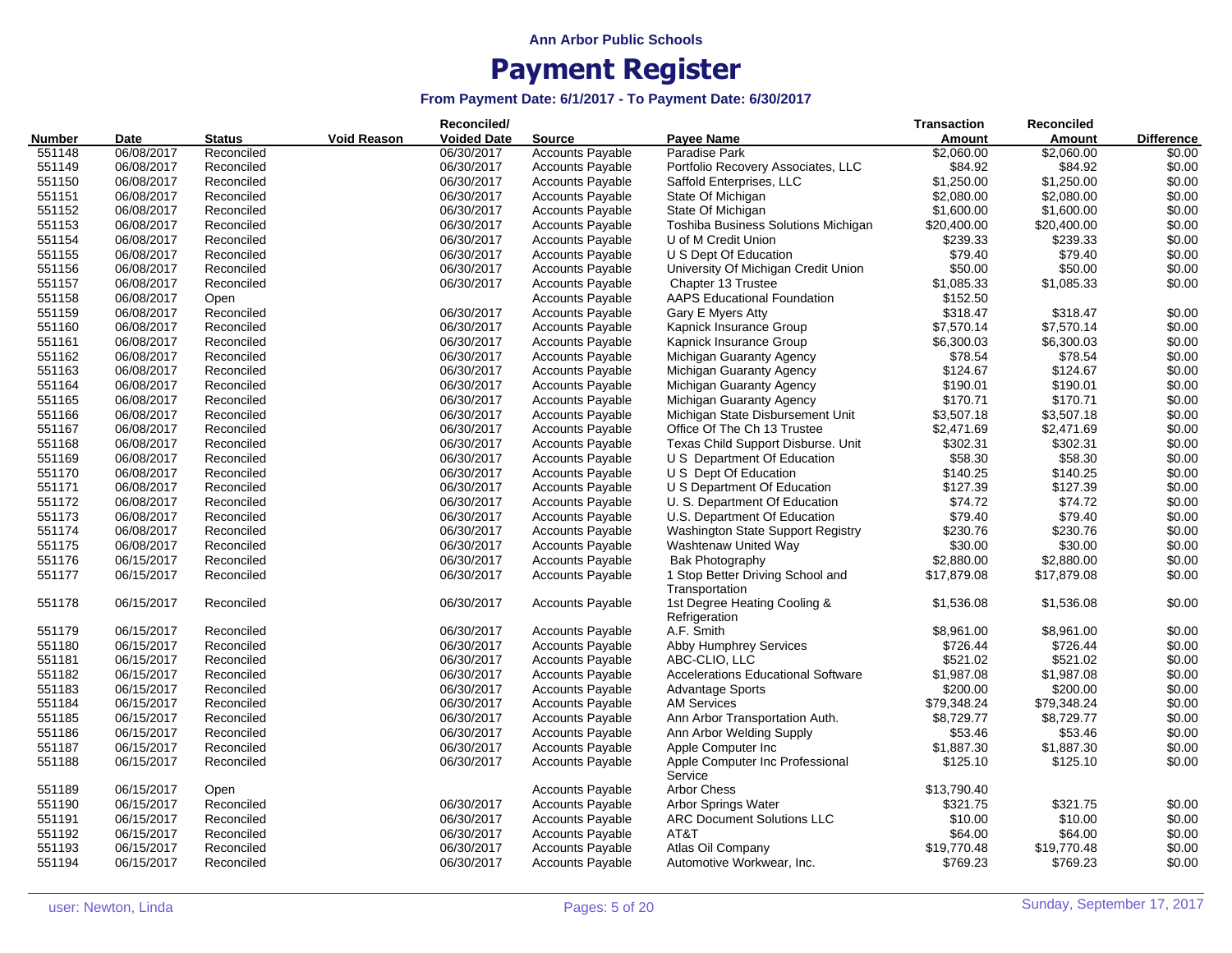| <b>Void Reason</b><br><b>Voided Date</b><br><b>Payee Name</b><br>Amount<br><b>Number</b><br><b>Status</b><br>Amount<br>Date<br><b>Source</b><br>551195<br>06/15/2017<br>06/30/2017<br><b>Accounts Payable</b><br>Barnes & Noble<br>\$523.89<br>\$523.89<br>Reconciled<br>06/30/2017<br>\$4,650.00<br>\$4,650.00<br>551196<br>06/15/2017<br>Reconciled<br><b>Accounts Payable</b><br>Baruzzini Construction Co<br>551197<br>06/15/2017<br>06/30/2017<br>\$429.28<br>\$429.28<br>\$0.00<br>Reconciled<br><b>Accounts Payable</b><br>Berry, Natalie, Jacquelyn<br>\$0.00<br>551198<br>06/15/2017<br>06/30/2017<br>\$154.00<br>\$154.00<br>Reconciled<br><b>Accounts Payable</b><br>Binell Bros Cutlery & Grinding<br>\$0.00<br>551199<br>06/15/2017<br>06/30/2017<br>\$144.88<br>\$144.88<br>Reconciled<br><b>Accounts Payable</b><br><b>Blick Art Materials</b><br>\$0.00<br>551200<br>06/15/2017<br>06/30/2017<br><b>Accounts Payable</b><br><b>Blue Cab Company</b><br>\$14,711.00<br>\$14,711.00<br>Reconciled<br>06/30/2017<br>\$0.00<br>551201<br>06/15/2017<br>Reconciled<br><b>Accounts Payable</b><br>Bluefire Institute, Laura, Jensen<br>\$137.15<br>\$137.15<br>\$0.00<br>551202<br>06/15/2017<br>06/30/2017<br><b>Accounts Payable</b><br><b>Brain Monkeys LLC</b><br>\$1,679.00<br>\$1,679.00<br>Reconciled<br>\$625.00<br>551203<br>06/15/2017<br>Reconciled<br>06/30/2017<br><b>British Elite Soccer Training LLC</b><br>\$625.00<br>\$0.00<br><b>Accounts Payable</b><br>551204<br>06/30/2017<br>\$0.00<br>06/15/2017<br>Reconciled<br><b>Accounts Payable</b><br><b>BSN Corporation Sport Supply Group</b><br>\$7,571.75<br>\$7,571.75<br>\$0.00<br>551205<br>06/15/2017<br>Reconciled<br>06/30/2017<br><b>Accounts Payable</b><br><b>Buck Institute for Education</b><br>\$868.76<br>\$868.76<br>551206<br><b>Accounts Payable</b><br>Busch's Valuland - Green Rd<br>06/15/2017<br>\$341.79<br>Open<br>\$111.70<br>551207<br>06/15/2017<br>Reconciled<br>06/30/2017<br><b>Accounts Payable</b><br>Busch's Valuland-Main St<br>\$111.70<br>551208<br>\$3,250.00<br>\$3,250.00<br>06/15/2017<br>Reconciled<br>06/30/2017<br><b>Accounts Payable</b><br>Cambium Learning Inc Dba<br>Kurzweil/intelli<br>\$379.75<br>\$379.75<br>\$0.00<br>551209<br>06/15/2017<br>Reconciled<br>06/30/2017<br><b>Accounts Payable</b><br>Campus Agendas<br>551210<br>06/15/2017<br>06/30/2017<br>Carbide 3D LLC<br>\$2,000.00<br>\$2,000.00<br>\$0.00<br>Reconciled<br><b>Accounts Payable</b><br>06/30/2017<br>Carolina Biological Supply Company<br>\$590.20<br>\$590.20<br>\$0.00<br>551211<br>06/15/2017<br>Reconciled<br><b>Accounts Payable</b><br>\$0.00<br>551212<br>06/30/2017<br><b>Carpentry Concepts &amp; Ceilings</b><br>\$20,172.43<br>\$20,172.43<br>06/15/2017<br>Reconciled<br><b>Accounts Payable</b><br>551213<br>06/15/2017<br>06/30/2017<br><b>Accounts Payable</b><br><b>Cdw Government Inc</b><br>\$2,180.00<br>\$2,180.00<br>\$0.00<br>Reconciled<br>\$0.00<br>551214<br>06/15/2017<br>06/30/2017<br><b>Accounts Payable</b><br>Cellco Partnership Dba Verizon<br>\$9,253.89<br>\$9,253.89<br>Reconciled<br>Wireless<br>551215<br>06/15/2017<br>06/30/2017<br><b>Accounts Payable</b><br>Cendrowski, Chelsea<br>\$1,005.82<br>\$1,005.82<br>Reconciled<br>551216<br>06/15/2017<br>Reconciled<br>06/30/2017<br><b>Accounts Payable</b><br>Central Michigan Paper (cmp)<br>\$3,912.50<br>\$3,912.50<br>551217<br>06/30/2017<br>\$3,604.00<br>06/15/2017<br>Reconciled<br><b>Accounts Payable</b><br>CEO Imaging Systems, Inc.<br>\$3,604.00<br>551218<br>06/30/2017<br>Chartwells, Compass Group USA<br>\$407,945.79<br>\$407,945.79<br>06/15/2017<br>Reconciled<br>Accounts Payable<br>06/30/2017<br>Chelsea Flower Shop<br>\$543.50<br>\$543.50<br>\$0.00<br>551219<br>06/15/2017<br>Reconciled<br><b>Accounts Payable</b><br>\$0.00<br>551220<br>06/15/2017<br>06/30/2017<br><b>Christine Marie Stead</b><br>\$130.00<br>\$130.00<br>Reconciled<br><b>Accounts Payable</b><br>551221<br>06/15/2017<br>06/30/2017<br><b>Accounts Payable</b><br>\$204.00<br>\$204.00<br>Reconciled<br>City Of Ann Arbor Parks And<br>Recreation<br>551222<br>06/15/2017<br>06/30/2017<br>City Of Ann Arbor Parks And<br>\$256.00<br>\$256.00<br>\$0.00<br>Reconciled<br><b>Accounts Payable</b><br>Recreation<br>551223<br>06/15/2017<br>06/30/2017<br><b>Accounts Payable</b><br>City Of Ann Arbor Police Dept.<br>\$841.00<br>\$841.00<br>Reconciled<br>551224<br>06/15/2017<br>06/30/2017<br><b>Accounts Payable</b><br>City Of Ann Arbor Treasurer<br>\$39,678.51<br>\$39,678.51<br>Reconciled<br>551225<br>06/30/2017<br><b>Accounts Payable</b><br>Clark Hill Plc Attorneys At Law<br>\$196.00<br>\$196.00<br>\$0.00<br>06/15/2017<br>Reconciled<br>551226<br>\$0.00<br>06/30/2017<br><b>Accounts Payable</b><br>Collins And Blaha, P.C.<br>\$38,650.50<br>\$38,650.50<br>06/15/2017<br>Reconciled<br>551227<br>\$7,204.21<br>\$0.00<br>06/15/2017<br>Reconciled<br>06/30/2017<br><b>Accounts Payable</b><br><b>Colman Wolf Supply</b><br>\$7,204.21<br>551228<br>06/15/2017<br>Reconciled<br>06/30/2017<br><b>Accounts Payable</b><br>Commemorative Brands, Inc Dba:<br>\$33.24<br>\$33.24<br><b>Balfour</b><br>551229<br>06/15/2017<br>Reconciled<br>06/30/2017<br><b>Accounts Payable</b><br><b>Complete Production System Inc.</b><br>\$450.00<br>\$450.00<br>\$0.00<br>551230<br>\$585.48<br>\$585.48<br>\$0.00<br>06/15/2017<br>Reconciled<br>06/30/2017<br><b>Accounts Payable</b><br>Customink<br>551231<br>06/15/2017<br>06/30/2017<br>Dearborn Speech & Sensory Ctr<br>\$3,780.00<br>\$3,780.00<br>\$0.00<br>Reconciled<br><b>Accounts Payable</b><br>551232<br>\$12,678.85<br>\$0.00<br>06/15/2017<br>Reconciled<br>06/30/2017<br><b>Accounts Payable</b><br>Detroit Edison Or Dte Energy<br>\$12,678.85<br>551233<br>Dexter Community Schools Atheltic<br>06/15/2017<br><b>Accounts Payable</b><br>\$150.00<br>Open<br>Office |  |  | Reconciled/ |  | <b>Transaction</b> | Reconciled |                   |
|-------------------------------------------------------------------------------------------------------------------------------------------------------------------------------------------------------------------------------------------------------------------------------------------------------------------------------------------------------------------------------------------------------------------------------------------------------------------------------------------------------------------------------------------------------------------------------------------------------------------------------------------------------------------------------------------------------------------------------------------------------------------------------------------------------------------------------------------------------------------------------------------------------------------------------------------------------------------------------------------------------------------------------------------------------------------------------------------------------------------------------------------------------------------------------------------------------------------------------------------------------------------------------------------------------------------------------------------------------------------------------------------------------------------------------------------------------------------------------------------------------------------------------------------------------------------------------------------------------------------------------------------------------------------------------------------------------------------------------------------------------------------------------------------------------------------------------------------------------------------------------------------------------------------------------------------------------------------------------------------------------------------------------------------------------------------------------------------------------------------------------------------------------------------------------------------------------------------------------------------------------------------------------------------------------------------------------------------------------------------------------------------------------------------------------------------------------------------------------------------------------------------------------------------------------------------------------------------------------------------------------------------------------------------------------------------------------------------------------------------------------------------------------------------------------------------------------------------------------------------------------------------------------------------------------------------------------------------------------------------------------------------------------------------------------------------------------------------------------------------------------------------------------------------------------------------------------------------------------------------------------------------------------------------------------------------------------------------------------------------------------------------------------------------------------------------------------------------------------------------------------------------------------------------------------------------------------------------------------------------------------------------------------------------------------------------------------------------------------------------------------------------------------------------------------------------------------------------------------------------------------------------------------------------------------------------------------------------------------------------------------------------------------------------------------------------------------------------------------------------------------------------------------------------------------------------------------------------------------------------------------------------------------------------------------------------------------------------------------------------------------------------------------------------------------------------------------------------------------------------------------------------------------------------------------------------------------------------------------------------------------------------------------------------------------------------------------------------------------------------------------------------------------------------------------------------------------------------------------------------------------------------------------------------------------------------------------------------------------------------------------------------------------------------------------------------------------------------------------------------------------------------------------------------------------------------------------------------------------------------------------------------------------------------------------------------------------------------------------------------------------------------------------------------------------------------------------------------------------------------------------------------------------------------------------------------------------------------------------------------------------------------------------------------------------------------------------------------------------------------------------------------------------------------------------------------------------------------------------------------------------------------------------------------------------------------------------|--|--|-------------|--|--------------------|------------|-------------------|
|                                                                                                                                                                                                                                                                                                                                                                                                                                                                                                                                                                                                                                                                                                                                                                                                                                                                                                                                                                                                                                                                                                                                                                                                                                                                                                                                                                                                                                                                                                                                                                                                                                                                                                                                                                                                                                                                                                                                                                                                                                                                                                                                                                                                                                                                                                                                                                                                                                                                                                                                                                                                                                                                                                                                                                                                                                                                                                                                                                                                                                                                                                                                                                                                                                                                                                                                                                                                                                                                                                                                                                                                                                                                                                                                                                                                                                                                                                                                                                                                                                                                                                                                                                                                                                                                                                                                                                                                                                                                                                                                                                                                                                                                                                                                                                                                                                                                                                                                                                                                                                                                                                                                                                                                                                                                                                                                                                                                                                                                                                                                                                                                                                                                                                                                                                                                                                                                                                                                                       |  |  |             |  |                    |            | <b>Difference</b> |
|                                                                                                                                                                                                                                                                                                                                                                                                                                                                                                                                                                                                                                                                                                                                                                                                                                                                                                                                                                                                                                                                                                                                                                                                                                                                                                                                                                                                                                                                                                                                                                                                                                                                                                                                                                                                                                                                                                                                                                                                                                                                                                                                                                                                                                                                                                                                                                                                                                                                                                                                                                                                                                                                                                                                                                                                                                                                                                                                                                                                                                                                                                                                                                                                                                                                                                                                                                                                                                                                                                                                                                                                                                                                                                                                                                                                                                                                                                                                                                                                                                                                                                                                                                                                                                                                                                                                                                                                                                                                                                                                                                                                                                                                                                                                                                                                                                                                                                                                                                                                                                                                                                                                                                                                                                                                                                                                                                                                                                                                                                                                                                                                                                                                                                                                                                                                                                                                                                                                                       |  |  |             |  |                    |            | \$0.00            |
|                                                                                                                                                                                                                                                                                                                                                                                                                                                                                                                                                                                                                                                                                                                                                                                                                                                                                                                                                                                                                                                                                                                                                                                                                                                                                                                                                                                                                                                                                                                                                                                                                                                                                                                                                                                                                                                                                                                                                                                                                                                                                                                                                                                                                                                                                                                                                                                                                                                                                                                                                                                                                                                                                                                                                                                                                                                                                                                                                                                                                                                                                                                                                                                                                                                                                                                                                                                                                                                                                                                                                                                                                                                                                                                                                                                                                                                                                                                                                                                                                                                                                                                                                                                                                                                                                                                                                                                                                                                                                                                                                                                                                                                                                                                                                                                                                                                                                                                                                                                                                                                                                                                                                                                                                                                                                                                                                                                                                                                                                                                                                                                                                                                                                                                                                                                                                                                                                                                                                       |  |  |             |  |                    |            | \$0.00            |
|                                                                                                                                                                                                                                                                                                                                                                                                                                                                                                                                                                                                                                                                                                                                                                                                                                                                                                                                                                                                                                                                                                                                                                                                                                                                                                                                                                                                                                                                                                                                                                                                                                                                                                                                                                                                                                                                                                                                                                                                                                                                                                                                                                                                                                                                                                                                                                                                                                                                                                                                                                                                                                                                                                                                                                                                                                                                                                                                                                                                                                                                                                                                                                                                                                                                                                                                                                                                                                                                                                                                                                                                                                                                                                                                                                                                                                                                                                                                                                                                                                                                                                                                                                                                                                                                                                                                                                                                                                                                                                                                                                                                                                                                                                                                                                                                                                                                                                                                                                                                                                                                                                                                                                                                                                                                                                                                                                                                                                                                                                                                                                                                                                                                                                                                                                                                                                                                                                                                                       |  |  |             |  |                    |            |                   |
|                                                                                                                                                                                                                                                                                                                                                                                                                                                                                                                                                                                                                                                                                                                                                                                                                                                                                                                                                                                                                                                                                                                                                                                                                                                                                                                                                                                                                                                                                                                                                                                                                                                                                                                                                                                                                                                                                                                                                                                                                                                                                                                                                                                                                                                                                                                                                                                                                                                                                                                                                                                                                                                                                                                                                                                                                                                                                                                                                                                                                                                                                                                                                                                                                                                                                                                                                                                                                                                                                                                                                                                                                                                                                                                                                                                                                                                                                                                                                                                                                                                                                                                                                                                                                                                                                                                                                                                                                                                                                                                                                                                                                                                                                                                                                                                                                                                                                                                                                                                                                                                                                                                                                                                                                                                                                                                                                                                                                                                                                                                                                                                                                                                                                                                                                                                                                                                                                                                                                       |  |  |             |  |                    |            |                   |
|                                                                                                                                                                                                                                                                                                                                                                                                                                                                                                                                                                                                                                                                                                                                                                                                                                                                                                                                                                                                                                                                                                                                                                                                                                                                                                                                                                                                                                                                                                                                                                                                                                                                                                                                                                                                                                                                                                                                                                                                                                                                                                                                                                                                                                                                                                                                                                                                                                                                                                                                                                                                                                                                                                                                                                                                                                                                                                                                                                                                                                                                                                                                                                                                                                                                                                                                                                                                                                                                                                                                                                                                                                                                                                                                                                                                                                                                                                                                                                                                                                                                                                                                                                                                                                                                                                                                                                                                                                                                                                                                                                                                                                                                                                                                                                                                                                                                                                                                                                                                                                                                                                                                                                                                                                                                                                                                                                                                                                                                                                                                                                                                                                                                                                                                                                                                                                                                                                                                                       |  |  |             |  |                    |            |                   |
|                                                                                                                                                                                                                                                                                                                                                                                                                                                                                                                                                                                                                                                                                                                                                                                                                                                                                                                                                                                                                                                                                                                                                                                                                                                                                                                                                                                                                                                                                                                                                                                                                                                                                                                                                                                                                                                                                                                                                                                                                                                                                                                                                                                                                                                                                                                                                                                                                                                                                                                                                                                                                                                                                                                                                                                                                                                                                                                                                                                                                                                                                                                                                                                                                                                                                                                                                                                                                                                                                                                                                                                                                                                                                                                                                                                                                                                                                                                                                                                                                                                                                                                                                                                                                                                                                                                                                                                                                                                                                                                                                                                                                                                                                                                                                                                                                                                                                                                                                                                                                                                                                                                                                                                                                                                                                                                                                                                                                                                                                                                                                                                                                                                                                                                                                                                                                                                                                                                                                       |  |  |             |  |                    |            |                   |
|                                                                                                                                                                                                                                                                                                                                                                                                                                                                                                                                                                                                                                                                                                                                                                                                                                                                                                                                                                                                                                                                                                                                                                                                                                                                                                                                                                                                                                                                                                                                                                                                                                                                                                                                                                                                                                                                                                                                                                                                                                                                                                                                                                                                                                                                                                                                                                                                                                                                                                                                                                                                                                                                                                                                                                                                                                                                                                                                                                                                                                                                                                                                                                                                                                                                                                                                                                                                                                                                                                                                                                                                                                                                                                                                                                                                                                                                                                                                                                                                                                                                                                                                                                                                                                                                                                                                                                                                                                                                                                                                                                                                                                                                                                                                                                                                                                                                                                                                                                                                                                                                                                                                                                                                                                                                                                                                                                                                                                                                                                                                                                                                                                                                                                                                                                                                                                                                                                                                                       |  |  |             |  |                    |            |                   |
|                                                                                                                                                                                                                                                                                                                                                                                                                                                                                                                                                                                                                                                                                                                                                                                                                                                                                                                                                                                                                                                                                                                                                                                                                                                                                                                                                                                                                                                                                                                                                                                                                                                                                                                                                                                                                                                                                                                                                                                                                                                                                                                                                                                                                                                                                                                                                                                                                                                                                                                                                                                                                                                                                                                                                                                                                                                                                                                                                                                                                                                                                                                                                                                                                                                                                                                                                                                                                                                                                                                                                                                                                                                                                                                                                                                                                                                                                                                                                                                                                                                                                                                                                                                                                                                                                                                                                                                                                                                                                                                                                                                                                                                                                                                                                                                                                                                                                                                                                                                                                                                                                                                                                                                                                                                                                                                                                                                                                                                                                                                                                                                                                                                                                                                                                                                                                                                                                                                                                       |  |  |             |  |                    |            |                   |
|                                                                                                                                                                                                                                                                                                                                                                                                                                                                                                                                                                                                                                                                                                                                                                                                                                                                                                                                                                                                                                                                                                                                                                                                                                                                                                                                                                                                                                                                                                                                                                                                                                                                                                                                                                                                                                                                                                                                                                                                                                                                                                                                                                                                                                                                                                                                                                                                                                                                                                                                                                                                                                                                                                                                                                                                                                                                                                                                                                                                                                                                                                                                                                                                                                                                                                                                                                                                                                                                                                                                                                                                                                                                                                                                                                                                                                                                                                                                                                                                                                                                                                                                                                                                                                                                                                                                                                                                                                                                                                                                                                                                                                                                                                                                                                                                                                                                                                                                                                                                                                                                                                                                                                                                                                                                                                                                                                                                                                                                                                                                                                                                                                                                                                                                                                                                                                                                                                                                                       |  |  |             |  |                    |            |                   |
|                                                                                                                                                                                                                                                                                                                                                                                                                                                                                                                                                                                                                                                                                                                                                                                                                                                                                                                                                                                                                                                                                                                                                                                                                                                                                                                                                                                                                                                                                                                                                                                                                                                                                                                                                                                                                                                                                                                                                                                                                                                                                                                                                                                                                                                                                                                                                                                                                                                                                                                                                                                                                                                                                                                                                                                                                                                                                                                                                                                                                                                                                                                                                                                                                                                                                                                                                                                                                                                                                                                                                                                                                                                                                                                                                                                                                                                                                                                                                                                                                                                                                                                                                                                                                                                                                                                                                                                                                                                                                                                                                                                                                                                                                                                                                                                                                                                                                                                                                                                                                                                                                                                                                                                                                                                                                                                                                                                                                                                                                                                                                                                                                                                                                                                                                                                                                                                                                                                                                       |  |  |             |  |                    |            |                   |
|                                                                                                                                                                                                                                                                                                                                                                                                                                                                                                                                                                                                                                                                                                                                                                                                                                                                                                                                                                                                                                                                                                                                                                                                                                                                                                                                                                                                                                                                                                                                                                                                                                                                                                                                                                                                                                                                                                                                                                                                                                                                                                                                                                                                                                                                                                                                                                                                                                                                                                                                                                                                                                                                                                                                                                                                                                                                                                                                                                                                                                                                                                                                                                                                                                                                                                                                                                                                                                                                                                                                                                                                                                                                                                                                                                                                                                                                                                                                                                                                                                                                                                                                                                                                                                                                                                                                                                                                                                                                                                                                                                                                                                                                                                                                                                                                                                                                                                                                                                                                                                                                                                                                                                                                                                                                                                                                                                                                                                                                                                                                                                                                                                                                                                                                                                                                                                                                                                                                                       |  |  |             |  |                    |            |                   |
|                                                                                                                                                                                                                                                                                                                                                                                                                                                                                                                                                                                                                                                                                                                                                                                                                                                                                                                                                                                                                                                                                                                                                                                                                                                                                                                                                                                                                                                                                                                                                                                                                                                                                                                                                                                                                                                                                                                                                                                                                                                                                                                                                                                                                                                                                                                                                                                                                                                                                                                                                                                                                                                                                                                                                                                                                                                                                                                                                                                                                                                                                                                                                                                                                                                                                                                                                                                                                                                                                                                                                                                                                                                                                                                                                                                                                                                                                                                                                                                                                                                                                                                                                                                                                                                                                                                                                                                                                                                                                                                                                                                                                                                                                                                                                                                                                                                                                                                                                                                                                                                                                                                                                                                                                                                                                                                                                                                                                                                                                                                                                                                                                                                                                                                                                                                                                                                                                                                                                       |  |  |             |  |                    |            |                   |
|                                                                                                                                                                                                                                                                                                                                                                                                                                                                                                                                                                                                                                                                                                                                                                                                                                                                                                                                                                                                                                                                                                                                                                                                                                                                                                                                                                                                                                                                                                                                                                                                                                                                                                                                                                                                                                                                                                                                                                                                                                                                                                                                                                                                                                                                                                                                                                                                                                                                                                                                                                                                                                                                                                                                                                                                                                                                                                                                                                                                                                                                                                                                                                                                                                                                                                                                                                                                                                                                                                                                                                                                                                                                                                                                                                                                                                                                                                                                                                                                                                                                                                                                                                                                                                                                                                                                                                                                                                                                                                                                                                                                                                                                                                                                                                                                                                                                                                                                                                                                                                                                                                                                                                                                                                                                                                                                                                                                                                                                                                                                                                                                                                                                                                                                                                                                                                                                                                                                                       |  |  |             |  |                    |            |                   |
|                                                                                                                                                                                                                                                                                                                                                                                                                                                                                                                                                                                                                                                                                                                                                                                                                                                                                                                                                                                                                                                                                                                                                                                                                                                                                                                                                                                                                                                                                                                                                                                                                                                                                                                                                                                                                                                                                                                                                                                                                                                                                                                                                                                                                                                                                                                                                                                                                                                                                                                                                                                                                                                                                                                                                                                                                                                                                                                                                                                                                                                                                                                                                                                                                                                                                                                                                                                                                                                                                                                                                                                                                                                                                                                                                                                                                                                                                                                                                                                                                                                                                                                                                                                                                                                                                                                                                                                                                                                                                                                                                                                                                                                                                                                                                                                                                                                                                                                                                                                                                                                                                                                                                                                                                                                                                                                                                                                                                                                                                                                                                                                                                                                                                                                                                                                                                                                                                                                                                       |  |  |             |  |                    |            | \$0.00            |
|                                                                                                                                                                                                                                                                                                                                                                                                                                                                                                                                                                                                                                                                                                                                                                                                                                                                                                                                                                                                                                                                                                                                                                                                                                                                                                                                                                                                                                                                                                                                                                                                                                                                                                                                                                                                                                                                                                                                                                                                                                                                                                                                                                                                                                                                                                                                                                                                                                                                                                                                                                                                                                                                                                                                                                                                                                                                                                                                                                                                                                                                                                                                                                                                                                                                                                                                                                                                                                                                                                                                                                                                                                                                                                                                                                                                                                                                                                                                                                                                                                                                                                                                                                                                                                                                                                                                                                                                                                                                                                                                                                                                                                                                                                                                                                                                                                                                                                                                                                                                                                                                                                                                                                                                                                                                                                                                                                                                                                                                                                                                                                                                                                                                                                                                                                                                                                                                                                                                                       |  |  |             |  |                    |            | \$0.00            |
|                                                                                                                                                                                                                                                                                                                                                                                                                                                                                                                                                                                                                                                                                                                                                                                                                                                                                                                                                                                                                                                                                                                                                                                                                                                                                                                                                                                                                                                                                                                                                                                                                                                                                                                                                                                                                                                                                                                                                                                                                                                                                                                                                                                                                                                                                                                                                                                                                                                                                                                                                                                                                                                                                                                                                                                                                                                                                                                                                                                                                                                                                                                                                                                                                                                                                                                                                                                                                                                                                                                                                                                                                                                                                                                                                                                                                                                                                                                                                                                                                                                                                                                                                                                                                                                                                                                                                                                                                                                                                                                                                                                                                                                                                                                                                                                                                                                                                                                                                                                                                                                                                                                                                                                                                                                                                                                                                                                                                                                                                                                                                                                                                                                                                                                                                                                                                                                                                                                                                       |  |  |             |  |                    |            |                   |
|                                                                                                                                                                                                                                                                                                                                                                                                                                                                                                                                                                                                                                                                                                                                                                                                                                                                                                                                                                                                                                                                                                                                                                                                                                                                                                                                                                                                                                                                                                                                                                                                                                                                                                                                                                                                                                                                                                                                                                                                                                                                                                                                                                                                                                                                                                                                                                                                                                                                                                                                                                                                                                                                                                                                                                                                                                                                                                                                                                                                                                                                                                                                                                                                                                                                                                                                                                                                                                                                                                                                                                                                                                                                                                                                                                                                                                                                                                                                                                                                                                                                                                                                                                                                                                                                                                                                                                                                                                                                                                                                                                                                                                                                                                                                                                                                                                                                                                                                                                                                                                                                                                                                                                                                                                                                                                                                                                                                                                                                                                                                                                                                                                                                                                                                                                                                                                                                                                                                                       |  |  |             |  |                    |            |                   |
|                                                                                                                                                                                                                                                                                                                                                                                                                                                                                                                                                                                                                                                                                                                                                                                                                                                                                                                                                                                                                                                                                                                                                                                                                                                                                                                                                                                                                                                                                                                                                                                                                                                                                                                                                                                                                                                                                                                                                                                                                                                                                                                                                                                                                                                                                                                                                                                                                                                                                                                                                                                                                                                                                                                                                                                                                                                                                                                                                                                                                                                                                                                                                                                                                                                                                                                                                                                                                                                                                                                                                                                                                                                                                                                                                                                                                                                                                                                                                                                                                                                                                                                                                                                                                                                                                                                                                                                                                                                                                                                                                                                                                                                                                                                                                                                                                                                                                                                                                                                                                                                                                                                                                                                                                                                                                                                                                                                                                                                                                                                                                                                                                                                                                                                                                                                                                                                                                                                                                       |  |  |             |  |                    |            |                   |
|                                                                                                                                                                                                                                                                                                                                                                                                                                                                                                                                                                                                                                                                                                                                                                                                                                                                                                                                                                                                                                                                                                                                                                                                                                                                                                                                                                                                                                                                                                                                                                                                                                                                                                                                                                                                                                                                                                                                                                                                                                                                                                                                                                                                                                                                                                                                                                                                                                                                                                                                                                                                                                                                                                                                                                                                                                                                                                                                                                                                                                                                                                                                                                                                                                                                                                                                                                                                                                                                                                                                                                                                                                                                                                                                                                                                                                                                                                                                                                                                                                                                                                                                                                                                                                                                                                                                                                                                                                                                                                                                                                                                                                                                                                                                                                                                                                                                                                                                                                                                                                                                                                                                                                                                                                                                                                                                                                                                                                                                                                                                                                                                                                                                                                                                                                                                                                                                                                                                                       |  |  |             |  |                    |            |                   |
|                                                                                                                                                                                                                                                                                                                                                                                                                                                                                                                                                                                                                                                                                                                                                                                                                                                                                                                                                                                                                                                                                                                                                                                                                                                                                                                                                                                                                                                                                                                                                                                                                                                                                                                                                                                                                                                                                                                                                                                                                                                                                                                                                                                                                                                                                                                                                                                                                                                                                                                                                                                                                                                                                                                                                                                                                                                                                                                                                                                                                                                                                                                                                                                                                                                                                                                                                                                                                                                                                                                                                                                                                                                                                                                                                                                                                                                                                                                                                                                                                                                                                                                                                                                                                                                                                                                                                                                                                                                                                                                                                                                                                                                                                                                                                                                                                                                                                                                                                                                                                                                                                                                                                                                                                                                                                                                                                                                                                                                                                                                                                                                                                                                                                                                                                                                                                                                                                                                                                       |  |  |             |  |                    |            |                   |
|                                                                                                                                                                                                                                                                                                                                                                                                                                                                                                                                                                                                                                                                                                                                                                                                                                                                                                                                                                                                                                                                                                                                                                                                                                                                                                                                                                                                                                                                                                                                                                                                                                                                                                                                                                                                                                                                                                                                                                                                                                                                                                                                                                                                                                                                                                                                                                                                                                                                                                                                                                                                                                                                                                                                                                                                                                                                                                                                                                                                                                                                                                                                                                                                                                                                                                                                                                                                                                                                                                                                                                                                                                                                                                                                                                                                                                                                                                                                                                                                                                                                                                                                                                                                                                                                                                                                                                                                                                                                                                                                                                                                                                                                                                                                                                                                                                                                                                                                                                                                                                                                                                                                                                                                                                                                                                                                                                                                                                                                                                                                                                                                                                                                                                                                                                                                                                                                                                                                                       |  |  |             |  |                    |            |                   |
|                                                                                                                                                                                                                                                                                                                                                                                                                                                                                                                                                                                                                                                                                                                                                                                                                                                                                                                                                                                                                                                                                                                                                                                                                                                                                                                                                                                                                                                                                                                                                                                                                                                                                                                                                                                                                                                                                                                                                                                                                                                                                                                                                                                                                                                                                                                                                                                                                                                                                                                                                                                                                                                                                                                                                                                                                                                                                                                                                                                                                                                                                                                                                                                                                                                                                                                                                                                                                                                                                                                                                                                                                                                                                                                                                                                                                                                                                                                                                                                                                                                                                                                                                                                                                                                                                                                                                                                                                                                                                                                                                                                                                                                                                                                                                                                                                                                                                                                                                                                                                                                                                                                                                                                                                                                                                                                                                                                                                                                                                                                                                                                                                                                                                                                                                                                                                                                                                                                                                       |  |  |             |  |                    |            |                   |
|                                                                                                                                                                                                                                                                                                                                                                                                                                                                                                                                                                                                                                                                                                                                                                                                                                                                                                                                                                                                                                                                                                                                                                                                                                                                                                                                                                                                                                                                                                                                                                                                                                                                                                                                                                                                                                                                                                                                                                                                                                                                                                                                                                                                                                                                                                                                                                                                                                                                                                                                                                                                                                                                                                                                                                                                                                                                                                                                                                                                                                                                                                                                                                                                                                                                                                                                                                                                                                                                                                                                                                                                                                                                                                                                                                                                                                                                                                                                                                                                                                                                                                                                                                                                                                                                                                                                                                                                                                                                                                                                                                                                                                                                                                                                                                                                                                                                                                                                                                                                                                                                                                                                                                                                                                                                                                                                                                                                                                                                                                                                                                                                                                                                                                                                                                                                                                                                                                                                                       |  |  |             |  |                    |            | \$0.00            |
|                                                                                                                                                                                                                                                                                                                                                                                                                                                                                                                                                                                                                                                                                                                                                                                                                                                                                                                                                                                                                                                                                                                                                                                                                                                                                                                                                                                                                                                                                                                                                                                                                                                                                                                                                                                                                                                                                                                                                                                                                                                                                                                                                                                                                                                                                                                                                                                                                                                                                                                                                                                                                                                                                                                                                                                                                                                                                                                                                                                                                                                                                                                                                                                                                                                                                                                                                                                                                                                                                                                                                                                                                                                                                                                                                                                                                                                                                                                                                                                                                                                                                                                                                                                                                                                                                                                                                                                                                                                                                                                                                                                                                                                                                                                                                                                                                                                                                                                                                                                                                                                                                                                                                                                                                                                                                                                                                                                                                                                                                                                                                                                                                                                                                                                                                                                                                                                                                                                                                       |  |  |             |  |                    |            | \$0.00            |
|                                                                                                                                                                                                                                                                                                                                                                                                                                                                                                                                                                                                                                                                                                                                                                                                                                                                                                                                                                                                                                                                                                                                                                                                                                                                                                                                                                                                                                                                                                                                                                                                                                                                                                                                                                                                                                                                                                                                                                                                                                                                                                                                                                                                                                                                                                                                                                                                                                                                                                                                                                                                                                                                                                                                                                                                                                                                                                                                                                                                                                                                                                                                                                                                                                                                                                                                                                                                                                                                                                                                                                                                                                                                                                                                                                                                                                                                                                                                                                                                                                                                                                                                                                                                                                                                                                                                                                                                                                                                                                                                                                                                                                                                                                                                                                                                                                                                                                                                                                                                                                                                                                                                                                                                                                                                                                                                                                                                                                                                                                                                                                                                                                                                                                                                                                                                                                                                                                                                                       |  |  |             |  |                    |            | \$0.00            |
|                                                                                                                                                                                                                                                                                                                                                                                                                                                                                                                                                                                                                                                                                                                                                                                                                                                                                                                                                                                                                                                                                                                                                                                                                                                                                                                                                                                                                                                                                                                                                                                                                                                                                                                                                                                                                                                                                                                                                                                                                                                                                                                                                                                                                                                                                                                                                                                                                                                                                                                                                                                                                                                                                                                                                                                                                                                                                                                                                                                                                                                                                                                                                                                                                                                                                                                                                                                                                                                                                                                                                                                                                                                                                                                                                                                                                                                                                                                                                                                                                                                                                                                                                                                                                                                                                                                                                                                                                                                                                                                                                                                                                                                                                                                                                                                                                                                                                                                                                                                                                                                                                                                                                                                                                                                                                                                                                                                                                                                                                                                                                                                                                                                                                                                                                                                                                                                                                                                                                       |  |  |             |  |                    |            | \$0.00            |
|                                                                                                                                                                                                                                                                                                                                                                                                                                                                                                                                                                                                                                                                                                                                                                                                                                                                                                                                                                                                                                                                                                                                                                                                                                                                                                                                                                                                                                                                                                                                                                                                                                                                                                                                                                                                                                                                                                                                                                                                                                                                                                                                                                                                                                                                                                                                                                                                                                                                                                                                                                                                                                                                                                                                                                                                                                                                                                                                                                                                                                                                                                                                                                                                                                                                                                                                                                                                                                                                                                                                                                                                                                                                                                                                                                                                                                                                                                                                                                                                                                                                                                                                                                                                                                                                                                                                                                                                                                                                                                                                                                                                                                                                                                                                                                                                                                                                                                                                                                                                                                                                                                                                                                                                                                                                                                                                                                                                                                                                                                                                                                                                                                                                                                                                                                                                                                                                                                                                                       |  |  |             |  |                    |            |                   |
|                                                                                                                                                                                                                                                                                                                                                                                                                                                                                                                                                                                                                                                                                                                                                                                                                                                                                                                                                                                                                                                                                                                                                                                                                                                                                                                                                                                                                                                                                                                                                                                                                                                                                                                                                                                                                                                                                                                                                                                                                                                                                                                                                                                                                                                                                                                                                                                                                                                                                                                                                                                                                                                                                                                                                                                                                                                                                                                                                                                                                                                                                                                                                                                                                                                                                                                                                                                                                                                                                                                                                                                                                                                                                                                                                                                                                                                                                                                                                                                                                                                                                                                                                                                                                                                                                                                                                                                                                                                                                                                                                                                                                                                                                                                                                                                                                                                                                                                                                                                                                                                                                                                                                                                                                                                                                                                                                                                                                                                                                                                                                                                                                                                                                                                                                                                                                                                                                                                                                       |  |  |             |  |                    |            |                   |
|                                                                                                                                                                                                                                                                                                                                                                                                                                                                                                                                                                                                                                                                                                                                                                                                                                                                                                                                                                                                                                                                                                                                                                                                                                                                                                                                                                                                                                                                                                                                                                                                                                                                                                                                                                                                                                                                                                                                                                                                                                                                                                                                                                                                                                                                                                                                                                                                                                                                                                                                                                                                                                                                                                                                                                                                                                                                                                                                                                                                                                                                                                                                                                                                                                                                                                                                                                                                                                                                                                                                                                                                                                                                                                                                                                                                                                                                                                                                                                                                                                                                                                                                                                                                                                                                                                                                                                                                                                                                                                                                                                                                                                                                                                                                                                                                                                                                                                                                                                                                                                                                                                                                                                                                                                                                                                                                                                                                                                                                                                                                                                                                                                                                                                                                                                                                                                                                                                                                                       |  |  |             |  |                    |            | \$0.00            |
|                                                                                                                                                                                                                                                                                                                                                                                                                                                                                                                                                                                                                                                                                                                                                                                                                                                                                                                                                                                                                                                                                                                                                                                                                                                                                                                                                                                                                                                                                                                                                                                                                                                                                                                                                                                                                                                                                                                                                                                                                                                                                                                                                                                                                                                                                                                                                                                                                                                                                                                                                                                                                                                                                                                                                                                                                                                                                                                                                                                                                                                                                                                                                                                                                                                                                                                                                                                                                                                                                                                                                                                                                                                                                                                                                                                                                                                                                                                                                                                                                                                                                                                                                                                                                                                                                                                                                                                                                                                                                                                                                                                                                                                                                                                                                                                                                                                                                                                                                                                                                                                                                                                                                                                                                                                                                                                                                                                                                                                                                                                                                                                                                                                                                                                                                                                                                                                                                                                                                       |  |  |             |  |                    |            |                   |
|                                                                                                                                                                                                                                                                                                                                                                                                                                                                                                                                                                                                                                                                                                                                                                                                                                                                                                                                                                                                                                                                                                                                                                                                                                                                                                                                                                                                                                                                                                                                                                                                                                                                                                                                                                                                                                                                                                                                                                                                                                                                                                                                                                                                                                                                                                                                                                                                                                                                                                                                                                                                                                                                                                                                                                                                                                                                                                                                                                                                                                                                                                                                                                                                                                                                                                                                                                                                                                                                                                                                                                                                                                                                                                                                                                                                                                                                                                                                                                                                                                                                                                                                                                                                                                                                                                                                                                                                                                                                                                                                                                                                                                                                                                                                                                                                                                                                                                                                                                                                                                                                                                                                                                                                                                                                                                                                                                                                                                                                                                                                                                                                                                                                                                                                                                                                                                                                                                                                                       |  |  |             |  |                    |            |                   |
|                                                                                                                                                                                                                                                                                                                                                                                                                                                                                                                                                                                                                                                                                                                                                                                                                                                                                                                                                                                                                                                                                                                                                                                                                                                                                                                                                                                                                                                                                                                                                                                                                                                                                                                                                                                                                                                                                                                                                                                                                                                                                                                                                                                                                                                                                                                                                                                                                                                                                                                                                                                                                                                                                                                                                                                                                                                                                                                                                                                                                                                                                                                                                                                                                                                                                                                                                                                                                                                                                                                                                                                                                                                                                                                                                                                                                                                                                                                                                                                                                                                                                                                                                                                                                                                                                                                                                                                                                                                                                                                                                                                                                                                                                                                                                                                                                                                                                                                                                                                                                                                                                                                                                                                                                                                                                                                                                                                                                                                                                                                                                                                                                                                                                                                                                                                                                                                                                                                                                       |  |  |             |  |                    |            | \$0.00            |
|                                                                                                                                                                                                                                                                                                                                                                                                                                                                                                                                                                                                                                                                                                                                                                                                                                                                                                                                                                                                                                                                                                                                                                                                                                                                                                                                                                                                                                                                                                                                                                                                                                                                                                                                                                                                                                                                                                                                                                                                                                                                                                                                                                                                                                                                                                                                                                                                                                                                                                                                                                                                                                                                                                                                                                                                                                                                                                                                                                                                                                                                                                                                                                                                                                                                                                                                                                                                                                                                                                                                                                                                                                                                                                                                                                                                                                                                                                                                                                                                                                                                                                                                                                                                                                                                                                                                                                                                                                                                                                                                                                                                                                                                                                                                                                                                                                                                                                                                                                                                                                                                                                                                                                                                                                                                                                                                                                                                                                                                                                                                                                                                                                                                                                                                                                                                                                                                                                                                                       |  |  |             |  |                    |            | \$0.00            |
|                                                                                                                                                                                                                                                                                                                                                                                                                                                                                                                                                                                                                                                                                                                                                                                                                                                                                                                                                                                                                                                                                                                                                                                                                                                                                                                                                                                                                                                                                                                                                                                                                                                                                                                                                                                                                                                                                                                                                                                                                                                                                                                                                                                                                                                                                                                                                                                                                                                                                                                                                                                                                                                                                                                                                                                                                                                                                                                                                                                                                                                                                                                                                                                                                                                                                                                                                                                                                                                                                                                                                                                                                                                                                                                                                                                                                                                                                                                                                                                                                                                                                                                                                                                                                                                                                                                                                                                                                                                                                                                                                                                                                                                                                                                                                                                                                                                                                                                                                                                                                                                                                                                                                                                                                                                                                                                                                                                                                                                                                                                                                                                                                                                                                                                                                                                                                                                                                                                                                       |  |  |             |  |                    |            |                   |
|                                                                                                                                                                                                                                                                                                                                                                                                                                                                                                                                                                                                                                                                                                                                                                                                                                                                                                                                                                                                                                                                                                                                                                                                                                                                                                                                                                                                                                                                                                                                                                                                                                                                                                                                                                                                                                                                                                                                                                                                                                                                                                                                                                                                                                                                                                                                                                                                                                                                                                                                                                                                                                                                                                                                                                                                                                                                                                                                                                                                                                                                                                                                                                                                                                                                                                                                                                                                                                                                                                                                                                                                                                                                                                                                                                                                                                                                                                                                                                                                                                                                                                                                                                                                                                                                                                                                                                                                                                                                                                                                                                                                                                                                                                                                                                                                                                                                                                                                                                                                                                                                                                                                                                                                                                                                                                                                                                                                                                                                                                                                                                                                                                                                                                                                                                                                                                                                                                                                                       |  |  |             |  |                    |            |                   |
|                                                                                                                                                                                                                                                                                                                                                                                                                                                                                                                                                                                                                                                                                                                                                                                                                                                                                                                                                                                                                                                                                                                                                                                                                                                                                                                                                                                                                                                                                                                                                                                                                                                                                                                                                                                                                                                                                                                                                                                                                                                                                                                                                                                                                                                                                                                                                                                                                                                                                                                                                                                                                                                                                                                                                                                                                                                                                                                                                                                                                                                                                                                                                                                                                                                                                                                                                                                                                                                                                                                                                                                                                                                                                                                                                                                                                                                                                                                                                                                                                                                                                                                                                                                                                                                                                                                                                                                                                                                                                                                                                                                                                                                                                                                                                                                                                                                                                                                                                                                                                                                                                                                                                                                                                                                                                                                                                                                                                                                                                                                                                                                                                                                                                                                                                                                                                                                                                                                                                       |  |  |             |  |                    |            |                   |
|                                                                                                                                                                                                                                                                                                                                                                                                                                                                                                                                                                                                                                                                                                                                                                                                                                                                                                                                                                                                                                                                                                                                                                                                                                                                                                                                                                                                                                                                                                                                                                                                                                                                                                                                                                                                                                                                                                                                                                                                                                                                                                                                                                                                                                                                                                                                                                                                                                                                                                                                                                                                                                                                                                                                                                                                                                                                                                                                                                                                                                                                                                                                                                                                                                                                                                                                                                                                                                                                                                                                                                                                                                                                                                                                                                                                                                                                                                                                                                                                                                                                                                                                                                                                                                                                                                                                                                                                                                                                                                                                                                                                                                                                                                                                                                                                                                                                                                                                                                                                                                                                                                                                                                                                                                                                                                                                                                                                                                                                                                                                                                                                                                                                                                                                                                                                                                                                                                                                                       |  |  |             |  |                    |            | \$0.00            |
|                                                                                                                                                                                                                                                                                                                                                                                                                                                                                                                                                                                                                                                                                                                                                                                                                                                                                                                                                                                                                                                                                                                                                                                                                                                                                                                                                                                                                                                                                                                                                                                                                                                                                                                                                                                                                                                                                                                                                                                                                                                                                                                                                                                                                                                                                                                                                                                                                                                                                                                                                                                                                                                                                                                                                                                                                                                                                                                                                                                                                                                                                                                                                                                                                                                                                                                                                                                                                                                                                                                                                                                                                                                                                                                                                                                                                                                                                                                                                                                                                                                                                                                                                                                                                                                                                                                                                                                                                                                                                                                                                                                                                                                                                                                                                                                                                                                                                                                                                                                                                                                                                                                                                                                                                                                                                                                                                                                                                                                                                                                                                                                                                                                                                                                                                                                                                                                                                                                                                       |  |  |             |  |                    |            |                   |
|                                                                                                                                                                                                                                                                                                                                                                                                                                                                                                                                                                                                                                                                                                                                                                                                                                                                                                                                                                                                                                                                                                                                                                                                                                                                                                                                                                                                                                                                                                                                                                                                                                                                                                                                                                                                                                                                                                                                                                                                                                                                                                                                                                                                                                                                                                                                                                                                                                                                                                                                                                                                                                                                                                                                                                                                                                                                                                                                                                                                                                                                                                                                                                                                                                                                                                                                                                                                                                                                                                                                                                                                                                                                                                                                                                                                                                                                                                                                                                                                                                                                                                                                                                                                                                                                                                                                                                                                                                                                                                                                                                                                                                                                                                                                                                                                                                                                                                                                                                                                                                                                                                                                                                                                                                                                                                                                                                                                                                                                                                                                                                                                                                                                                                                                                                                                                                                                                                                                                       |  |  |             |  |                    |            |                   |
|                                                                                                                                                                                                                                                                                                                                                                                                                                                                                                                                                                                                                                                                                                                                                                                                                                                                                                                                                                                                                                                                                                                                                                                                                                                                                                                                                                                                                                                                                                                                                                                                                                                                                                                                                                                                                                                                                                                                                                                                                                                                                                                                                                                                                                                                                                                                                                                                                                                                                                                                                                                                                                                                                                                                                                                                                                                                                                                                                                                                                                                                                                                                                                                                                                                                                                                                                                                                                                                                                                                                                                                                                                                                                                                                                                                                                                                                                                                                                                                                                                                                                                                                                                                                                                                                                                                                                                                                                                                                                                                                                                                                                                                                                                                                                                                                                                                                                                                                                                                                                                                                                                                                                                                                                                                                                                                                                                                                                                                                                                                                                                                                                                                                                                                                                                                                                                                                                                                                                       |  |  |             |  |                    |            |                   |
|                                                                                                                                                                                                                                                                                                                                                                                                                                                                                                                                                                                                                                                                                                                                                                                                                                                                                                                                                                                                                                                                                                                                                                                                                                                                                                                                                                                                                                                                                                                                                                                                                                                                                                                                                                                                                                                                                                                                                                                                                                                                                                                                                                                                                                                                                                                                                                                                                                                                                                                                                                                                                                                                                                                                                                                                                                                                                                                                                                                                                                                                                                                                                                                                                                                                                                                                                                                                                                                                                                                                                                                                                                                                                                                                                                                                                                                                                                                                                                                                                                                                                                                                                                                                                                                                                                                                                                                                                                                                                                                                                                                                                                                                                                                                                                                                                                                                                                                                                                                                                                                                                                                                                                                                                                                                                                                                                                                                                                                                                                                                                                                                                                                                                                                                                                                                                                                                                                                                                       |  |  |             |  |                    |            |                   |
|                                                                                                                                                                                                                                                                                                                                                                                                                                                                                                                                                                                                                                                                                                                                                                                                                                                                                                                                                                                                                                                                                                                                                                                                                                                                                                                                                                                                                                                                                                                                                                                                                                                                                                                                                                                                                                                                                                                                                                                                                                                                                                                                                                                                                                                                                                                                                                                                                                                                                                                                                                                                                                                                                                                                                                                                                                                                                                                                                                                                                                                                                                                                                                                                                                                                                                                                                                                                                                                                                                                                                                                                                                                                                                                                                                                                                                                                                                                                                                                                                                                                                                                                                                                                                                                                                                                                                                                                                                                                                                                                                                                                                                                                                                                                                                                                                                                                                                                                                                                                                                                                                                                                                                                                                                                                                                                                                                                                                                                                                                                                                                                                                                                                                                                                                                                                                                                                                                                                                       |  |  |             |  |                    |            |                   |
|                                                                                                                                                                                                                                                                                                                                                                                                                                                                                                                                                                                                                                                                                                                                                                                                                                                                                                                                                                                                                                                                                                                                                                                                                                                                                                                                                                                                                                                                                                                                                                                                                                                                                                                                                                                                                                                                                                                                                                                                                                                                                                                                                                                                                                                                                                                                                                                                                                                                                                                                                                                                                                                                                                                                                                                                                                                                                                                                                                                                                                                                                                                                                                                                                                                                                                                                                                                                                                                                                                                                                                                                                                                                                                                                                                                                                                                                                                                                                                                                                                                                                                                                                                                                                                                                                                                                                                                                                                                                                                                                                                                                                                                                                                                                                                                                                                                                                                                                                                                                                                                                                                                                                                                                                                                                                                                                                                                                                                                                                                                                                                                                                                                                                                                                                                                                                                                                                                                                                       |  |  |             |  |                    |            |                   |
| \$422.00<br>551234<br>06/15/2017<br>Reconciled<br>06/30/2017<br><b>Accounts Payable</b><br>Dihydro Services Inc<br>\$422.00                                                                                                                                                                                                                                                                                                                                                                                                                                                                                                                                                                                                                                                                                                                                                                                                                                                                                                                                                                                                                                                                                                                                                                                                                                                                                                                                                                                                                                                                                                                                                                                                                                                                                                                                                                                                                                                                                                                                                                                                                                                                                                                                                                                                                                                                                                                                                                                                                                                                                                                                                                                                                                                                                                                                                                                                                                                                                                                                                                                                                                                                                                                                                                                                                                                                                                                                                                                                                                                                                                                                                                                                                                                                                                                                                                                                                                                                                                                                                                                                                                                                                                                                                                                                                                                                                                                                                                                                                                                                                                                                                                                                                                                                                                                                                                                                                                                                                                                                                                                                                                                                                                                                                                                                                                                                                                                                                                                                                                                                                                                                                                                                                                                                                                                                                                                                                           |  |  |             |  |                    |            | \$0.00            |
| 551235<br>\$2,223.87<br>\$2,223.87<br>06/15/2017<br>Reconciled<br>06/30/2017<br><b>Accounts Payable</b><br>Dollar Bill Copying                                                                                                                                                                                                                                                                                                                                                                                                                                                                                                                                                                                                                                                                                                                                                                                                                                                                                                                                                                                                                                                                                                                                                                                                                                                                                                                                                                                                                                                                                                                                                                                                                                                                                                                                                                                                                                                                                                                                                                                                                                                                                                                                                                                                                                                                                                                                                                                                                                                                                                                                                                                                                                                                                                                                                                                                                                                                                                                                                                                                                                                                                                                                                                                                                                                                                                                                                                                                                                                                                                                                                                                                                                                                                                                                                                                                                                                                                                                                                                                                                                                                                                                                                                                                                                                                                                                                                                                                                                                                                                                                                                                                                                                                                                                                                                                                                                                                                                                                                                                                                                                                                                                                                                                                                                                                                                                                                                                                                                                                                                                                                                                                                                                                                                                                                                                                                        |  |  |             |  |                    |            | \$0.00            |
| \$692.00<br>\$692.00<br>551236<br>06/15/2017<br>06/30/2017<br><b>Accounts Payable</b><br>Reconciled<br>Don Johnston Inc                                                                                                                                                                                                                                                                                                                                                                                                                                                                                                                                                                                                                                                                                                                                                                                                                                                                                                                                                                                                                                                                                                                                                                                                                                                                                                                                                                                                                                                                                                                                                                                                                                                                                                                                                                                                                                                                                                                                                                                                                                                                                                                                                                                                                                                                                                                                                                                                                                                                                                                                                                                                                                                                                                                                                                                                                                                                                                                                                                                                                                                                                                                                                                                                                                                                                                                                                                                                                                                                                                                                                                                                                                                                                                                                                                                                                                                                                                                                                                                                                                                                                                                                                                                                                                                                                                                                                                                                                                                                                                                                                                                                                                                                                                                                                                                                                                                                                                                                                                                                                                                                                                                                                                                                                                                                                                                                                                                                                                                                                                                                                                                                                                                                                                                                                                                                                               |  |  |             |  |                    |            | \$0.00            |
| 551237<br>06/15/2017<br>06/30/2017<br>\$7,405.26<br>\$7,405.26<br>Reconciled<br><b>Accounts Payable</b><br>Dte Energy                                                                                                                                                                                                                                                                                                                                                                                                                                                                                                                                                                                                                                                                                                                                                                                                                                                                                                                                                                                                                                                                                                                                                                                                                                                                                                                                                                                                                                                                                                                                                                                                                                                                                                                                                                                                                                                                                                                                                                                                                                                                                                                                                                                                                                                                                                                                                                                                                                                                                                                                                                                                                                                                                                                                                                                                                                                                                                                                                                                                                                                                                                                                                                                                                                                                                                                                                                                                                                                                                                                                                                                                                                                                                                                                                                                                                                                                                                                                                                                                                                                                                                                                                                                                                                                                                                                                                                                                                                                                                                                                                                                                                                                                                                                                                                                                                                                                                                                                                                                                                                                                                                                                                                                                                                                                                                                                                                                                                                                                                                                                                                                                                                                                                                                                                                                                                                 |  |  |             |  |                    |            | \$0.00            |
| 551238<br>06/15/2017<br>06/30/2017<br>\$804.06<br>\$804.06<br>Reconciled<br><b>Accounts Payable</b><br>Duranona, Maria, Victoria                                                                                                                                                                                                                                                                                                                                                                                                                                                                                                                                                                                                                                                                                                                                                                                                                                                                                                                                                                                                                                                                                                                                                                                                                                                                                                                                                                                                                                                                                                                                                                                                                                                                                                                                                                                                                                                                                                                                                                                                                                                                                                                                                                                                                                                                                                                                                                                                                                                                                                                                                                                                                                                                                                                                                                                                                                                                                                                                                                                                                                                                                                                                                                                                                                                                                                                                                                                                                                                                                                                                                                                                                                                                                                                                                                                                                                                                                                                                                                                                                                                                                                                                                                                                                                                                                                                                                                                                                                                                                                                                                                                                                                                                                                                                                                                                                                                                                                                                                                                                                                                                                                                                                                                                                                                                                                                                                                                                                                                                                                                                                                                                                                                                                                                                                                                                                      |  |  |             |  |                    |            | \$0.00            |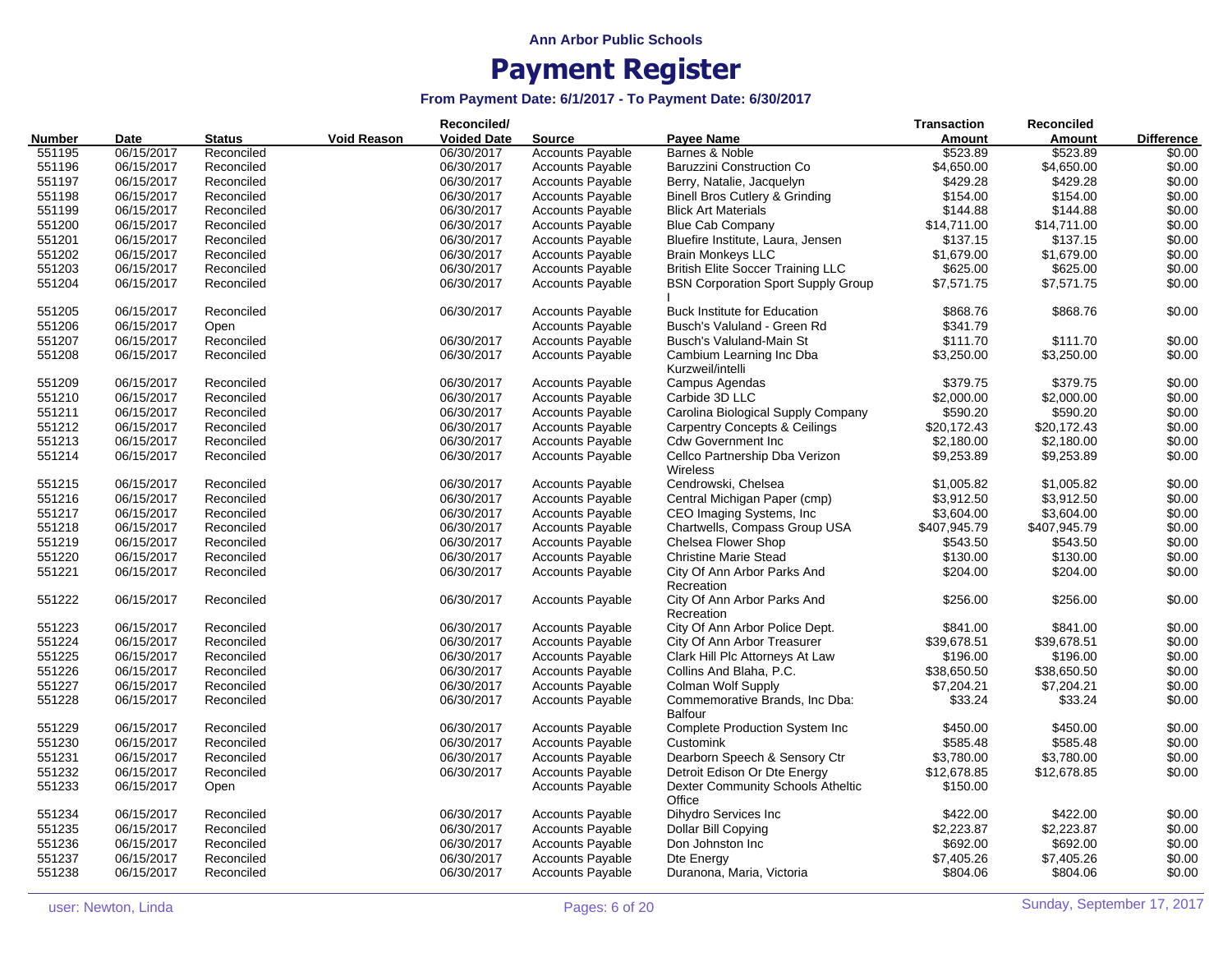|               |             |               |             | Reconciled/        |                         |                                                     | <b>Transaction</b> | Reconciled   |                   |
|---------------|-------------|---------------|-------------|--------------------|-------------------------|-----------------------------------------------------|--------------------|--------------|-------------------|
| <b>Number</b> | <b>Date</b> | <b>Status</b> | Void Reason | <b>Voided Date</b> | <b>Source</b>           | <b>Payee Name</b>                                   | Amount             | Amount       | <b>Difference</b> |
| 551239        | 06/15/2017  | Reconciled    |             | 06/30/2017         | <b>Accounts Payable</b> | <b>East Institutes</b>                              | \$625.00           | \$625.00     | \$0.00            |
| 551240        | 06/15/2017  | Reconciled    |             | 06/30/2017         | <b>Accounts Payable</b> | <b>Educational Visions Alliance Inc</b>             | \$2,700.00         | \$2,700.00   | \$0.00            |
| 551241        | 06/15/2017  | Reconciled    |             | 06/30/2017         | <b>Accounts Payable</b> | <b>EMU Event Planning</b>                           | \$22,350.00        | \$22,350.00  | \$0.00            |
| 551242        | 06/15/2017  | Reconciled    |             | 06/30/2017         | <b>Accounts Payable</b> | <b>EMU Parking Department</b>                       | \$3,015.00         | \$3,015.00   | \$0.00            |
| 551243        | 06/15/2017  | Reconciled    |             | 06/30/2017         | Accounts Payable        | Enterprise Rent-A-Car                               | \$5,910.84         | \$5,910.84   | \$0.00            |
| 551244        | 06/15/2017  | Reconciled    |             | 06/30/2017         | Accounts Payable        | <b>Federal Express Corporation</b>                  | \$52.27            | \$52.27      | \$0.00            |
| 551245        | 06/15/2017  | Reconciled    |             | 06/30/2017         | <b>Accounts Payable</b> | <b>Feiner Supply</b>                                | \$172.80           | \$172.80     | \$0.00            |
| 551246        | 06/15/2017  | Reconciled    |             | 06/30/2017         | <b>Accounts Payable</b> | Ferguson Enterprises, Inc                           | \$10,726.03        | \$10,726.03  | \$0.00            |
| 551247        | 06/15/2017  | Reconciled    |             | 06/30/2017         | <b>Accounts Payable</b> | Findaway World, LLC                                 | \$1,229.85         | \$1,229.85   | \$0.00            |
| 551248        | 06/15/2017  | Reconciled    |             | 06/30/2017         | <b>Accounts Payable</b> | Flaghouse Inc                                       | \$501.85           | \$501.85     | \$0.00            |
| 551249        | 06/15/2017  | Reconciled    |             | 06/30/2017         | Accounts Payable        | Flinn Scientific Co                                 | \$108.00           | \$108.00     | \$0.00            |
| 551250        | 06/15/2017  | Reconciled    |             | 06/30/2017         | <b>Accounts Payable</b> | Flipside Art Studio, LLC                            | \$1,257.99         | \$1,257.99   | \$0.00            |
| 551251        | 06/15/2017  | Reconciled    |             | 06/30/2017         | <b>Accounts Payable</b> | Follett School Solutions, Inc.                      | \$2,089.36         | \$2,089.36   | \$0.00            |
| 551252        | 06/15/2017  | Reconciled    |             | 06/30/2017         | <b>Accounts Payable</b> | Francesca Gitschlag                                 | \$841.39           | \$841.39     | \$0.00            |
| 551253        | 06/15/2017  | Reconciled    |             | 06/30/2017         | <b>Accounts Payable</b> | Friend, Damon                                       | \$541.73           | \$541.73     | \$0.00            |
| 551254        | 06/15/2017  | Reconciled    |             | 06/30/2017         | <b>Accounts Payable</b> | Frontline Placement Technologies, Inc.              | \$1,893.10         | \$1,893.10   | \$0.00            |
| 551255        | 06/15/2017  | Reconciled    |             | 06/30/2017         | Accounts Payable        | Fun And Function Llc                                | \$157.36           | \$157.36     | \$0.00            |
| 551256        | 06/15/2017  | Reconciled    |             | 06/30/2017         | <b>Accounts Payable</b> | <b>G-Powers Training</b>                            | \$3,440.00         | \$3,440.00   | \$0.00            |
| 551257        | 06/15/2017  | Open          |             |                    | <b>Accounts Payable</b> | Gaynor, Jeffrey, T                                  | \$130.00           |              |                   |
| 551258        | 06/15/2017  | Reconciled    |             | 06/30/2017         | <b>Accounts Payable</b> | <b>GBC National Service</b>                         | \$163.72           | \$163.72     | \$0.00            |
| 551259        | 06/15/2017  | Open          |             |                    | <b>Accounts Payable</b> | Geoffrey Theodore Stanton                           | \$1,730.00         |              |                   |
| 551260        | 06/15/2017  | Reconciled    |             | 06/30/2017         | Accounts Payable        |                                                     | \$3,504.00         | \$3,504.00   | \$0.00            |
| 551261        | 06/15/2017  | Open          |             |                    | Accounts Payable        | Getaway Tours Inc<br>Glander, Julia                 | \$800.00           |              |                   |
| 551262        |             |               |             |                    |                         |                                                     |                    |              |                   |
|               | 06/15/2017  | Reconciled    |             | 06/30/2017         | <b>Accounts Payable</b> | Gordon Food Service                                 | \$4,474.50         | \$4,474.50   | \$0.00<br>\$0.00  |
| 551263        | 06/15/2017  | Reconciled    |             | 06/30/2017         | <b>Accounts Payable</b> | Goyette Mechanical Co                               | \$70,164.09        | \$70,164.09  |                   |
| 551264        | 06/15/2017  | Reconciled    |             | 06/30/2017         | <b>Accounts Payable</b> | GraduationSource                                    | \$1,018.25         | \$1,018.25   | \$0.00            |
| 551265        | 06/15/2017  | Reconciled    |             | 06/30/2017         | <b>Accounts Payable</b> | <b>Grand Blanc Printing</b>                         | \$12,342.67        | \$12,342.67  | \$0.00            |
| 551266        | 06/15/2017  | Reconciled    |             | 06/30/2017         | <b>Accounts Payable</b> | Great Lakes Environmental Service,<br>Inc           | \$76.71            | \$76.71      | \$0.00            |
| 551267        | 06/15/2017  | Reconciled    |             | 06/30/2017         | <b>Accounts Payable</b> | H.V. Burton Company                                 | \$5,001.94         | \$5,001.94   | \$0.00            |
| 551268        | 06/15/2017  | Reconciled    |             | 06/30/2017         | <b>Accounts Payable</b> | Head Usa Inc Dba Head/Penn<br>Racquet Sp            | \$40.69            | \$40.69      | \$0.00            |
| 551269        | 06/15/2017  | Reconciled    |             | 06/30/2017         | <b>Accounts Payable</b> | <b>Heaney General Contracting</b>                   | \$19,854.66        | \$19,854.66  | \$0.00            |
| 551270        | 06/15/2017  | Reconciled    |             | 06/30/2017         | Accounts Payable        | Heinemann Greenwood Publishing                      | \$12,781.89        | \$12,781.89  | \$0.00            |
| 551271        | 06/15/2017  | Reconciled    |             | 06/30/2017         | <b>Accounts Payable</b> | Herald Publishing-Commercial Pcard<br>- Printing    | \$515.00           | \$515.00     | \$0.00            |
| 551272        | 06/15/2017  | Reconciled    |             | 06/30/2017         | <b>Accounts Payable</b> | <b>Hexagon General Contractors</b><br>Services, LLC | \$136,745.52       | \$136,745.52 | \$0.00            |
| 551273        | 06/15/2017  | Reconciled    |             | 06/30/2017         | <b>Accounts Payable</b> | Impressive Promotional Products Llc                 | \$398.17           | \$398.17     | \$0.00            |
| 551274        | 06/15/2017  | Reconciled    |             | 06/30/2017         | <b>Accounts Payable</b> | Insectech                                           | \$1,753.00         | \$1,753.00   | \$0.00            |
| 551275        | 06/15/2017  | Reconciled    |             | 06/30/2017         | Accounts Payable        | J W Pepper & Sons, Inc                              | \$377.99           | \$377.99     | \$0.00            |
| 551276        | 06/15/2017  | Reconciled    |             | 06/30/2017         | <b>Accounts Payable</b> | James Lee Michaels Dba Avery                        | \$1,140.00         | \$1,140.00   | \$0.00            |
| 551277        | 06/15/2017  | Reconciled    |             | 06/30/2017         | <b>Accounts Payable</b> | Systems An<br>James M Monkiewicz                    | \$225.00           | \$225.00     | \$0.00            |
| 551278        | 06/15/2017  | Reconciled    |             | 06/30/2017         | <b>Accounts Payable</b> | Jewish Family Services Of<br>Washtenaw Cty Inc      | \$1,164.64         | \$1,164.64   | \$0.00            |
| 551279        | 06/15/2017  | Reconciled    |             | 06/30/2017         | <b>Accounts Payable</b> | John Adrian Wylie                                   | \$600.00           | \$600.00     | \$0.00            |
| 551280        | 06/15/2017  | Reconciled    |             | 06/30/2017         | <b>Accounts Payable</b> | Johnson Controls Inc                                | \$9,800.00         | \$9,800.00   | \$0.00            |
| 551281        | 06/15/2017  | Reconciled    |             | 06/30/2017         | <b>Accounts Payable</b> | Johnstone Supply Detroit Group                      | \$3,183.52         | \$3,183.52   | \$0.00            |
| 551282        | 06/15/2017  | Reconciled    |             | 06/30/2017         | <b>Accounts Payable</b> | Jones School Supply Company                         | \$1,404.80         | \$1,404.80   | \$0.00            |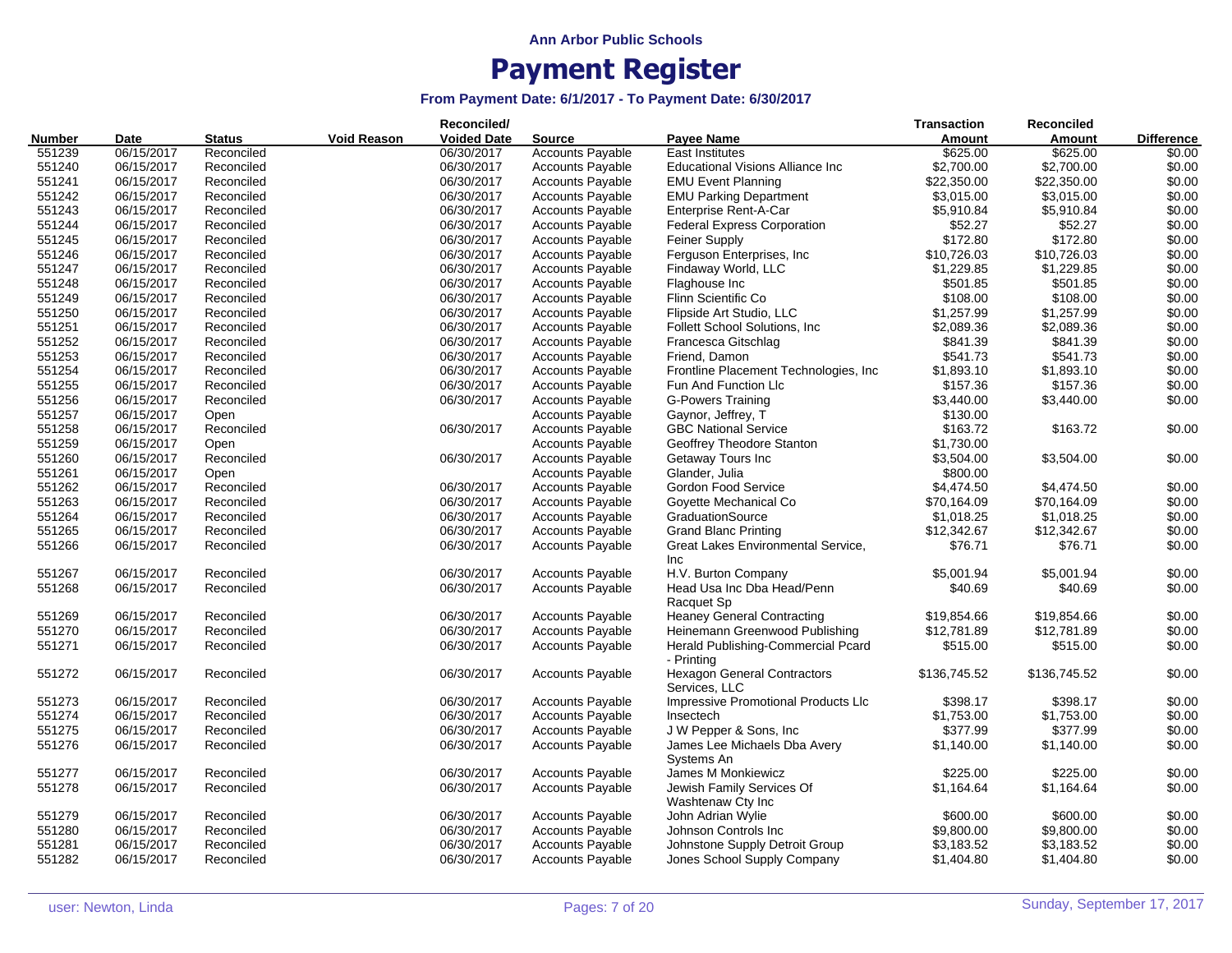|                  |                          |               |                    | Reconciled/        |                         |                                                         | <b>Transaction</b>   | Reconciled  |                   |
|------------------|--------------------------|---------------|--------------------|--------------------|-------------------------|---------------------------------------------------------|----------------------|-------------|-------------------|
| <b>Number</b>    | Date                     | <b>Status</b> | <b>Void Reason</b> | <b>Voided Date</b> | <b>Source</b>           | Payee Name                                              | Amount               | Amount      | <b>Difference</b> |
| 551283           | 06/15/2017               | Open          |                    |                    | <b>Accounts Payable</b> | Joseph Michael Fedel                                    | \$426.24             |             |                   |
| 551284           | 06/15/2017               | Reconciled    |                    | 06/30/2017         | <b>Accounts Payable</b> | Julia Rosenwald Hathaway                                | \$256.75             | \$256.75    | \$0.00            |
| 551285           | 06/15/2017               | Reconciled    |                    | 06/30/2017         | <b>Accounts Payable</b> | Kathy Baker                                             | \$2,330.00           | \$2,330.00  | \$0.00            |
| 551286           | 06/15/2017               | Reconciled    |                    | 06/30/2017         | <b>Accounts Payable</b> | Kelly-Shaieb, Jessica, Leigh                            | \$130.00             | \$130.00    | \$0.00            |
| 551287           | 06/15/2017               | Reconciled    |                    | 06/30/2017         | <b>Accounts Payable</b> | Kone Incorporated                                       | \$513.68             | \$513.68    | \$0.00            |
| 551288           | 06/15/2017               | Reconciled    |                    | 06/30/2017         | <b>Accounts Payable</b> | Konica Minolta Business Solutions                       | \$66.81              | \$66.81     | \$0.00            |
| 551289           | 06/15/2017               | Reconciled    |                    | 06/30/2017         | <b>Accounts Payable</b> | Lakeshore Learning Materials                            | \$285.76             | \$285.76    | \$0.00            |
| 551290           | 06/15/2017               | Open          |                    |                    | <b>Accounts Payable</b> | Laura H Sparrow                                         | \$324.00             |             |                   |
| 551291           | 06/15/2017               | Reconciled    |                    | 06/30/2017         | <b>Accounts Payable</b> | Laurel Lee Fingerle                                     | \$373.63             | \$373.63    | \$0.00            |
| 551292           | 06/15/2017               | Reconciled    |                    | 06/30/2017         | <b>Accounts Payable</b> | Learning Gizmos, Inc.                                   | \$921.30             | \$921.30    | \$0.00            |
| 551293           | 06/15/2017               | Reconciled    |                    | 06/30/2017         | <b>Accounts Payable</b> | LessonPix, Inc.                                         | \$765.00             | \$765.00    | \$0.00            |
| 551294           | 06/15/2017               | Reconciled    |                    | 06/30/2017         | <b>Accounts Payable</b> | Lis & Associates                                        | \$883.33             | \$883.33    | \$0.00            |
| 551295           | 06/15/2017               | Open          |                    |                    | <b>Accounts Payable</b> | Louise Tamres The Tamres Group, In                      | \$722.16             |             |                   |
| 551296           | 06/15/2017               | Reconciled    |                    | 06/30/2017         | <b>Accounts Payable</b> | Lowe's Home Centers, Inc.                               | \$430.93             | \$430.93    | \$0.00            |
| 551297           | 06/15/2017               | Reconciled    |                    | 06/30/2017         | <b>Accounts Payable</b> | Lucks Music Library                                     | \$261.83             | \$261.83    | \$0.00            |
| 551298           | 06/15/2017               | Reconciled    |                    | 06/30/2017         | <b>Accounts Payable</b> | Macprofessionals Inc.                                   | \$2,450.00           | \$2,450.00  | \$0.00            |
| 551299           | 06/15/2017               | Reconciled    |                    | 06/30/2017         | <b>Accounts Payable</b> | <b>Madison Electric</b>                                 | \$1,045.00           | \$1,045.00  | \$0.00            |
| 551300           | 06/15/2017               | Reconciled    |                    | 06/30/2017         | <b>Accounts Payable</b> | Marxmoda Inc.                                           | \$10,221.08          | \$10,221.08 | \$0.00            |
| 551301           | 06/15/2017               | Reconciled    |                    | 06/30/2017         | <b>Accounts Payable</b> | Mary E Weed Csc                                         | \$194.15             | \$194.15    | \$0.00            |
| 551302           | 06/15/2017               | Reconciled    |                    | 06/30/2017         | <b>Accounts Payable</b> | Meadows Lawn & Trim                                     | \$11,750.00          | \$11,750.00 | \$0.00            |
| 551303           | 06/15/2017               | Reconciled    |                    | 06/30/2017         | <b>Accounts Payable</b> | Meridian Winds LLC                                      | \$525.00             | \$525.00    | \$0.00            |
| 551304           | 06/15/2017               | Reconciled    |                    | 06/30/2017         | <b>Accounts Payable</b> | Messa 370 (COBRA)                                       | \$1,102.45           | \$1,102.45  | \$0.00            |
| 551305           | 06/15/2017               | Reconciled    |                    | 06/30/2017         | <b>Accounts Payable</b> | Metro Delivery Inc                                      | \$140.40             | \$140.40    | \$0.00            |
| 551306           | 06/15/2017               | Reconciled    |                    | 06/30/2017         | <b>Accounts Payable</b> | <b>Metro Waste Service</b>                              | \$1,700.00           | \$1,700.00  | \$0.00            |
| 551307           | 06/15/2017               | Reconciled    |                    | 06/30/2017         | <b>Accounts Payable</b> | Michigan Power Rodding Inc                              | \$298.00             | \$298.00    | \$0.00            |
| 551308           | 06/15/2017               | Reconciled    |                    | 06/30/2017         | <b>Accounts Payable</b> | Michigan Theater                                        | \$1,694.00           | \$1,694.00  | \$0.00            |
| 551309           | 06/15/2017               | Reconciled    |                    | 06/30/2017         | Accounts Payable        | Midwestern Consulting Inc-Mci                           | \$4,326.00           | \$4,326.00  | \$0.00            |
| 551310           | 06/15/2017               | Reconciled    |                    | 06/30/2017         | <b>Accounts Payable</b> | Mitchell, Harmony, Tynisha                              | \$130.00             | \$130.00    | \$0.00            |
| 551311           | 06/15/2017               | Open          |                    |                    | <b>Accounts Payable</b> | Mitchell & Mouat Architects                             | \$10,478.00          |             |                   |
|                  |                          |               |                    |                    |                         |                                                         |                      |             | \$0.00            |
| 551312           | 06/15/2017<br>06/15/2017 | Reconciled    |                    | 06/30/2017         | <b>Accounts Payable</b> | <b>MLive Media Group</b>                                | \$132.72<br>\$439.65 | \$132.72    |                   |
| 551313<br>551314 |                          | Reconciled    |                    | 06/30/2017         | <b>Accounts Payable</b> | <b>Musical Resources</b>                                | \$95.00              | \$439.65    | \$0.00            |
|                  | 06/15/2017               | Open          |                    |                    | Accounts Payable        | Nelson Shantz Piano Service                             |                      |             |                   |
| 551315           | 06/15/2017               | Reconciled    |                    | 06/30/2017         | <b>Accounts Payable</b> | NUCO <sub>2</sub> Inc                                   | \$937.09             | \$937.09    | \$0.00            |
| 551316           | 06/15/2017               | Reconciled    |                    | 06/30/2017         | <b>Accounts Payable</b> | Office Depot                                            | \$4,776.76           | \$4,776.76  | \$0.00            |
| 551317           | 06/15/2017               | Reconciled    |                    | 06/30/2017         | <b>Accounts Payable</b> | <b>Office Depot</b>                                     | \$349.60             | \$349.60    | \$0.00            |
| 551318           | 06/15/2017               | Reconciled    |                    | 06/30/2017         | <b>Accounts Payable</b> | Office Max Inc                                          | \$295.80             | \$295.80    | \$0.00            |
| 551319           | 06/15/2017               | Reconciled    |                    | 06/30/2017         | <b>Accounts Payable</b> | <b>Original Works-Yours</b>                             | \$1,883.50           | \$1,883.50  | \$0.00            |
| 551320           | 06/15/2017               | Reconciled    |                    | 06/30/2017         | <b>Accounts Payable</b> | Patricia Ashford Manley                                 | \$130.00             | \$130.00    | \$0.00            |
| 551321           | 06/15/2017               | Reconciled    |                    | 06/30/2017         | <b>Accounts Payable</b> | Patricia Kuessner Csc                                   | \$371.03             | \$371.03    | \$0.00            |
| 551322           | 06/15/2017               | Reconciled    |                    | 06/30/2017         | <b>Accounts Payable</b> | Pearson VUE                                             | \$506.98             | \$506.98    | \$0.00            |
| 551323           | 06/15/2017               | Reconciled    |                    | 06/30/2017         | <b>Accounts Payable</b> | <b>Pediatric Therapy Associates</b>                     | \$34,538.00          | \$34,538.00 | \$0.00            |
| 551324           | 06/15/2017               | Reconciled    |                    | 06/30/2017         | <b>Accounts Payable</b> | <b>Pittsfield Charter Township</b>                      | \$128.04             | \$128.04    | \$0.00            |
| 551325           | 06/15/2017               | Reconciled    |                    | 06/30/2017         | <b>Accounts Payable</b> | Plaques & Such LLC                                      | \$49.91              | \$49.91     | \$0.00            |
| 551326           | 06/15/2017               | Reconciled    |                    | 06/30/2017         | <b>Accounts Payable</b> | Premier Environmental &<br><b>Construction Services</b> | \$2,870.00           | \$2,870.00  | \$0.00            |
| 551327           | 06/15/2017               | Reconciled    |                    | 06/30/2017         | <b>Accounts Payable</b> | Presidio Infrastructure Solutions LLC                   | \$19,092.00          | \$19,092.00 | \$0.00            |
| 551328           | 06/15/2017               | Reconciled    |                    | 06/30/2017         | <b>Accounts Payable</b> | Process Results, Inc.                                   | \$3,278.06           | \$3,278.06  | \$0.00            |
| 551329           | 06/15/2017               | Reconciled    |                    | 06/30/2017         | <b>Accounts Payable</b> | <b>Quill Corporation</b>                                | \$3,014.58           | \$3,014.58  | \$0.00            |
| 551330           | 06/15/2017               | Reconciled    |                    | 06/30/2017         | <b>Accounts Payable</b> | <b>Really Good Stuff</b>                                | \$1,589.57           | \$1,589.57  | \$0.00            |
| 551331           | 06/15/2017               | Reconciled    |                    | 06/30/2017         | <b>Accounts Payable</b> | Rehmann                                                 | \$7,579.59           | \$7,579.59  | \$0.00            |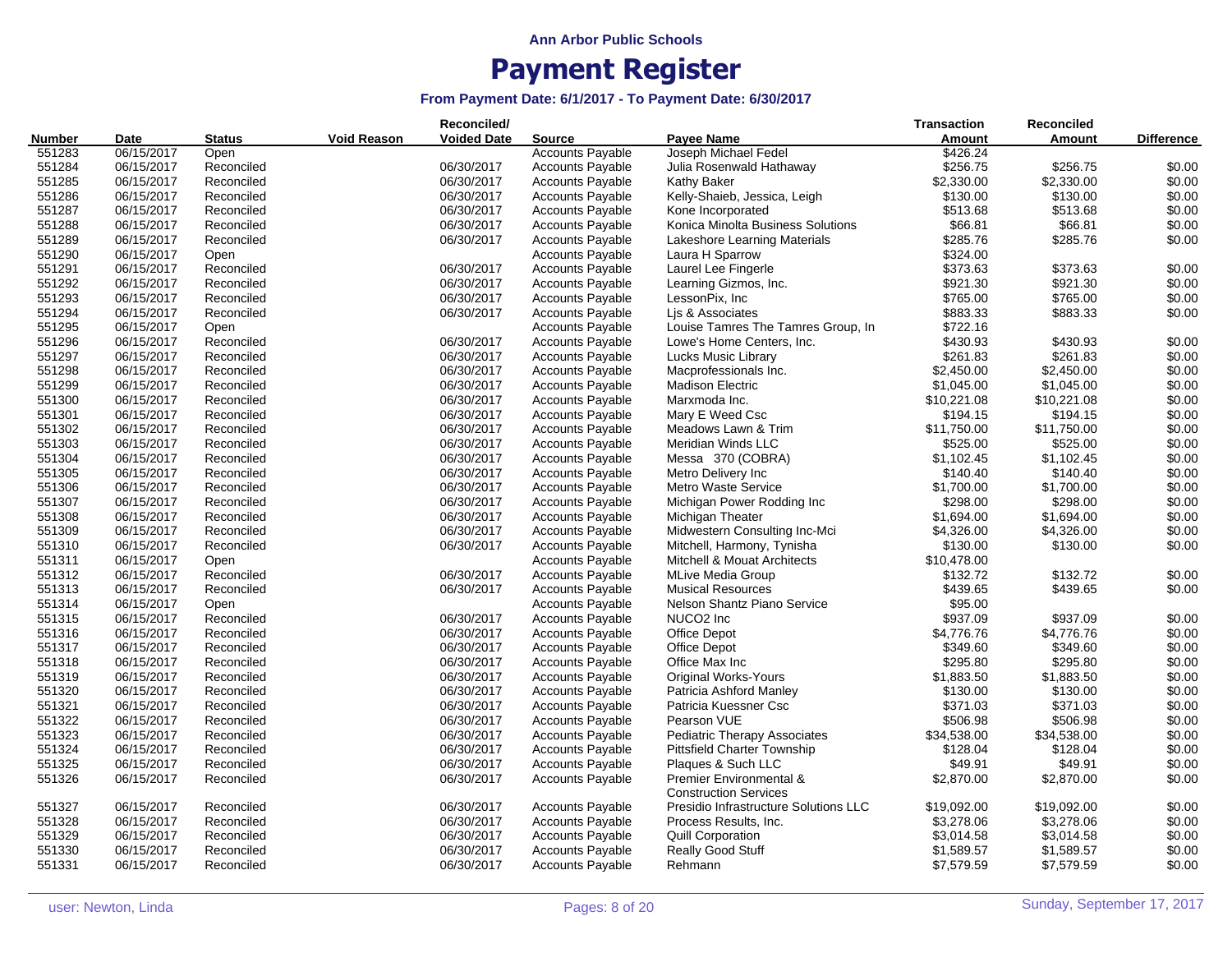|               |            |               |                    | Reconciled/        |                         |                                           | <b>Transaction</b>   | Reconciled   |                   |
|---------------|------------|---------------|--------------------|--------------------|-------------------------|-------------------------------------------|----------------------|--------------|-------------------|
| <b>Number</b> | Date       | <b>Status</b> | <b>Void Reason</b> | <b>Voided Date</b> | <b>Source</b>           | <b>Payee Name</b>                         | Amount               | Amount       | <b>Difference</b> |
| 551332        | 06/15/2017 | Reconciled    |                    | 06/30/2017         | <b>Accounts Payable</b> | Rent A John                               | \$1,260.00           | \$1,260.00   | \$0.00            |
| 551333        | 06/15/2017 | Open          |                    |                    | <b>Accounts Payable</b> | <b>Resolute Educational Solutions</b>     | \$5,039.19           |              |                   |
| 551334        | 06/15/2017 | Reconciled    |                    | 06/30/2017         | <b>Accounts Payable</b> | <b>Risk Security</b>                      | \$29,476.23          | \$29,476.23  | \$0.00            |
| 551335        | 06/15/2017 | Reconciled    |                    | 06/30/2017         | <b>Accounts Payable</b> | Ri Landau Partners                        | \$7,181.25           | \$7,181.25   | \$0.00            |
| 551336        | 06/15/2017 | Reconciled    |                    | 06/30/2017         | <b>Accounts Payable</b> | Robert Bond, Jr                           | \$9,000.00           | \$9,000.00   | \$0.00            |
| 551337        | 06/15/2017 | Reconciled    |                    | 06/30/2017         | <b>Accounts Payable</b> | Robert Bosch Tool Corp                    | \$7,404.00           | \$7,404.00   | \$0.00            |
| 551338        | 06/15/2017 | Reconciled    |                    | 06/30/2017         | <b>Accounts Payable</b> | Robert Gonet Er                           | \$650.00             | \$650.00     | \$0.00            |
| 551339        | 06/15/2017 | Reconciled    |                    | 06/30/2017         | <b>Accounts Payable</b> | Rochester 100                             | \$393.75             | \$393.75     | \$0.00            |
| 551340        | 06/15/2017 | Reconciled    |                    | 06/30/2017         | <b>Accounts Payable</b> | <b>ROK Systems LLC</b>                    | \$43,219.88          | \$43,219.88  | \$0.00            |
| 551341        | 06/15/2017 | Reconciled    |                    | 06/30/2017         | <b>Accounts Payable</b> | Safety Kleen                              | \$825.34             | \$825.34     | \$0.00            |
| 551342        | 06/15/2017 | Reconciled    |                    | 06/30/2017         | Accounts Payable        | Safety Systems, Inc.                      | \$18,822.00          | \$18,822.00  | \$0.00            |
| 551343        | 06/15/2017 | Reconciled    |                    | 06/30/2017         | Accounts Payable        | <b>School Datebooks</b>                   | \$281.06             | \$281.06     | \$0.00            |
| 551344        | 06/15/2017 | Reconciled    |                    | 06/30/2017         | <b>Accounts Payable</b> | School Health Corporation                 | \$4,137.86           | \$4,137.86   | \$0.00            |
| 551345        | 06/15/2017 | Reconciled    |                    | 06/30/2017         | <b>Accounts Payable</b> | School Specialty Inc*                     | \$5,077.17           | \$5,077.17   | \$0.00            |
| 551346        | 06/15/2017 | Reconciled    |                    | 06/30/2017         | <b>Accounts Payable</b> | Schoolpictures.com                        | \$5,678.90           | \$5,678.90   | \$0.00            |
| 551347        | 06/15/2017 | Reconciled    |                    | 06/30/2017         | <b>Accounts Payable</b> | Screenline, Llc                           | \$920.00             | \$920.00     | \$0.00            |
| 551348        | 06/15/2017 | Reconciled    |                    | 06/30/2017         | <b>Accounts Payable</b> | Secrest, Wardle, Lynch, Hampton,          | \$578.46             | \$578.46     | \$0.00            |
|               |            |               |                    |                    |                         | Truex & Morley, Pc                        |                      |              |                   |
| 551349        | 06/15/2017 | Reconciled    |                    | 06/30/2017         | <b>Accounts Payable</b> | Service Electric Supply Inc               | \$19,472.68          | \$19,472.68  | \$0.00            |
| 551350        | 06/15/2017 | Reconciled    |                    | 06/30/2017         | <b>Accounts Payable</b> | Service Sports Inc                        | \$1,722.00           | \$1,722.00   | \$0.00            |
| 551351        | 06/15/2017 | Reconciled    |                    | 06/30/2017         | <b>Accounts Payable</b> | Shamrock Floor Inc                        | \$2,955.00           | \$2,955.00   | \$0.00            |
| 551352        | 06/15/2017 | Open          |                    |                    | <b>Accounts Payable</b> | Shar Products Co                          | \$280.00             |              |                   |
| 551353        | 06/15/2017 | Reconciled    |                    | 06/30/2017         | Accounts Payable        | Signs By Tomorrow                         | \$344.05             | \$344.05     | \$0.00            |
| 551354        | 06/15/2017 | Open          |                    |                    | <b>Accounts Payable</b> | Simone Danyiell Lightfoot                 | \$130.00             |              |                   |
| 551355        | 06/15/2017 | Reconciled    |                    | 06/30/2017         | <b>Accounts Payable</b> | SiteOne Landscape Supply, LLC             | \$272.78             | \$272.78     | \$0.00            |
| 551356        | 06/15/2017 | Reconciled    |                    | 06/30/2017         | <b>Accounts Payable</b> | <b>SJS Educational Solutions</b>          | \$4,050.00           | \$4,050.00   | \$0.00            |
| 551357        | 06/15/2017 | Reconciled    |                    | 06/30/2017         | <b>Accounts Payable</b> | South & West Washtenaw Consortium         | \$63,351.50          | \$63,351.50  | \$0.00            |
| 551358        | 06/15/2017 | Reconciled    |                    | 06/30/2017         | <b>Accounts Payable</b> | SP Designs & Manufacturing Inc            | \$4,322.30           | \$4,322.30   | \$0.00            |
| 551359        | 06/15/2017 | Reconciled    |                    | 06/30/2017         | Accounts Payable        | Spencer C Michaud                         | \$486.22             | \$486.22     | \$0.00            |
| 551360        | 06/15/2017 | Reconciled    |                    | 06/30/2017         | <b>Accounts Payable</b> | Spirit Assist Hypnotherapy, LLC           | \$228.23             | \$228.23     | \$0.00            |
| 551361        | 06/15/2017 | Reconciled    |                    | 06/30/2017         | <b>Accounts Payable</b> | Sports & Recreation, LLC                  | \$670.00             | \$670.00     | \$0.00            |
| 551362        | 06/15/2017 | Reconciled    |                    | 06/30/2017         | <b>Accounts Payable</b> | Sportswear Graphics, Inc.                 | \$594.00             | \$594.00     | \$0.00            |
| 551363        | 06/15/2017 | Reconciled    |                    | 06/30/2017         | <b>Accounts Payable</b> | Staples Advantage                         | \$60.36              | \$60.36      | \$0.00            |
| 551364        | 06/15/2017 | Reconciled    |                    | 06/30/2017         | Accounts Payable        | Steve's Custom Signs, Inc.                | \$3,631.50           | \$3,631.50   | \$0.00            |
| 551365        | 06/15/2017 |               |                    |                    | <b>Accounts Payable</b> | Still Mountain Buddhist Meditation        | \$389.04             |              |                   |
|               |            | Open          |                    |                    |                         | Center                                    |                      |              |                   |
| 551366        | 06/15/2017 | Reconciled    |                    | 06/30/2017         | <b>Accounts Payable</b> | Stone & Dirt                              | \$126,770.00         | \$126,770.00 | \$0.00            |
| 551367        | 06/15/2017 | Reconciled    |                    | 06/30/2017         | <b>Accounts Payable</b> | <b>Superior Text</b>                      | \$857.50             | \$857.50     | \$0.00            |
| 551368        | 06/15/2017 | Open          |                    |                    | <b>Accounts Payable</b> | Susan Eunice Baskett                      | \$130.00             |              |                   |
| 551369        | 06/15/2017 | Reconciled    |                    | 06/30/2017         |                         |                                           |                      | \$153.00     | \$0.00            |
| 551370        | 06/15/2017 |               |                    |                    | <b>Accounts Payable</b> | Tams-Witmark Music Library Inc            | \$153.00<br>\$956.50 | \$956.50     | \$0.00            |
|               | 06/15/2017 | Reconciled    |                    | 06/30/2017         | <b>Accounts Payable</b> | Tavolina LLC                              |                      |              |                   |
| 551371        |            | Reconciled    |                    | 06/30/2017         | <b>Accounts Payable</b> | <b>Teacher's Discovery</b>                | \$347.49             | \$347.49     | \$0.00<br>\$0.00  |
| 551372        | 06/15/2017 | Reconciled    |                    | 06/30/2017         | <b>Accounts Payable</b> | TELETECH, INC.                            | \$337.39             | \$337.39     |                   |
| 551373        | 06/15/2017 | Reconciled    |                    | 06/30/2017         | <b>Accounts Payable</b> | The Detroit Institute for Children        | \$7,700.00           | \$7,700.00   | \$0.00            |
| 551374        | 06/15/2017 | Reconciled    |                    | 06/30/2017         | <b>Accounts Payable</b> | The Enrico Group                          | \$9,378.50           | \$9,378.50   | \$0.00            |
| 551375        | 06/15/2017 | Reconciled    |                    | 06/30/2017         | <b>Accounts Payable</b> | The Heaney Group                          | \$2,223.36           | \$2,223.36   | \$0.00            |
| 551376        | 06/15/2017 | Reconciled    |                    | 06/30/2017         | <b>Accounts Payable</b> | The North Carolina Granite<br>Corporation | \$6,897.00           | \$6,897.00   | \$0.00            |
| 551377        | 06/15/2017 | Reconciled    |                    | 06/30/2017         | <b>Accounts Payable</b> | Therapy Shoppe Inc                        | \$46.98              | \$46.98      | \$0.00            |
| 551378        | 06/15/2017 | Reconciled    |                    | 06/30/2017         | <b>Accounts Payable</b> | Total Armored Car Service Inc             | \$447.84             | \$447.84     | \$0.00            |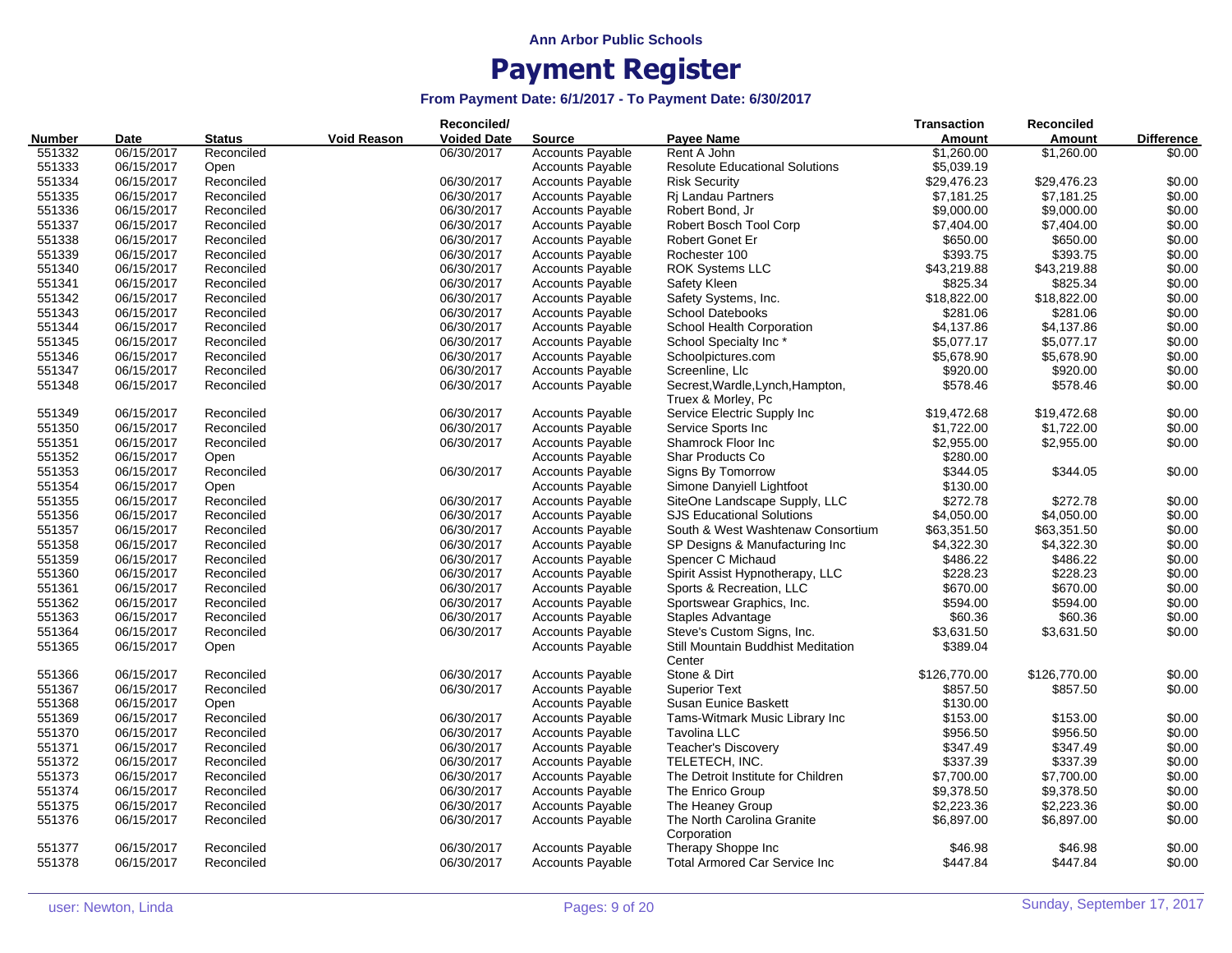|               |            |               |                    | Reconciled/        |                         |                                                      | <b>Transaction</b> | Reconciled  |                   |
|---------------|------------|---------------|--------------------|--------------------|-------------------------|------------------------------------------------------|--------------------|-------------|-------------------|
| <b>Number</b> | Date       | <b>Status</b> | <b>Void Reason</b> | <b>Voided Date</b> | <b>Source</b>           | Payee Name                                           | Amount             | Amount      | <b>Difference</b> |
| 551379        | 06/15/2017 | Reconciled    |                    | 06/30/2017         | <b>Accounts Payable</b> | Towela Sepo Okwudire                                 | \$1,286.88         | \$1,286.88  | \$0.00            |
| 551380        | 06/15/2017 | Reconciled    |                    | 06/30/2017         | <b>Accounts Payable</b> | Tri County Electric Co of Wash<br>County             | \$3,916.28         | \$3,916.28  | \$0.00            |
| 551381        | 06/15/2017 | Reconciled    |                    | 06/30/2017         | <b>Accounts Payable</b> | <b>Tumble Tots Gymnastics</b>                        | \$1,948.58         | \$1,948.58  | \$0.00            |
| 551382        | 06/15/2017 | Reconciled    |                    | 06/30/2017         | <b>Accounts Payable</b> | <b>TYPINGCLUB</b>                                    | \$7,150.00         | \$7,150.00  | \$0.00            |
| 551383        | 06/15/2017 | Reconciled    |                    | 06/30/2017         | <b>Accounts Payable</b> | U Of M Athletic-Yost Ice Arena                       | \$10,450.00        | \$10,450.00 | \$0.00            |
| 551384        | 06/15/2017 | Reconciled    |                    | 06/30/2017         | <b>Accounts Payable</b> | U S Toy Company Inc Constructive<br>Playthi          | \$298.98           | \$298.98    | \$0.00            |
| 551385        | 06/15/2017 | Reconciled    |                    | 06/30/2017         | Accounts Payable        | <b>Underground Printing</b>                          | \$185.22           | \$185.22    | \$0.00            |
| 551386        | 06/15/2017 | Reconciled    |                    | 06/30/2017         | <b>Accounts Payable</b> | Unit Packaging                                       | \$1,415.03         | \$1,415.03  | \$0.00            |
| 551387        | 06/15/2017 | Reconciled    |                    | 06/30/2017         | <b>Accounts Payable</b> | University of Michigan / Athletic Dept               | \$11,703.00        | \$11,703.00 | \$0.00            |
| 551388        | 06/15/2017 | Reconciled    |                    | 06/30/2017         | <b>Accounts Payable</b> | Unum Life Insurance Company Of<br>America            | \$4,065.90         | \$4,065.90  | \$0.00            |
| 551389        | 06/15/2017 | Reconciled    |                    | 06/30/2017         | <b>Accounts Payable</b> | Unum Long/Short Term Insurance<br>Company Of America | \$11,249.25        | \$11,249.25 | \$0.00            |
| 551390        | 06/15/2017 | Reconciled    |                    | 06/30/2017         | <b>Accounts Payable</b> | US Foods, Inc.                                       | \$236.92           | \$236.92    | \$0.00            |
| 551391        | 06/15/2017 | Reconciled    |                    | 06/30/2017         | <b>Accounts Payable</b> | <b>US Games</b>                                      | \$4,470.00         | \$4,470.00  | \$0.00            |
| 551392        | 06/15/2017 | Reconciled    |                    | 06/30/2017         | <b>Accounts Payable</b> | Vex Robotics, Inc.                                   | \$177.04           | \$177.04    | \$0.00            |
| 551393        | 06/15/2017 | Reconciled    |                    | 06/30/2017         | <b>Accounts Payable</b> | Video And Internet Stuff, Llc                        | \$10,747.15        | \$10,747.15 | \$0.00            |
| 551394        | 06/15/2017 | Reconciled    |                    | 06/30/2017         | <b>Accounts Payable</b> | W.J.O'Neil Company                                   | \$41,631.31        | \$41,631.31 | \$0.00            |
| 551395        | 06/15/2017 | Reconciled    |                    | 06/30/2017         | <b>Accounts Payable</b> | <b>Washtenaw Communications</b>                      | \$155.76           | \$155.76    | \$0.00            |
| 551396        | 06/15/2017 | Reconciled    |                    | 06/30/2017         | <b>Accounts Payable</b> | Washtenaw Intermediate School                        | \$80,058.00        | \$80,058.00 | \$0.00            |
|               |            |               |                    |                    |                         | <b>District</b>                                      |                    |             |                   |
| 551397        | 06/15/2017 | Reconciled    |                    | 06/30/2017         | <b>Accounts Payable</b> | Waste Management                                     | \$593.73           | \$593.73    | \$0.00            |
| 551398        | 06/15/2017 | Reconciled    |                    | 06/30/2017         | <b>Accounts Payable</b> | <b>Wenger Corporation</b>                            | \$1,247.00         | \$1,247.00  | \$0.00            |
| 551399        | 06/15/2017 | Reconciled    |                    | 06/30/2017         | <b>Accounts Payable</b> | William Joseph Kerby Kerby's Kurb<br>Service         | \$575.00           | \$575.00    | \$0.00            |
| 551400        | 06/15/2017 | Open          |                    |                    | <b>Accounts Payable</b> | Williams-Hoak, Debra, E                              | \$1,020.00         |             |                   |
| 551401        | 06/15/2017 | Reconciled    |                    | 06/30/2017         | <b>Accounts Payable</b> | Windstream                                           | \$6,325.70         | \$6,325.70  | \$0.00            |
| 551402        | 06/15/2017 | Reconciled    |                    | 06/30/2017         | <b>Accounts Payable</b> | <b>Wolverine Sports Supply</b>                       | \$3,899.69         | \$3,899.69  | \$0.00            |
| 551403        | 06/15/2017 | Reconciled    |                    | 06/30/2017         | <b>Accounts Payable</b> | Zurich Deductible Recovery Grp                       | \$1,044.48         | \$1,044.48  | \$0.00            |
| 551404        | 06/15/2017 | Open          |                    |                    | <b>Accounts Payable</b> | Kapnick Insurance Group                              | \$25,366.67        |             |                   |
| 551405        | 06/15/2017 | Open          |                    |                    | <b>Accounts Payable</b> | Arigapudi, Shyam                                     | \$29.65            |             |                   |
| 551406        | 06/15/2017 | Reconciled    |                    | 06/30/2017         | <b>Accounts Payable</b> | Bonnee, Gwen                                         | \$10.75            | \$10.75     | \$0.00            |
| 551407        | 06/15/2017 | Reconciled    |                    | 06/30/2017         | <b>Accounts Payable</b> | <b>BUNCH, HELEN</b>                                  | \$312.86           | \$312.86    | \$0.00            |
| 551408        | 06/15/2017 | Open          |                    |                    | <b>Accounts Payable</b> | Dudley, Jearald                                      | \$20.00            |             |                   |
| 551409        | 06/15/2017 | Open          |                    |                    | <b>Accounts Payable</b> | Geng, Hairong                                        | \$40.70            |             |                   |
| 551410        | 06/15/2017 | Reconciled    |                    | 06/30/2017         | <b>Accounts Payable</b> | Giltner, Meredith                                    | \$143.96           | \$143.96    | \$0.00            |
| 551411        | 06/15/2017 | Reconciled    |                    | 06/30/2017         | <b>Accounts Payable</b> | Grosh, Mike                                          | \$25.00            | \$25.00     | \$0.00            |
| 551412        | 06/15/2017 | Reconciled    |                    | 06/30/2017         | <b>Accounts Payable</b> | Holcombe, Stacie                                     | \$20.00            | \$20.00     | \$0.00            |
| 551413        | 06/15/2017 | Open          |                    |                    | <b>Accounts Payable</b> | Hood, Nyree                                          | \$161.00           |             |                   |
| 551414        | 06/15/2017 | Reconciled    |                    | 06/30/2017         | <b>Accounts Payable</b> | Hristeva, Mariana                                    | \$96.85            | \$96.85     | \$0.00            |
| 551415        | 06/15/2017 | Reconciled    |                    | 06/30/2017         | <b>Accounts Payable</b> | Jackson, Heather                                     | \$114.00           | \$114.00    | \$0.00            |
|               |            |               |                    |                    |                         |                                                      |                    |             | \$0.00            |
| 551416        | 06/15/2017 | Reconciled    |                    | 06/30/2017         | <b>Accounts Payable</b> | Jackson, Heather                                     | \$139.50           | \$139.50    |                   |
| 551417        | 06/15/2017 | Open          |                    |                    | <b>Accounts Payable</b> | Mahler, Suzanne                                      | \$37.50            |             |                   |
| 551418        | 06/15/2017 | Open          |                    |                    | <b>Accounts Payable</b> | McLaughlin, Vallerie                                 | \$792.60           |             |                   |
| 551419        | 06/15/2017 | Open          |                    |                    | <b>Accounts Payable</b> | McLaughlin, Vallerie                                 | \$1,174.10         |             |                   |
| 551420        | 06/15/2017 | Reconciled    |                    | 06/30/2017         | <b>Accounts Payable</b> | Meyer, Justina                                       | \$78.39            | \$78.39     | \$0.00            |
| 551421        | 06/15/2017 | Reconciled    |                    | 06/30/2017         | <b>Accounts Payable</b> | Park, Heewon                                         | \$608.00           | \$608.00    | \$0.00            |
| 551422        | 06/15/2017 | Reconciled    |                    | 06/30/2017         | <b>Accounts Payable</b> | Park, Heewon                                         | \$796.00           | \$796.00    | \$0.00            |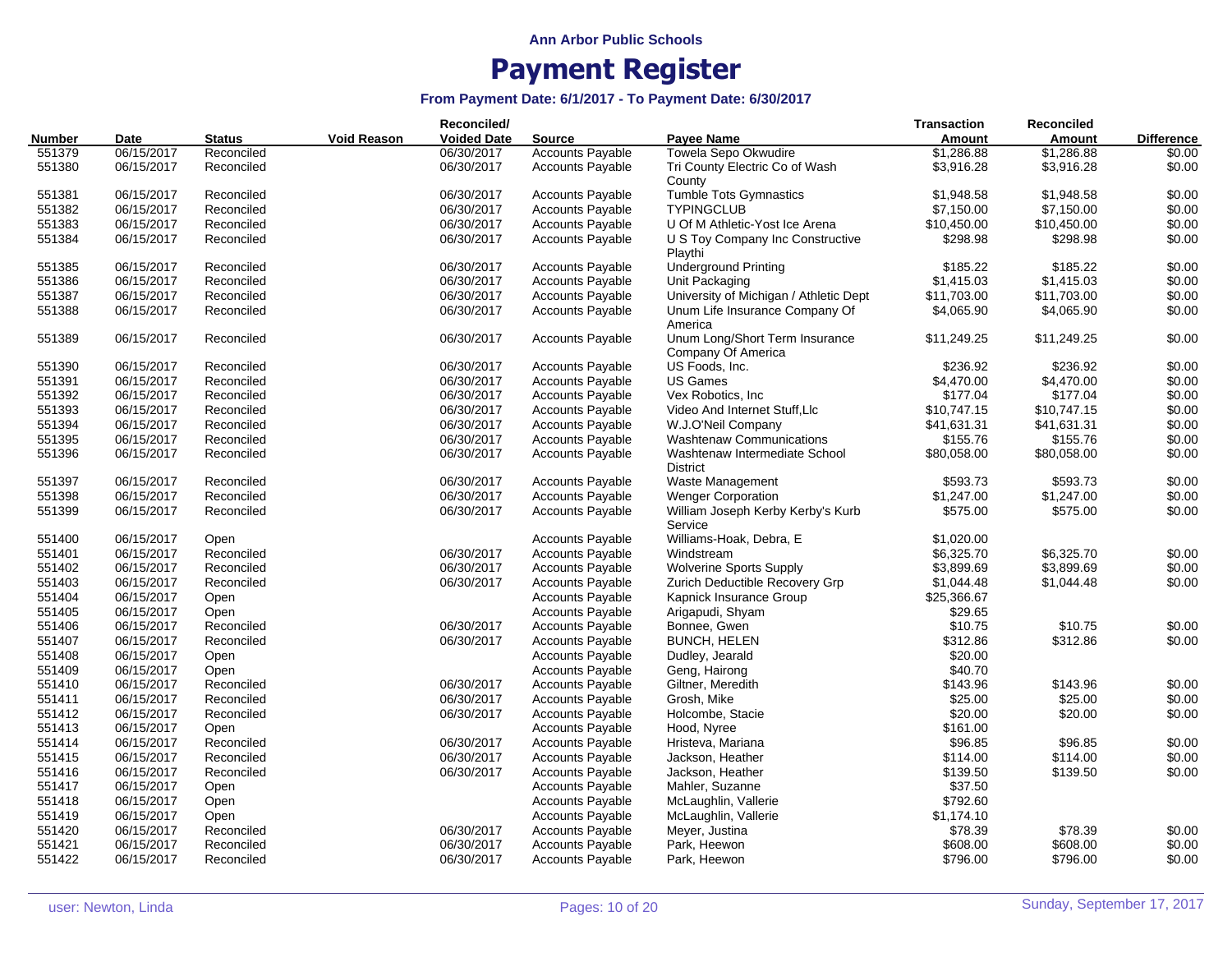|        |            |               |                    | Reconciled/        |                         |                                                                 | Transaction   | <b>Reconciled</b> |                   |
|--------|------------|---------------|--------------------|--------------------|-------------------------|-----------------------------------------------------------------|---------------|-------------------|-------------------|
| Number | Date       | <b>Status</b> | <b>Void Reason</b> | <b>Voided Date</b> | <b>Source</b>           | Payee Name                                                      | <b>Amount</b> | <b>Amount</b>     | <b>Difference</b> |
| 551423 | 06/15/2017 | Reconciled    |                    | 06/30/2017         | <b>Accounts Payable</b> | Sadlier, Raleigh                                                | \$16.55       | \$16.55           | \$0.00            |
| 551424 | 06/15/2017 | Reconciled    |                    | 06/30/2017         | <b>Accounts Payable</b> | Stanevich, Jill                                                 | \$68.25       | \$68.25           | \$0.00            |
| 551425 | 06/16/2017 | Reconciled    |                    | 06/30/2017         | <b>Accounts Payable</b> | Messa 370 (COBRA)                                               | \$2,752.91    | \$2,752.91        | \$0.00            |
| 551426 | 06/22/2017 | Reconciled    |                    | 06/30/2017         | <b>Accounts Payable</b> | LVNV Funding LLC                                                | \$61.25       | \$61.25           | \$0.00            |
| 551428 | 06/22/2017 | Reconciled    |                    | 06/30/2017         | <b>Accounts Payable</b> | Michigan Guaranty Agency                                        | \$289.79      | \$289.79          | \$0.00            |
| 551429 | 06/22/2017 | Reconciled    |                    | 06/30/2017         | <b>Accounts Payable</b> | Michigan Guaranty Agency                                        | \$241.50      | \$241.50          | \$0.00            |
| 551430 | 06/22/2017 | Reconciled    |                    | 06/30/2017         | <b>Accounts Payable</b> | Midland Funding LLC                                             | \$108.09      | \$108.09          | \$0.00            |
| 551431 | 06/22/2017 | Reconciled    |                    | 06/30/2017         | <b>Accounts Payable</b> | NYS Child Support Processing Center<br>(SDU)                    | \$92.30       | \$92.30           | \$0.00            |
| 551432 | 06/22/2017 | Reconciled    |                    | 06/30/2017         | <b>Accounts Payable</b> | Portfolio Recovery Associates, LLC                              | \$81.22       | \$81.22           | \$0.00            |
| 551433 | 06/22/2017 | Open          |                    |                    | <b>Accounts Payable</b> | U of M Credit Union                                             | \$238.67      |                   |                   |
| 551434 | 06/22/2017 | Reconciled    |                    | 06/30/2017         | <b>Accounts Payable</b> | U S Dept Of Education                                           | \$84.88       | \$84.88           | \$0.00            |
| 551435 | 06/22/2017 | Open          |                    |                    | <b>Accounts Payable</b> | University Of Michigan Credit Union                             | \$50.00       |                   |                   |
| 551436 | 06/22/2017 |               |                    | 06/30/2017         | <b>Accounts Payable</b> | US Department Of Education                                      | \$87.06       | \$87.06           | \$0.00            |
|        |            | Reconciled    |                    |                    |                         |                                                                 |               |                   |                   |
| 551437 | 06/22/2017 | Reconciled    |                    | 06/30/2017         | <b>Accounts Payable</b> | US Department of Education                                      | \$5.37        | \$5.37            | \$0.00            |
| 551438 | 06/22/2017 | Reconciled    |                    | 06/30/2017         | <b>Accounts Payable</b> | Chapter 13 Trustee                                              | \$1,085.33    | \$1,085.33        | \$0.00            |
| 551439 | 06/22/2017 | Open          |                    |                    | <b>Accounts Payable</b> | <b>AAPS Educational Foundation</b>                              | \$150.00      |                   |                   |
| 551440 | 06/22/2017 | Reconciled    |                    | 06/30/2017         | <b>Accounts Payable</b> | Gary E Myers Atty                                               | \$160.73      | \$160.73          | \$0.00            |
| 551441 | 06/22/2017 | Open          |                    |                    | <b>Accounts Payable</b> | Kapnick Insurance Group                                         | \$3,176.97    |                   |                   |
| 551442 | 06/22/2017 | Open          |                    |                    | <b>Accounts Payable</b> | Kapnick Insurance Group                                         | \$3,752.59    |                   |                   |
| 551443 | 06/22/2017 | Reconciled    |                    | 06/30/2017         | <b>Accounts Payable</b> | Michigan Guaranty Agency                                        | \$186.84      | \$186.84          | \$0.00            |
| 551444 | 06/22/2017 | Reconciled    |                    | 06/30/2017         | <b>Accounts Payable</b> | Michigan Guaranty Agency                                        | \$84.03       | \$84.03           | \$0.00            |
| 551445 | 06/22/2017 | Reconciled    |                    | 06/30/2017         | <b>Accounts Payable</b> | Michigan Guaranty Agency                                        | \$131.59      | \$131.59          | \$0.00            |
| 551446 | 06/22/2017 | Reconciled    |                    | 06/30/2017         | <b>Accounts Payable</b> | Michigan Guaranty Agency                                        | \$190.01      | \$190.01          | \$0.00            |
| 551447 | 06/22/2017 | Reconciled    |                    | 06/30/2017         | <b>Accounts Payable</b> | Michigan State Disbursement Unit                                | \$3,460.63    | \$3,460.63        | \$0.00            |
| 551448 | 06/22/2017 | Reconciled    |                    | 06/30/2017         | <b>Accounts Payable</b> | Office Of The Ch 13 Trustee                                     | \$2,471.69    | \$2,471.69        | \$0.00            |
| 551449 | 06/22/2017 | Reconciled    |                    | 06/30/2017         | <b>Accounts Payable</b> | Office Of The Chapter 13 Trustee                                | \$78.97       | \$78.97           | \$0.00            |
| 551450 | 06/22/2017 | Reconciled    |                    | 06/30/2017         | <b>Accounts Payable</b> | Texas Child Support Disburse. Unit                              | \$302.31      | \$302.31          | \$0.00            |
| 551451 | 06/22/2017 | Reconciled    |                    | 06/30/2017         | <b>Accounts Payable</b> | U S Department Of Education                                     | \$58.28       | \$58.28           | \$0.00            |
| 551452 | 06/22/2017 | Reconciled    |                    | 06/30/2017         | <b>Accounts Payable</b> | U S Dept Of Education                                           | \$156.12      | \$156.12          | \$0.00            |
| 551453 | 06/22/2017 | Reconciled    |                    | 06/30/2017         | <b>Accounts Payable</b> | U S Department Of Education                                     | \$121.83      | \$121.83          | \$0.00            |
| 551454 | 06/22/2017 | Reconciled    |                    | 06/30/2017         | <b>Accounts Payable</b> | U. S. Department Of Education                                   | \$23.22       | \$23.22           | \$0.00            |
| 551455 | 06/22/2017 | Reconciled    |                    | 06/30/2017         | <b>Accounts Payable</b> | U.S. Department Of Education                                    | \$84.89       | \$84.89           | \$0.00            |
| 551456 | 06/22/2017 | Reconciled    |                    | 06/30/2017         | <b>Accounts Payable</b> | Washington State Support Registry                               | \$93.88       | \$93.88           | \$0.00            |
| 551457 | 06/22/2017 | Reconciled    |                    | 06/30/2017         | <b>Accounts Payable</b> | Washtenaw United Way                                            | \$30.00       | \$30.00           | \$0.00            |
| 551458 | 06/23/2017 | Reconciled    |                    | 06/30/2017         | <b>Accounts Payable</b> | TG                                                              | \$95.03       | \$95.03           | \$0.00            |
| 551459 | 06/29/2017 | Open          |                    |                    | Accounts Payable        | 1 Stop Better Driving School and                                | \$18,900.95   |                   |                   |
| 551460 | 06/29/2017 | Open          |                    |                    | <b>Accounts Payable</b> | Transportation<br>1st Degree Heating Cooling &<br>Refrigeration | \$581.35      |                   |                   |
| 551461 | 06/29/2017 | Reconciled    |                    | 06/30/2017         | <b>Accounts Payable</b> | A and N Electric, Inc.                                          | \$13,966.08   | \$13,966.08       | \$0.00            |
| 551462 | 06/29/2017 | Open          |                    |                    | <b>Accounts Payable</b> | A.F. Smith                                                      | \$8,454.00    |                   |                   |
| 551463 | 06/29/2017 | Open          |                    |                    | <b>Accounts Payable</b> | Ace Barnes Hardware                                             | \$142.54      |                   |                   |
| 551464 | 06/29/2017 | Open          |                    |                    | <b>Accounts Payable</b> | Adams Book Co                                                   | \$363.40      |                   |                   |
| 551465 | 06/29/2017 | Open          |                    |                    | <b>Accounts Payable</b> | Advanced Technologies Consultants,                              | \$27,909.00   |                   |                   |
|        |            |               |                    |                    |                         | Inc.                                                            |               |                   |                   |
| 551466 | 06/29/2017 | Open          |                    |                    | <b>Accounts Payable</b> | All The King's Men Chess Supplies<br>Inc                        | \$3,003.46    |                   |                   |
| 551467 | 06/29/2017 | Open          |                    |                    | <b>Accounts Payable</b> | <b>AM Services</b>                                              | \$21,742.13   |                   |                   |
| 551468 | 06/29/2017 | Open          |                    |                    | <b>Accounts Payable</b> | Amazon.com LLC                                                  | \$1,008.36    |                   |                   |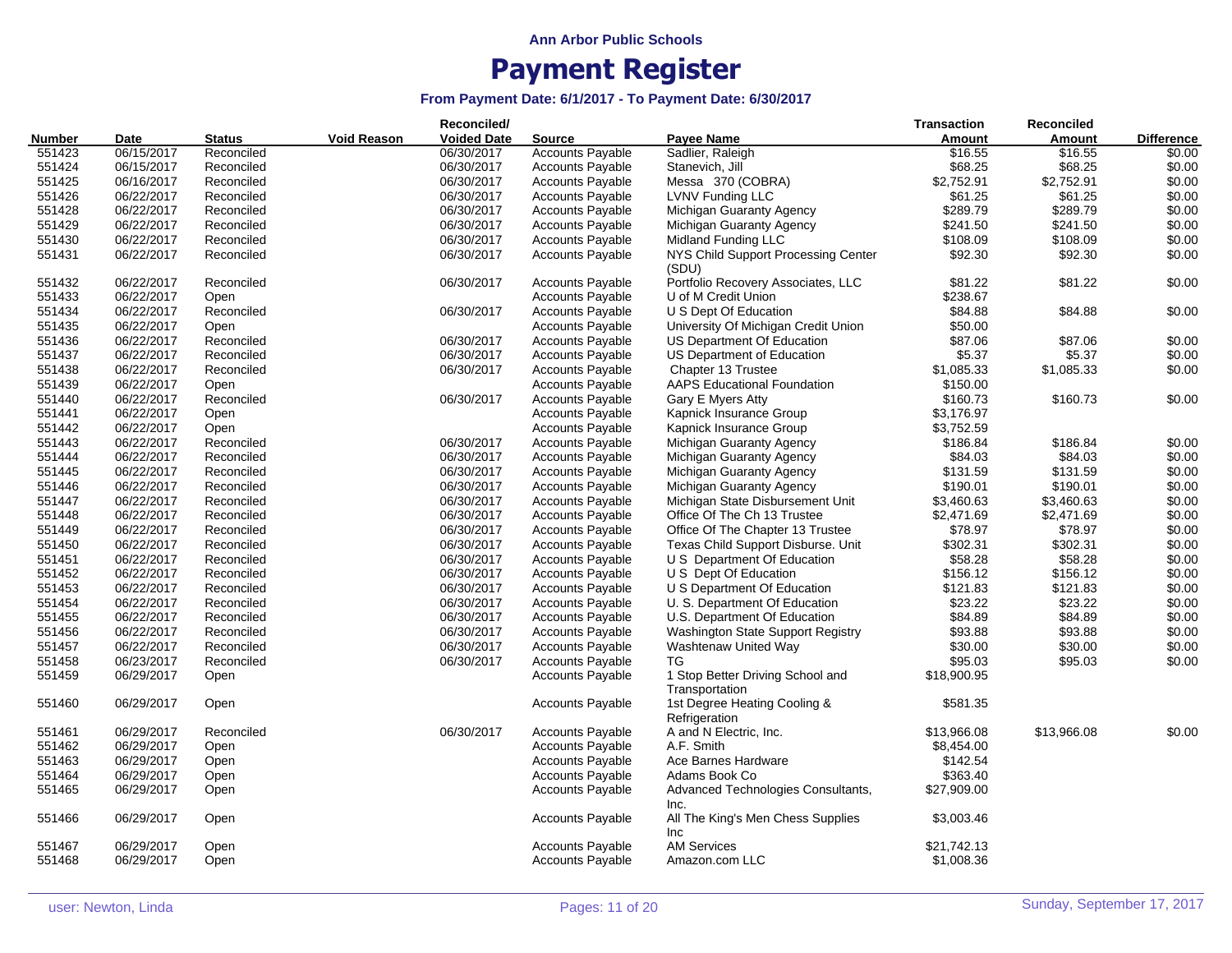|        |            |               |                    | Reconciled/        |                         |                                                   | Transaction  | <b>Reconciled</b> |                   |
|--------|------------|---------------|--------------------|--------------------|-------------------------|---------------------------------------------------|--------------|-------------------|-------------------|
| Number | Date       | <b>Status</b> | <b>Void Reason</b> | <b>Voided Date</b> | <b>Source</b>           | Payee Name                                        | Amount       | <b>Amount</b>     | <b>Difference</b> |
| 551469 | 06/29/2017 | Open          |                    |                    | <b>Accounts Payable</b> | Andrew Masharka                                   | \$250.00     |                   |                   |
| 551470 | 06/29/2017 | Open          |                    |                    | <b>Accounts Payable</b> | AndyMark Inc                                      | \$2,958.02   |                   |                   |
| 551471 | 06/29/2017 | Open          |                    |                    | <b>Accounts Payable</b> | Ann Arbor Center For Independ.                    | \$14,800.00  |                   |                   |
|        |            |               |                    |                    |                         | Living                                            |              |                   |                   |
| 551472 | 06/29/2017 | Open          |                    |                    | <b>Accounts Payable</b> | Antonio's Leather Experts, LLC                    | \$3,400.00   |                   |                   |
| 551473 | 06/29/2017 | Open          |                    |                    | <b>Accounts Payable</b> | Apple Computer Inc                                | \$2,320.00   |                   |                   |
| 551474 | 06/29/2017 | Open          |                    |                    | <b>Accounts Payable</b> | Apple Computer Inc Professional                   | \$39,471.00  |                   |                   |
|        |            |               |                    |                    |                         | Service                                           |              |                   |                   |
| 551475 | 06/29/2017 | Open          |                    |                    | <b>Accounts Payable</b> | <b>Arbor Springs Water</b>                        | \$20.50      |                   |                   |
| 551476 | 06/29/2017 | Open          |                    |                    | <b>Accounts Payable</b> | <b>ARC Document Solutions LLC</b>                 | \$102.72     |                   |                   |
| 551477 | 06/29/2017 | Open          |                    |                    | <b>Accounts Payable</b> | Arch Environmental Group, Inc.                    | \$484.98     |                   |                   |
| 551478 | 06/29/2017 | Open          |                    |                    | <b>Accounts Payable</b> | <b>Belfor Property Restoration</b>                | \$29,100.31  |                   |                   |
| 551479 | 06/29/2017 | Open          |                    |                    | <b>Accounts Payable</b> | <b>Beverly Karilyn Willis</b>                     | \$5,400.00   |                   |                   |
| 551480 | 06/29/2017 | Open          |                    |                    | <b>Accounts Payable</b> | Bloomer, Rebecca                                  | \$600.00     |                   |                   |
| 551481 | 06/29/2017 | Open          |                    |                    | <b>Accounts Payable</b> | Bodies In Balance Fitness Studio                  | \$711.38     |                   |                   |
| 551482 | 06/29/2017 | Open          |                    |                    | <b>Accounts Payable</b> | Boosey & Hawkes, Inc.                             | \$369.54     |                   |                   |
| 551483 | 06/29/2017 | Open          |                    |                    | <b>Accounts Payable</b> | <b>British Elite Soccer Training LLC</b>          | \$4,998.60   |                   |                   |
| 551484 | 06/29/2017 | Open          |                    |                    | <b>Accounts Payable</b> | <b>BSN Corporation Sport Supply Group</b>         | \$6,945.00   |                   |                   |
|        |            |               |                    |                    |                         |                                                   |              |                   |                   |
| 551485 | 06/29/2017 | Open          |                    |                    | <b>Accounts Payable</b> | <b>BWB Reasonable and Reliable</b>                | \$61,849.03  |                   |                   |
|        |            |               |                    |                    |                         | <b>Transportation LLC</b>                         |              |                   |                   |
| 551486 | 06/29/2017 | Open          |                    |                    | <b>Accounts Payable</b> | Camfil Michigan                                   | \$9,261.64   |                   |                   |
| 551487 | 06/29/2017 | Open          |                    |                    | <b>Accounts Payable</b> | Care Transport Inc                                | \$19,090.00  |                   |                   |
| 551488 | 06/29/2017 | Open          |                    |                    | <b>Accounts Payable</b> | Carl Gunderson Dba Simply Holistic                | \$966.71     |                   |                   |
|        |            |               |                    |                    |                         | Fitn                                              |              |                   |                   |
| 551489 | 06/29/2017 | Open          |                    |                    | <b>Accounts Payable</b> | Carolina Biological Supply Company                | \$1,441.98   |                   |                   |
| 551490 | 06/29/2017 | Open          |                    |                    | <b>Accounts Payable</b> | <b>Carpentry Concepts &amp; Ceilings</b>          | \$3,481.00   |                   |                   |
| 551491 | 06/29/2017 | Open          |                    |                    | <b>Accounts Payable</b> | <b>Cdw Government Inc</b>                         | \$13,516.25  |                   |                   |
| 551492 | 06/29/2017 | Open          |                    |                    | <b>Accounts Payable</b> | Cellco Partnership Dba Verizon<br><b>Wireless</b> | \$646.17     |                   |                   |
| 551493 | 06/29/2017 | Open          |                    |                    | <b>Accounts Payable</b> | Cengage Learning                                  | \$50.00      |                   |                   |
| 551494 | 06/29/2017 | Open          |                    |                    | <b>Accounts Payable</b> | Central Michigan Paper (cmp)                      | \$1,815.20   |                   |                   |
| 551495 | 06/29/2017 | Open          |                    |                    | <b>Accounts Payable</b> | Chapp & Bushey Oil Co. Inc.                       | \$17,509.72  |                   |                   |
| 551496 | 06/29/2017 | Open          |                    |                    | <b>Accounts Payable</b> | Chartwells, Compass Group USA                     | \$10,687.74  |                   |                   |
| 551497 | 06/29/2017 | Open          |                    |                    | <b>Accounts Payable</b> | Cintas                                            | \$6,586.78   |                   |                   |
| 551498 | 06/29/2017 | Open          |                    |                    | <b>Accounts Payable</b> | City Of Ann Arbor Parks And                       | \$15,459.00  |                   |                   |
|        |            |               |                    |                    |                         | Recreation                                        |              |                   |                   |
| 551499 | 06/29/2017 | Open          |                    |                    | <b>Accounts Payable</b> | City Of Ann Arbor Treasurer                       | \$26,452.32  |                   |                   |
| 551500 | 06/29/2017 | Open          |                    |                    | <b>Accounts Payable</b> | City Of Ann Arbor Treasurer                       | \$240.00     |                   |                   |
| 551501 | 06/29/2017 | Open          |                    |                    | <b>Accounts Payable</b> | Comcast                                           | \$186.81     |                   |                   |
| 551502 | 06/29/2017 | Open          |                    |                    | <b>Accounts Payable</b> | Community High School Petty Cash                  | \$148.76     |                   |                   |
| 551503 | 06/29/2017 | Open          |                    |                    | <b>Accounts Payable</b> | 0r<br>Community Music School of Ann               | \$961.55     |                   |                   |
|        |            |               |                    |                    |                         | Arbor                                             |              |                   |                   |
| 551504 | 06/29/2017 | Open          |                    |                    | <b>Accounts Payable</b> | <b>Complete Battery Source</b>                    | \$18,841.13  |                   |                   |
| 551505 | 06/29/2017 | Open          |                    |                    | <b>Accounts Payable</b> | Complete Production System Inc                    | \$17,616.90  |                   |                   |
| 551506 | 06/29/2017 | Open          |                    |                    | <b>Accounts Payable</b> | <b>Constellation New Energy Gas</b>               | \$115,051.80 |                   |                   |
| 551507 | 06/29/2017 | Open          |                    |                    | <b>Accounts Payable</b> | Coopersville Area Public Schools                  | \$500.00     |                   |                   |
| 551508 | 06/29/2017 | Open          |                    |                    | <b>Accounts Payable</b> | Culture Links, LLC                                | \$343.00     |                   |                   |
| 551509 | 06/29/2017 | Open          |                    |                    | <b>Accounts Payable</b> | Data Center Products                              | \$11,732.30  |                   |                   |
| 551510 | 06/29/2017 | Open          |                    |                    | <b>Accounts Payable</b> | Deaf & Hearing Impaired Service                   | \$120.00     |                   |                   |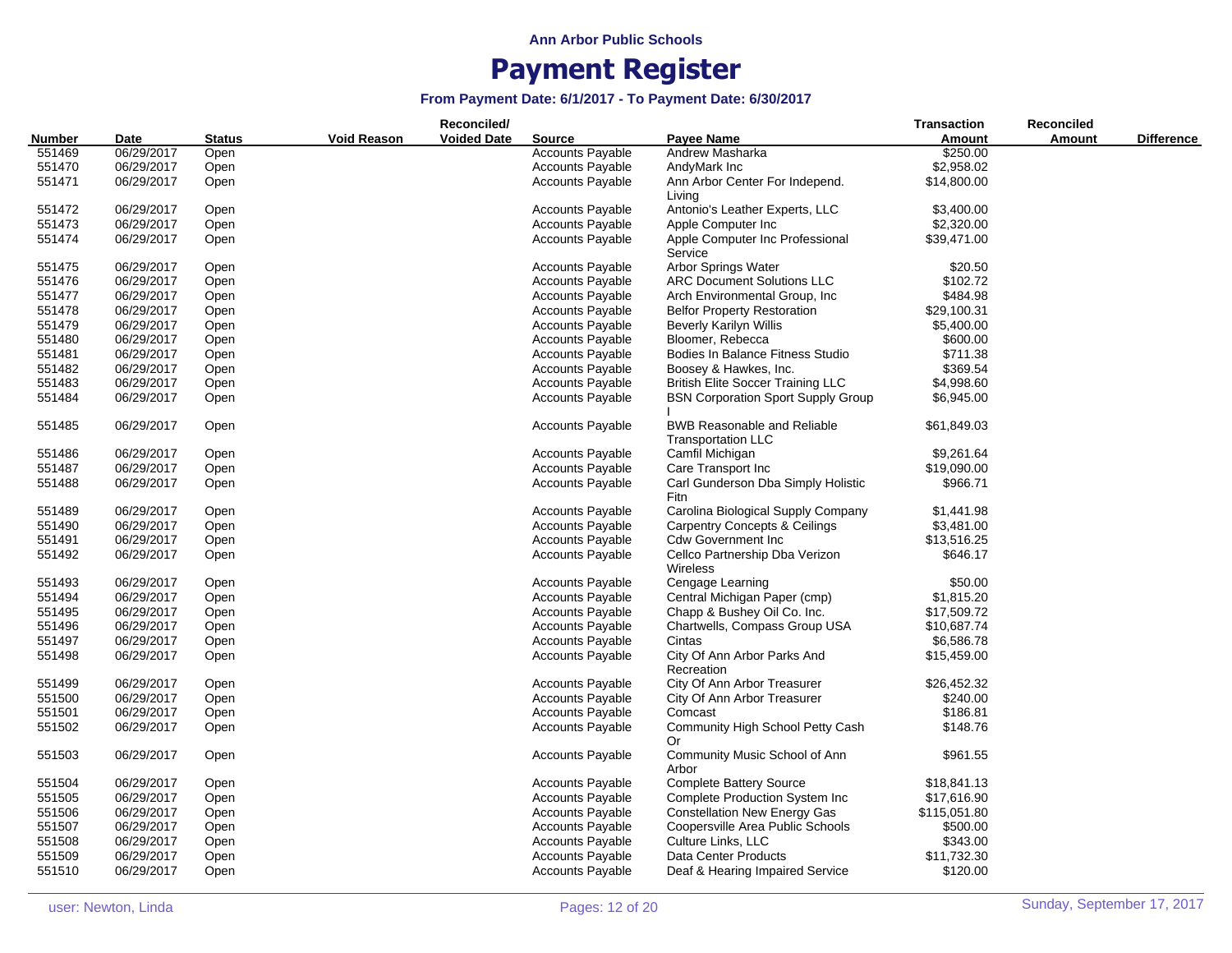|               |            |               |                    | Reconciled/        |                         |                                        | <b>Transaction</b> | <b>Reconciled</b> |                   |
|---------------|------------|---------------|--------------------|--------------------|-------------------------|----------------------------------------|--------------------|-------------------|-------------------|
| <b>Number</b> | Date       | <b>Status</b> | <b>Void Reason</b> | <b>Voided Date</b> | Source                  | <b>Payee Name</b>                      | Amount             | Amount            | <b>Difference</b> |
| 551511        | 06/29/2017 | Open          |                    |                    | <b>Accounts Payable</b> | Deaf Community Advocacy Network        | \$5,370.00         |                   |                   |
| 551512        | 06/29/2017 | Open          |                    |                    | <b>Accounts Payable</b> | Demco Inc                              | \$259.74           |                   |                   |
| 551513        | 06/29/2017 | Open          |                    |                    | <b>Accounts Payable</b> | Detroit Edison Or Dte Energy           | \$135,176.40       |                   |                   |
| 551514        | 06/29/2017 | Open          |                    |                    | <b>Accounts Payable</b> | Detroit Science For Kids, Inc.         | \$9,435.00         |                   |                   |
| 551515        | 06/29/2017 | Open          |                    |                    | <b>Accounts Payable</b> | Display Group, LTD                     | \$4,072.12         |                   |                   |
| 551516        | 06/29/2017 | Open          |                    |                    | <b>Accounts Payable</b> | Dollar Bill Copying                    | \$506.22           |                   |                   |
| 551517        | 06/29/2017 | Open          |                    |                    | <b>Accounts Payable</b> | Dorian L Deaver                        | \$425.27           |                   |                   |
| 551518        | 06/29/2017 | Open          |                    |                    | <b>Accounts Payable</b> | Dr. Jeanice K. Swift                   | \$424.53           |                   |                   |
| 551519        | 06/29/2017 | Open          |                    |                    | <b>Accounts Payable</b> | Dte Energy                             | \$23,579.94        |                   |                   |
| 551520        | 06/29/2017 | Open          |                    |                    | <b>Accounts Payable</b> | Dte Energy                             | \$233.15           |                   |                   |
| 551521        | 06/29/2017 | Open          |                    |                    | <b>Accounts Payable</b> | Durham School Services LP              | \$809,094.33       |                   |                   |
| 551522        | 06/29/2017 | Open          |                    |                    | <b>Accounts Payable</b> | East Institutes                        | \$675.00           |                   |                   |
| 551523        | 06/29/2017 |               |                    |                    |                         |                                        | \$60.21            |                   |                   |
| 551524        |            | Open          |                    |                    | <b>Accounts Payable</b> | Eberwhite Elementary Petty Cash Or     | \$27.80            |                   |                   |
|               | 06/29/2017 | Open          |                    |                    | <b>Accounts Payable</b> | <b>Educational Theatre Association</b> |                    |                   |                   |
| 551525        | 06/29/2017 | Open          |                    |                    | <b>Accounts Payable</b> | Emmer, Laura                           | \$541.55           |                   |                   |
| 551526        | 06/29/2017 | Open          |                    |                    | <b>Accounts Payable</b> | <b>EMU</b>                             | \$1,652.00         |                   |                   |
| 551527        | 06/29/2017 | Open          |                    |                    | Accounts Payable        | <b>EMU Event Planning</b>              | \$927.45           |                   |                   |
| 551528        | 06/29/2017 | Open          |                    |                    | <b>Accounts Payable</b> | Enterprise Rent-A-Car                  | \$544.56           |                   |                   |
| 551529        | 06/29/2017 | Open          |                    |                    | <b>Accounts Payable</b> | Erie 1 BOCES                           | \$650.00           |                   |                   |
| 551530        | 06/29/2017 | Open          |                    |                    | <b>Accounts Payable</b> | Fanta, Jane                            | \$2,772.00         |                   |                   |
| 551531        | 06/29/2017 | Open          |                    |                    | <b>Accounts Payable</b> | <b>Federal Express Corporation</b>     | \$60.57            |                   |                   |
| 551532        | 06/29/2017 | Open          |                    |                    | <b>Accounts Payable</b> | Ferguson Enterprises, Inc.             | \$67,133.69        |                   |                   |
| 551533        | 06/29/2017 | Open          |                    |                    | <b>Accounts Payable</b> | Fiber Link Inc                         | \$8,113.85         |                   |                   |
| 551534        | 06/29/2017 | Open          |                    |                    | <b>Accounts Payable</b> | Follett School Solutions, Inc          | \$3,392.90         |                   |                   |
| 551535        | 06/29/2017 | Open          |                    |                    | <b>Accounts Payable</b> | Foresight Group                        | \$3,105.82         |                   |                   |
| 551536        | 06/29/2017 | Open          |                    |                    | <b>Accounts Payable</b> | France, Amanda                         | \$460.11           |                   |                   |
| 551537        | 06/29/2017 | Open          |                    |                    | <b>Accounts Payable</b> | Francesca Gitschlag                    | \$301.67           |                   |                   |
| 551538        | 06/29/2017 | Open          |                    |                    | <b>Accounts Payable</b> | <b>GCA Education Services, Inc.</b>    | \$11,880.83        |                   |                   |
| 551539        | 06/29/2017 | Open          |                    |                    | <b>Accounts Payable</b> | <b>Geraldine Powell</b>                | \$1,538.21         |                   |                   |
| 551540        | 06/29/2017 | Open          |                    |                    | <b>Accounts Payable</b> | Getaway Tours Inc                      | \$4,800.00         |                   |                   |
| 551541        | 06/29/2017 | Open          |                    |                    | <b>Accounts Payable</b> | Gordon Food Service                    | \$2,612.95         |                   |                   |
| 551542        | 06/29/2017 | Open          |                    |                    | <b>Accounts Payable</b> | Goyette Mechanical Co                  | \$23,389.68        |                   |                   |
| 551543        | 06/29/2017 | Open          |                    |                    | <b>Accounts Payable</b> | Grainger                               | \$3,017.53         |                   |                   |
| 551544        | 06/29/2017 | Open          |                    |                    | <b>Accounts Payable</b> | Gross Electric                         | \$7,534.61         |                   |                   |
| 551545        | 06/29/2017 | Open          |                    |                    | <b>Accounts Payable</b> | Hagadone Llc                           | \$1,780.42         |                   |                   |
| 551546        | 06/29/2017 | Open          |                    |                    | <b>Accounts Payable</b> | Handley, Judith, A                     | \$1,900.00         |                   |                   |
| 551547        | 06/29/2017 | Open          |                    |                    | <b>Accounts Payable</b> | <b>Heaney General Contracting</b>      | \$718.57           |                   |                   |
| 551548        | 06/29/2017 | Open          |                    |                    | <b>Accounts Payable</b> | <b>Heikkinen Productions</b>           | \$245.00           |                   |                   |
| 551549        | 06/29/2017 | Open          |                    |                    | <b>Accounts Payable</b> | Heinemann Greenwood Publishing         | \$946.00           |                   |                   |
| 551550        | 06/29/2017 | Open          |                    |                    | <b>Accounts Payable</b> | Helping Hand Computer Solution         | \$1,344.42         |                   |                   |
| 551551        | 06/29/2017 | Open          |                    |                    | <b>Accounts Payable</b> | Herff-Jones                            | \$881.51           |                   |                   |
| 551552        | 06/29/2017 | Open          |                    |                    | <b>Accounts Payable</b> | Herff-Jones                            | \$16,069.02        |                   |                   |
| 551553        | 06/29/2017 | Open          |                    |                    | <b>Accounts Payable</b> | <b>Hexagon General Contractors</b>     | \$22,779.25        |                   |                   |
|               |            |               |                    |                    |                         | Services, LLC                          |                    |                   |                   |
| 551554        | 06/29/2017 | Open          |                    |                    | <b>Accounts Payable</b> | Hocking, Lucinda Lee                   | \$852.47           |                   |                   |
| 551555        | 06/29/2017 | Open          |                    |                    | <b>Accounts Payable</b> | Horswill-Deuter, Katie                 | \$541.55           |                   |                   |
| 551556        | 06/29/2017 | Open          |                    |                    | <b>Accounts Payable</b> | Houghton Mifflin Harcourt              | \$1,084.28         |                   |                   |
| 551557        | 06/29/2017 | Open          |                    |                    | <b>Accounts Payable</b> | Idelle Hammond-Sass Design             | \$1,000.00         |                   |                   |
| 551558        | 06/29/2017 | Open          |                    |                    | <b>Accounts Payable</b> | IDN-Hardware Sales Inc.                | \$4,366.25         |                   |                   |
| 551559        | 06/29/2017 | Open          |                    |                    | <b>Accounts Payable</b> | Inspired By Science, LLC               | \$3,874.23         |                   |                   |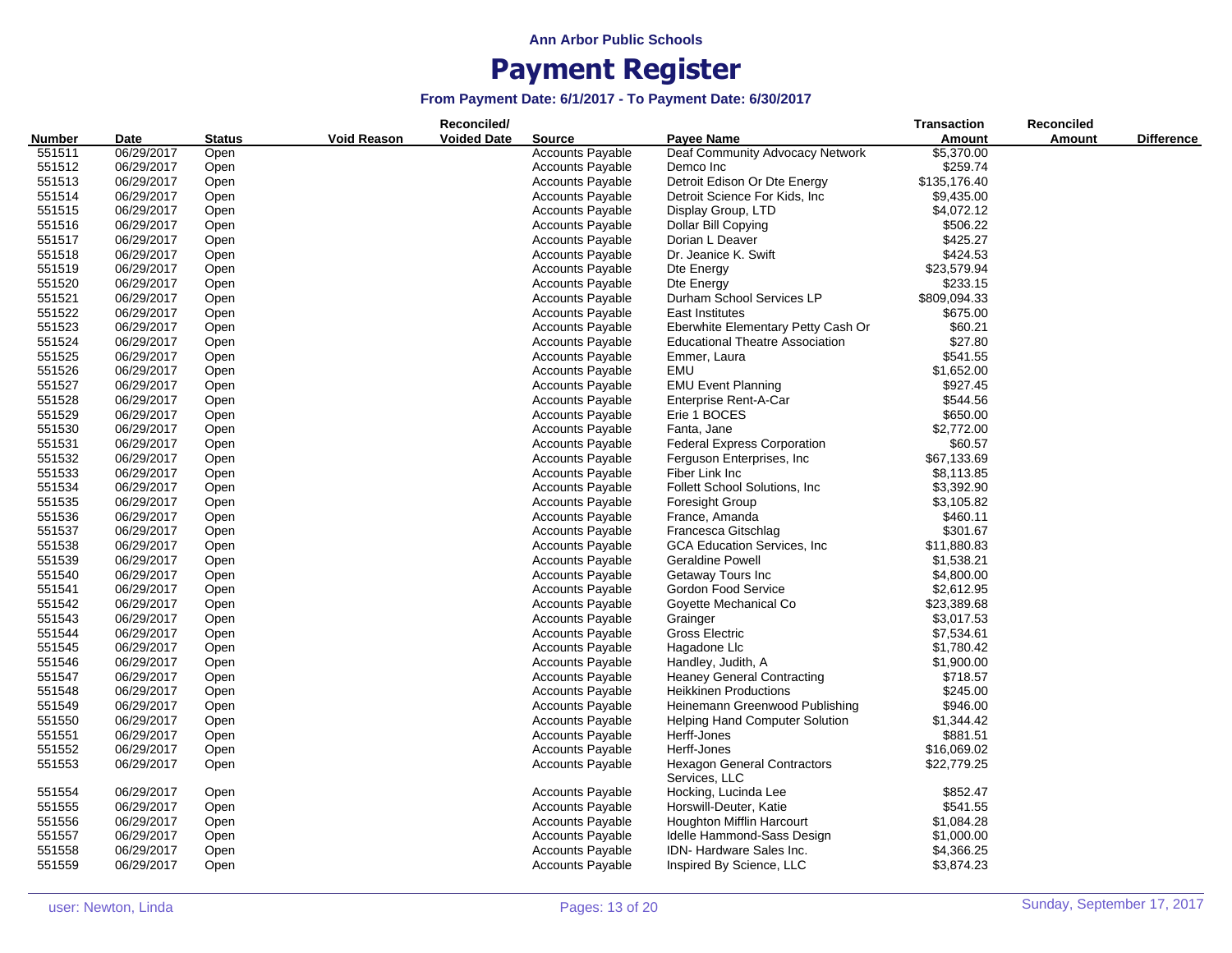|               |            |               |                    | Reconciled/        |                         |                                                     | <b>Transaction</b> | Reconciled |                   |
|---------------|------------|---------------|--------------------|--------------------|-------------------------|-----------------------------------------------------|--------------------|------------|-------------------|
| <b>Number</b> | Date       | <b>Status</b> | <b>Void Reason</b> | <b>Voided Date</b> | <b>Source</b>           | Payee Name                                          | <b>Amount</b>      | Amount     | <b>Difference</b> |
| 551560        | 06/29/2017 | Open          |                    |                    | <b>Accounts Payable</b> | J W Pepper & Sons, Inc.                             | \$1,168.66         |            |                   |
| 551561        | 06/29/2017 | Open          |                    |                    | <b>Accounts Payable</b> | Jacobson, David                                     | \$294.62           |            |                   |
| 551562        | 06/29/2017 | Open          |                    |                    | <b>Accounts Payable</b> | James Lee Michaels Dba Avery                        | \$1,500.00         |            |                   |
|               |            |               |                    |                    |                         | Systems An                                          |                    |            |                   |
| 551563        | 06/29/2017 | Open          |                    |                    | <b>Accounts Payable</b> | James M Monkiewicz                                  | \$232.50           |            |                   |
| 551564        | 06/29/2017 | Open          |                    |                    | <b>Accounts Payable</b> | Jamie Roc Platt                                     | \$2,197.11         |            |                   |
| 551565        | 06/29/2017 | Open          |                    |                    | <b>Accounts Payable</b> | Jay B Marks and Associates                          | \$1,200.00         |            |                   |
|               |            |               |                    |                    |                         | <b>Educational Consulting</b>                       |                    |            |                   |
| 551566        | 06/29/2017 | Open          |                    |                    | <b>Accounts Payable</b> | Jewish Family Services Of<br>Washtenaw Cty Inc      | \$408.32           |            |                   |
| 551567        | 06/29/2017 | Open          |                    |                    | <b>Accounts Payable</b> | Johnson Controls Inc                                | \$3,040.23         |            |                   |
| 551568        | 06/29/2017 | Open          |                    |                    | <b>Accounts Payable</b> | Johnstone Supply Detroit Group                      | \$115.53           |            |                   |
| 551569        | 06/29/2017 | Open          |                    |                    | <b>Accounts Payable</b> | Jostens                                             | \$1,021.05         |            |                   |
| 551570        | 06/29/2017 | Open          |                    |                    | <b>Accounts Payable</b> | Jostens, Inc.                                       | \$192.38           |            |                   |
| 551571        | 06/29/2017 | Open          |                    |                    | <b>Accounts Payable</b> | Katherine Renee Willson                             | \$400.00           |            |                   |
| 551572        | 06/29/2017 | Open          |                    |                    | <b>Accounts Payable</b> | Kenneth Courtney Ray                                | \$502.00           |            |                   |
| 551573        | 06/29/2017 | Open          |                    |                    | <b>Accounts Payable</b> | Kids Power LLC                                      | \$600.69           |            |                   |
| 551574        | 06/29/2017 | Open          |                    |                    | <b>Accounts Payable</b> | King School Parent Teacher<br>Organization          | \$1,490.95         |            |                   |
| 551575        | 06/29/2017 | Open          |                    |                    | <b>Accounts Payable</b> | Kline Legal Group PLC                               | \$1,170.00         |            |                   |
| 551576        | 06/29/2017 | Open          |                    |                    | <b>Accounts Payable</b> | <b>Kolossos Printing</b>                            | \$1,128.95         |            |                   |
| 551577        | 06/29/2017 | Open          |                    |                    | <b>Accounts Payable</b> | Kone Incorporated                                   | \$2,759.16         |            |                   |
| 551578        | 06/29/2017 | Open          |                    |                    | <b>Accounts Payable</b> | Lakeshore Learning Materials                        | \$596.61           |            |                   |
| 551579        | 06/29/2017 | Open          |                    |                    | <b>Accounts Payable</b> | Language Circle Enterprise                          | \$4,770.35         |            |                   |
| 551580        | 06/29/2017 | Open          |                    |                    | <b>Accounts Payable</b> | Let's Go Transportation Services                    | \$1,009.50         |            |                   |
| 551581        | 06/29/2017 | Open          |                    |                    | <b>Accounts Payable</b> | Lifetouch NSS                                       | \$1,350.00         |            |                   |
| 551582        | 06/29/2017 | Open          |                    |                    | <b>Accounts Payable</b> | Lynda Gronlund                                      | \$367.37           |            |                   |
| 551583        | 06/29/2017 | Open          |                    |                    | <b>Accounts Payable</b> | Macprofessionals Inc.                               | \$49.00            |            |                   |
| 551584        | 06/29/2017 | Open          |                    |                    | <b>Accounts Payable</b> | Marathon Sportswear, Inc.                           | \$2,567.78         |            |                   |
| 551585        | 06/29/2017 | Open          |                    |                    | <b>Accounts Payable</b> | Mary Kate Melville DBA Classic Wear                 | \$450.00           |            |                   |
| 551586        | 06/29/2017 | Open          |                    |                    | <b>Accounts Payable</b> | <b>Maurice Archer</b>                               | \$370.84           |            |                   |
| 551587        | 06/29/2017 | Open          |                    |                    | <b>Accounts Payable</b> | Mcgraw-Hill School Education                        | \$595.43           |            |                   |
| 551588        | 06/29/2017 | Open          |                    |                    | <b>Accounts Payable</b> | Mcnaughton-Mckay Electric                           | \$7,246.50         |            |                   |
| 551589        | 06/29/2017 | Open          |                    |                    | <b>Accounts Payable</b> | Medco Supply Co (lockbox) Or<br>Masune & Surgical S | \$16.80            |            |                   |
| 551590        | 06/29/2017 | Open          |                    |                    | <b>Accounts Payable</b> | Medicolegal Services LLC                            | \$925.00           |            |                   |
| 551591        | 06/29/2017 | Open          |                    |                    | <b>Accounts Payable</b> | Meridian Winds LLC                                  | \$716.00           |            |                   |
| 551592        | 06/29/2017 | Open          |                    |                    | <b>Accounts Payable</b> | Messa (370)                                         | \$645,581.12       |            |                   |
| 551593        | 06/29/2017 | Open          |                    |                    | <b>Accounts Payable</b> | Metro On Demand Express, Inc.                       | \$2,024.15         |            |                   |
| 551594        | 06/29/2017 | Open          |                    |                    | <b>Accounts Payable</b> | <b>Metro Waste Service</b>                          | \$880.90           |            |                   |
| 551595        | 06/29/2017 | Open          |                    |                    | <b>Accounts Payable</b> | Mi Amateur Softball Assoc-Masa                      | \$886.95           |            |                   |
| 551596        | 06/29/2017 | Open          |                    |                    | <b>Accounts Payable</b> | Michigan Feldenkrais                                | \$18.13            |            |                   |
| 551597        | 06/29/2017 | Open          |                    |                    | <b>Accounts Payable</b> | Michigan Interpreting Services, Inc.                | \$499.00           |            |                   |
| 551598        | 06/29/2017 | Open          |                    |                    | <b>Accounts Payable</b> | Michigan Power Rodding Inc                          | \$362.00           |            |                   |
| 551599        | 06/29/2017 | Open          |                    |                    | <b>Accounts Payable</b> | Midwest Laser Sales & Services Inc.                 | \$16,044.00        |            |                   |
| 551600        | 06/29/2017 | Open          |                    |                    | <b>Accounts Payable</b> | Miles Of Golf                                       | \$450.00           |            |                   |
| 551601        | 06/29/2017 | Open          |                    |                    | <b>Accounts Payable</b> | N <sub>2y</sub> , Inc                               | \$14,067.45        |            |                   |
| 551602        | 06/29/2017 | Open          |                    |                    | <b>Accounts Payable</b> | Nancy Lybrink                                       | \$857.16           |            |                   |
| 551603        | 06/29/2017 | Open          |                    |                    | <b>Accounts Payable</b> | Napa Auto Parts                                     | \$38.75            |            |                   |
| 551604        | 06/29/2017 | Open          |                    |                    | <b>Accounts Payable</b> | NeoFunds by Neopost                                 | \$19.99            |            |                   |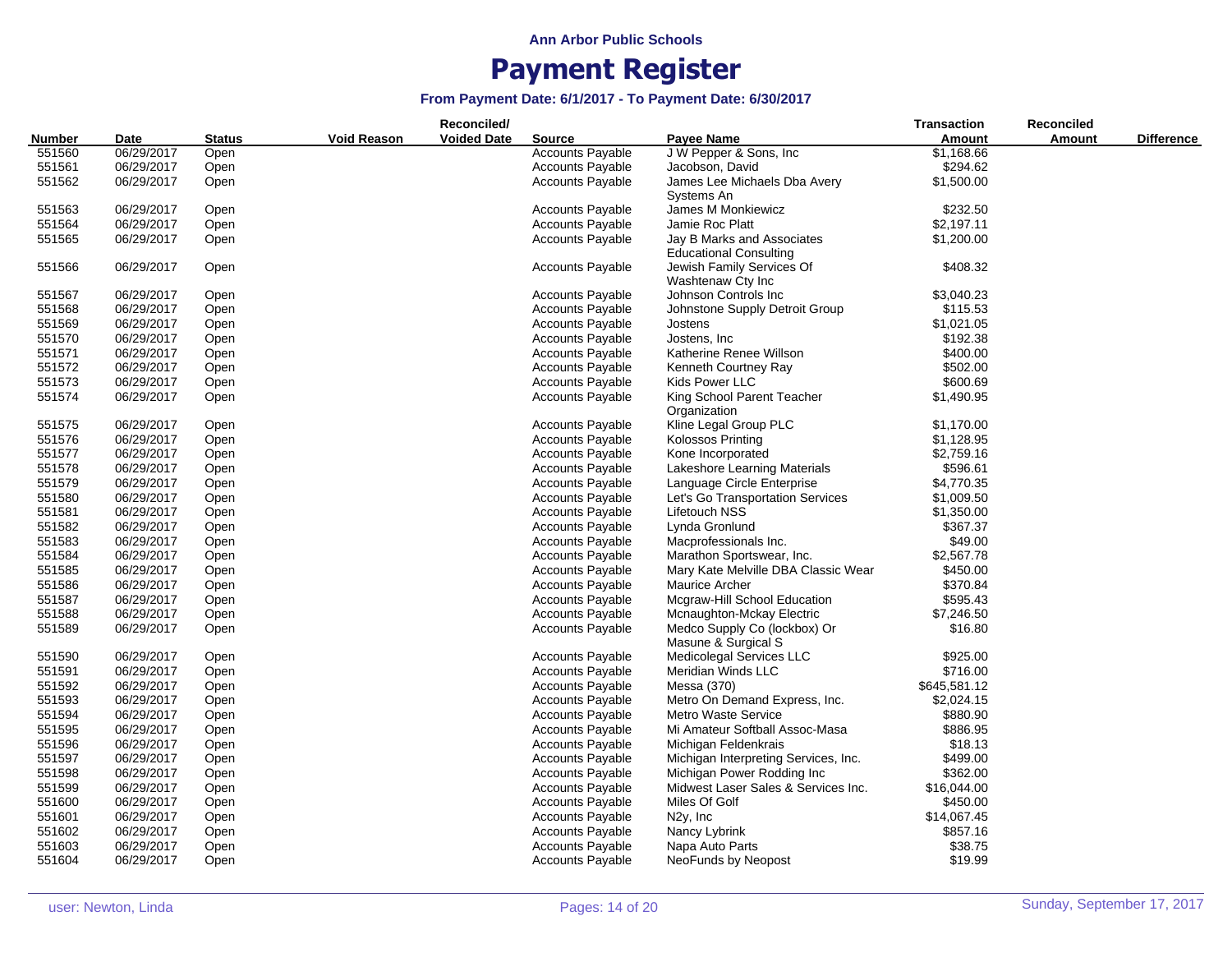|        |            |               |                    | Reconciled/        |                         |                                               | <b>Transaction</b> | <b>Reconciled</b> |                   |
|--------|------------|---------------|--------------------|--------------------|-------------------------|-----------------------------------------------|--------------------|-------------------|-------------------|
| Number | Date       | <b>Status</b> | <b>Void Reason</b> | <b>Voided Date</b> | <b>Source</b>           | Payee Name                                    | Amount             | Amount            | <b>Difference</b> |
| 551605 | 06/29/2017 | Open          |                    |                    | <b>Accounts Payable</b> | Nicola's Books/little Professor               | \$43.16            |                   |                   |
|        |            |               |                    |                    |                         | Westgate                                      |                    |                   |                   |
| 551606 | 06/29/2017 | Open          |                    |                    | <b>Accounts Payable</b> | NUCO2 Inc                                     | \$446.87           |                   |                   |
| 551607 | 06/29/2017 | Open          |                    |                    | <b>Accounts Payable</b> | Oakland Schools                               | \$55.00            |                   |                   |
| 551608 | 06/29/2017 | Open          |                    |                    | <b>Accounts Payable</b> | Office Depot                                  | \$7,374.64         |                   |                   |
| 551609 | 06/29/2017 | Open          |                    |                    | Accounts Payable        | Okapi Educational Publishing, Inc.            | \$1,600.60         |                   |                   |
| 551610 | 06/29/2017 | Open          |                    |                    | Accounts Payable        | Oriental Trading Co                           | \$113.88           |                   |                   |
| 551611 | 06/29/2017 | Open          |                    |                    | Accounts Payable        | Parsons-Scott, Nancy                          | \$955.29           |                   |                   |
| 551612 | 06/29/2017 | Open          |                    |                    | <b>Accounts Payable</b> | <b>Pearl Services</b>                         | \$2,600.00         |                   |                   |
| 551613 | 06/29/2017 | Open          |                    |                    | <b>Accounts Payable</b> | Pediatric Therapy Associates                  | \$44,338.00        |                   |                   |
| 551614 | 06/29/2017 | Open          |                    |                    | <b>Accounts Payable</b> | Peter Frederick Goodman                       | \$500.00           |                   |                   |
| 551615 | 06/29/2017 | Open          |                    |                    | <b>Accounts Payable</b> | <b>Pinter Flowerland Inc</b>                  | \$270.00           |                   |                   |
| 551616 | 06/29/2017 | Open          |                    |                    | <b>Accounts Payable</b> | Pioneer Athletic Booster Club                 | \$2,921.24         |                   |                   |
| 551617 | 06/29/2017 | Open          |                    |                    | <b>Accounts Payable</b> | <b>Pioneer Valley Educational Press</b>       | \$5,623.52         |                   |                   |
| 551618 | 06/29/2017 | Open          |                    |                    | <b>Accounts Payable</b> | <b>Pitney Bowes</b>                           | \$457.80           |                   |                   |
| 551619 | 06/29/2017 | Open          |                    |                    | <b>Accounts Payable</b> | Pitney Bowes-Purchase Power                   | \$71.62            |                   |                   |
| 551620 | 06/29/2017 | Open          |                    |                    | Accounts Payable        | <b>Pittsfield Charter Township</b>            | \$1,065.66         |                   |                   |
| 551621 | 06/29/2017 | Open          |                    |                    | Accounts Payable        | Plante & Moran, PLLC                          | \$23,065.00        |                   |                   |
| 551622 | 06/29/2017 | Open          |                    |                    | <b>Accounts Payable</b> | Postmaster                                    | \$1,190.00         |                   |                   |
| 551623 | 06/29/2017 | Open          |                    |                    | <b>Accounts Payable</b> | Power to Be, LLC                              | \$324.50           |                   |                   |
| 551624 | 06/29/2017 | Open          |                    |                    | <b>Accounts Payable</b> | Presidio Infrastructure Solutions LLC         | \$4,938.80         |                   |                   |
| 551625 | 06/29/2017 | Open          |                    |                    | Accounts Payable        | Pro-Ed                                        | \$59.40            |                   |                   |
| 551626 | 06/29/2017 | Open          |                    |                    | <b>Accounts Payable</b> | ProCare Therapy, Inc.                         | \$3,612.00         |                   |                   |
| 551627 | 06/29/2017 | Open          |                    |                    | <b>Accounts Payable</b> | <b>Really Good Stuff</b>                      | \$330.91           |                   |                   |
| 551628 | 06/29/2017 | Open          |                    |                    | <b>Accounts Payable</b> | Rent A John                                   | \$1,083.76         |                   |                   |
| 551629 | 06/29/2017 | Open          |                    |                    | <b>Accounts Payable</b> | Revel and Roll                                | \$665.00           |                   |                   |
| 551630 | 06/29/2017 | Open          |                    |                    | Accounts Payable        | <b>Rifton Equipment</b>                       | \$60.00            |                   |                   |
| 551631 | 06/29/2017 | Open          |                    |                    | Accounts Payable        | <b>Risk Security</b>                          | \$16,086.20        |                   |                   |
| 551632 | 06/29/2017 | Open          |                    |                    | <b>Accounts Payable</b> | Rochester 100                                 | \$500.00           |                   |                   |
| 551633 | 06/29/2017 | Open          |                    |                    | <b>Accounts Payable</b> | Rogue Fitness                                 | \$3,462.36         |                   |                   |
| 551634 | 06/29/2017 | Open          |                    |                    | <b>Accounts Payable</b> | <b>Rovin Ceramics</b>                         | \$217.90           |                   |                   |
| 551635 | 06/29/2017 | Open          |                    |                    | <b>Accounts Payable</b> | <b>Rps Protection Llc</b>                     | \$218.00           |                   |                   |
| 551636 | 06/29/2017 | Open          |                    |                    | <b>Accounts Payable</b> | Runyan Pottery Supply Clio Industrial<br>Park | \$3,023.10         |                   |                   |
| 551637 | 06/29/2017 | Open          |                    |                    | <b>Accounts Payable</b> | Safety Systems, Inc.                          | \$19,066.53        |                   |                   |
| 551638 | 06/29/2017 | Open          |                    |                    | <b>Accounts Payable</b> | Sanchin Systems Inc. And The                  | \$392.71           |                   |                   |
|        |            |               |                    |                    |                         | O.s.k.a.                                      |                    |                   |                   |
| 551639 | 06/29/2017 | Open          |                    |                    | Accounts Payable        | Schmidt, Kelly                                | \$270.20           |                   |                   |
| 551640 | 06/29/2017 | Open          |                    |                    | <b>Accounts Payable</b> | Schmitz, Vicki                                | \$100.17           |                   |                   |
| 551641 | 06/29/2017 | Open          |                    |                    | <b>Accounts Payable</b> | Scholastic Inc                                | \$801.06           |                   |                   |
| 551642 | 06/29/2017 | Open          |                    |                    | <b>Accounts Payable</b> | School Health Corporation                     | \$2,266.92         |                   |                   |
| 551643 | 06/29/2017 | Open          |                    |                    | <b>Accounts Payable</b> | School Specialty Inc*                         | \$3,707.51         |                   |                   |
| 551644 | 06/29/2017 | Open          |                    |                    | <b>Accounts Payable</b> | Schoolpictures.com                            | \$14,332.09        |                   |                   |
| 551645 | 06/29/2017 | Open          |                    |                    | <b>Accounts Payable</b> | Sentinel Technologies Inc                     | \$22,141.00        |                   |                   |
| 551646 | 06/29/2017 | Open          |                    |                    | <b>Accounts Payable</b> | Service Electric Supply Inc                   | \$2,260.00         |                   |                   |
| 551647 | 06/29/2017 | Open          |                    |                    | <b>Accounts Payable</b> | Service Sports Inc                            | \$10,138.88        |                   |                   |
| 551648 | 06/29/2017 | Open          |                    |                    | <b>Accounts Payable</b> | Set-Seg (opt & Gtl)                           | \$1,360.04         |                   |                   |
| 551649 | 06/29/2017 | Open          |                    |                    | <b>Accounts Payable</b> | Shamrock Floor Inc                            | \$2,476.82         |                   |                   |
| 551651 | 06/29/2017 | Open          |                    |                    | <b>Accounts Payable</b> | SIGNARAMA ANN ARBOR                           | \$1,193.60         |                   |                   |
| 551652 | 06/29/2017 | Open          |                    |                    | <b>Accounts Payable</b> | SiteOne Landscape Supply, LLC                 | \$30.73            |                   |                   |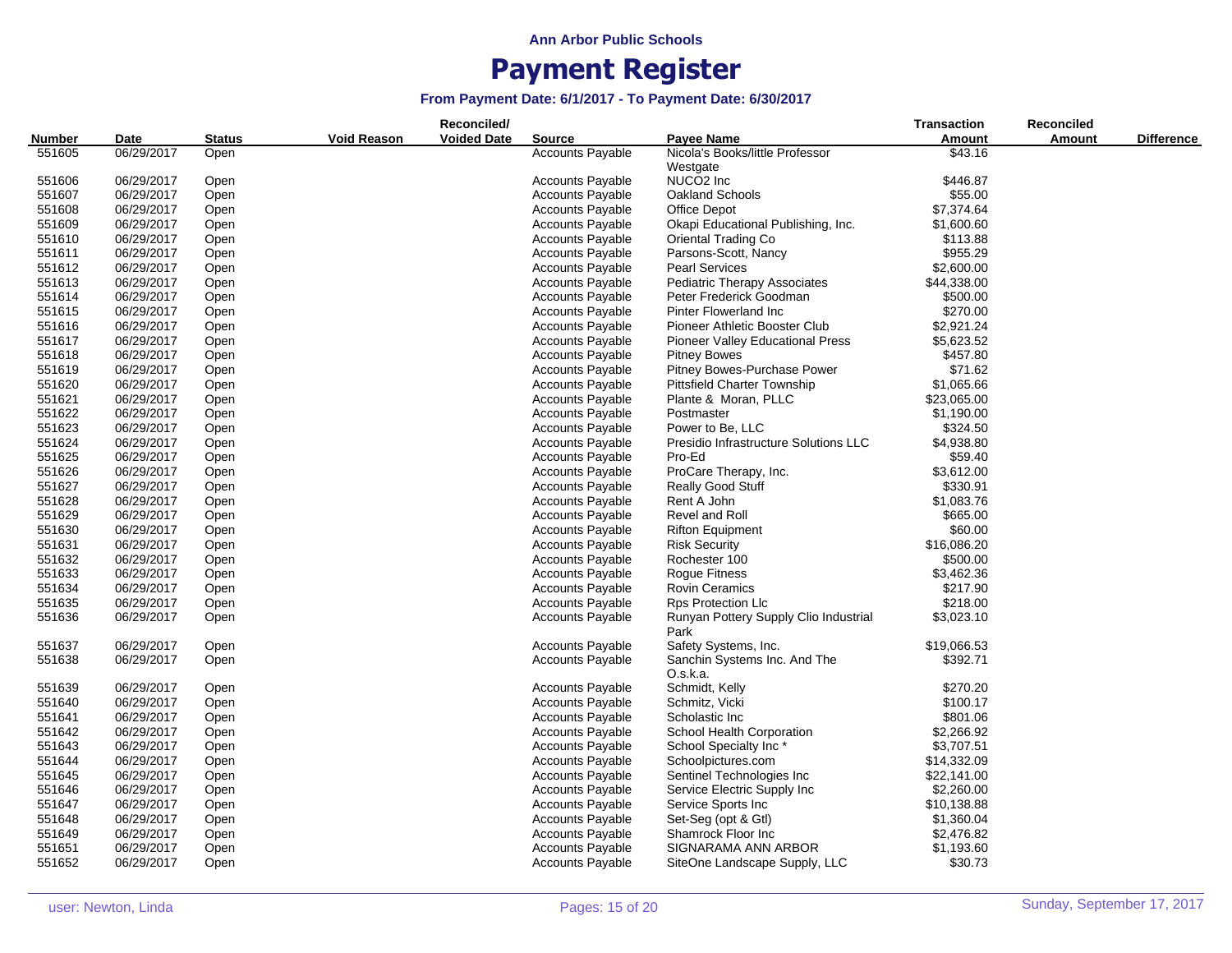|               |            |               |                    | Reconciled/        |                         |                                                  | <b>Transaction</b> | <b>Reconciled</b> |                   |
|---------------|------------|---------------|--------------------|--------------------|-------------------------|--------------------------------------------------|--------------------|-------------------|-------------------|
| <b>Number</b> | Date       | <b>Status</b> | <b>Void Reason</b> | <b>Voided Date</b> | <b>Source</b>           | Payee Name                                       | Amount             | Amount            | <b>Difference</b> |
| 551653        | 06/29/2017 | Open          |                    |                    | <b>Accounts Payable</b> | <b>SJS Educational Solutions</b>                 | \$3,075.00         |                   |                   |
| 551654        | 06/29/2017 | Open          |                    |                    | <b>Accounts Payable</b> | Snedicor's Cleaners, Ltd                         | \$78.00            |                   |                   |
| 551655        | 06/29/2017 | Open          |                    |                    | <b>Accounts Payable</b> | Soliant Health                                   | \$10,725.00        |                   |                   |
| 551656        | 06/29/2017 | Open          |                    |                    | <b>Accounts Payable</b> | South & West Washtenaw Consortium                | \$63,351.50        |                   |                   |
| 551657        | 06/29/2017 | Open          |                    |                    | <b>Accounts Payable</b> | SP Designs & Manufacturing Inc                   | \$58.65            |                   |                   |
| 551658        | 06/29/2017 | Open          |                    |                    | <b>Accounts Payable</b> | Sportswear Graphics, Inc.                        | \$382.00           |                   |                   |
| 551659        | 06/29/2017 | Open          |                    |                    | <b>Accounts Payable</b> | Stadium Hardware                                 | \$128.61           |                   |                   |
| 551660        | 06/29/2017 | Open          |                    |                    | <b>Accounts Payable</b> | <b>Stadium Trophy</b>                            | \$682.66           |                   |                   |
| 551661        | 06/29/2017 | Open          |                    |                    | <b>Accounts Payable</b> | Staples Advantage                                | \$282.60           |                   |                   |
| 551662        | 06/29/2017 | Open          |                    |                    | <b>Accounts Payable</b> | Stevens Disposal & Recycling                     | \$1,480.00         |                   |                   |
|               |            |               |                    |                    |                         | Services Inc                                     |                    |                   |                   |
| 551663        | 06/29/2017 | Open          |                    |                    | <b>Accounts Payable</b> | Sunbelt & Staffing                               | \$2,600.00         |                   |                   |
| 551664        | 06/29/2017 | Open          |                    |                    | <b>Accounts Payable</b> | Sundance-Newbridge LLC                           | \$4,807.93         |                   |                   |
| 551665        | 06/29/2017 | Open          |                    |                    | <b>Accounts Payable</b> | Sunglo Restoration Svcs Inc.                     | \$891.39           |                   |                   |
| 551666        | 06/29/2017 | Open          |                    |                    | <b>Accounts Payable</b> | <b>Talx Corporation Talx Ucexpress</b>           | \$108.60           |                   |                   |
| 551667        | 06/29/2017 | Open          |                    |                    | <b>Accounts Payable</b> | Tangible Play, Inc.                              | \$798.00           |                   |                   |
| 551668        | 06/29/2017 | Open          |                    |                    | <b>Accounts Payable</b> | Tango Experience - Ann Arbor, LLC                | \$825.57           |                   |                   |
| 551669        | 06/29/2017 | Open          |                    |                    | <b>Accounts Payable</b> | Taurus Innovations, LLC.                         | \$1,699.66         |                   |                   |
| 551670        | 06/29/2017 | Open          |                    |                    | <b>Accounts Payable</b> | <b>Team Sports</b>                               | \$1,459.00         |                   |                   |
| 551671        | 06/29/2017 | Open          |                    |                    | <b>Accounts Payable</b> | The Play Project                                 | \$790.00           |                   |                   |
| 551672        | 06/29/2017 | Open          |                    |                    | Accounts Payable        | <b>Theatre Nova</b>                              | \$619.73           |                   |                   |
| 551673        | 06/29/2017 | Open          |                    |                    | <b>Accounts Payable</b> | Thinkstretch Llc                                 | \$2,657.60         |                   |                   |
| 551674        | 06/29/2017 | Open          |                    |                    | <b>Accounts Payable</b> | Toshiba Business Solutions Michigan              | \$46,589.24        |                   |                   |
| 551675        | 06/29/2017 | Open          |                    |                    | <b>Accounts Payable</b> | Unit Packaging                                   | \$474.89           |                   |                   |
| 551676        | 06/29/2017 | Open          |                    |                    | <b>Accounts Payable</b> | US Foods, Inc.                                   | \$138.33           |                   |                   |
| 551677        | 06/29/2017 | Open          |                    |                    | <b>Accounts Payable</b> | Video And Internet Stuff, Llc                    | \$2,740.90         |                   |                   |
| 551678        | 06/29/2017 | Open          |                    |                    | <b>Accounts Payable</b> | W.J.O'Neil Company                               | \$107,813.06       |                   |                   |
| 551679        | 06/29/2017 | Open          |                    |                    | <b>Accounts Payable</b> | Walsworth Publishing Company                     | \$10,857.20        |                   |                   |
| 551680        | 06/29/2017 | Open          |                    |                    | <b>Accounts Payable</b> | Warner, Keith                                    | \$507.50           |                   |                   |
|               |            |               |                    |                    |                         | Washtenaw Glass Co                               | \$162.54           |                   |                   |
| 551681        | 06/29/2017 | Open          |                    |                    | <b>Accounts Payable</b> |                                                  |                    |                   |                   |
| 551682        | 06/29/2017 | Open          |                    |                    | <b>Accounts Payable</b> | Washtenaw Intermediate School<br><b>District</b> | \$364.50           |                   |                   |
| 551683        | 06/29/2017 | Open          |                    |                    | <b>Accounts Payable</b> | Washtenaw Sand And Gravel                        | \$1,080.00         |                   |                   |
| 551684        | 06/29/2017 | Open          |                    |                    | <b>Accounts Payable</b> | Wayne Resa                                       | \$350.00           |                   |                   |
| 551685        | 06/29/2017 | Open          |                    |                    | <b>Accounts Payable</b> | <b>Wenger Corporation</b>                        | \$965.00           |                   |                   |
| 551686        | 06/29/2017 | Open          |                    |                    | <b>Accounts Payable</b> | Whitmore Lake Maintenance LLC                    | \$31,785.54        |                   |                   |
| 551687        | 06/29/2017 | Open          |                    |                    | <b>Accounts Payable</b> | Wholemindesign                                   | \$3,875.00         |                   |                   |
| 551688        | 06/29/2017 | Open          |                    |                    | <b>Accounts Payable</b> | <b>Wolverine Sports Supply</b>                   | \$300.00           |                   |                   |
| 551689        | 06/29/2017 | Open          |                    |                    | <b>Accounts Payable</b> | Andrews, Madison                                 | \$100.00           |                   |                   |
| 551690        | 06/29/2017 | Open          |                    |                    | <b>Accounts Payable</b> | Aquiles Sanchez, Pablo                           | \$75.00            |                   |                   |
| 551691        | 06/29/2017 | Open          |                    |                    | Accounts Payable        | Bao, Dylan                                       | \$12.50            |                   |                   |
| 551692        | 06/29/2017 | Open          |                    |                    | <b>Accounts Payable</b> | Batra, Madeleine                                 | \$25.00            |                   |                   |
| 551693        | 06/29/2017 | Open          |                    |                    | <b>Accounts Payable</b> | Berg, Kate                                       | \$13.00            |                   |                   |
| 551694        | 06/29/2017 | Open          |                    |                    | <b>Accounts Payable</b> | Bernstein, Zachary                               | \$75.00            |                   |                   |
| 551695        | 06/29/2017 | Open          |                    |                    | <b>Accounts Payable</b> | Bezeau, Anne                                     | \$155.06           |                   |                   |
| 551696        | 06/29/2017 | Open          |                    |                    | <b>Accounts Payable</b> | Bouquin, Tanya                                   | \$538.00           |                   |                   |
| 551697        | 06/29/2017 | Open          |                    |                    | <b>Accounts Payable</b> | Briggs, Pike                                     | \$25.00            |                   |                   |
| 551698        | 06/29/2017 | Open          |                    |                    | <b>Accounts Payable</b> | Carethers, Denise                                | \$269.00           |                   |                   |
| 551699        | 06/29/2017 | Open          |                    |                    | <b>Accounts Payable</b> | Catanzaro, Amelia                                | \$25.00            |                   |                   |
| 551700        | 06/29/2017 | Open          |                    |                    | <b>Accounts Payable</b> | Chan, Brian                                      | \$100.00           |                   |                   |
|               |            |               |                    |                    |                         |                                                  |                    |                   |                   |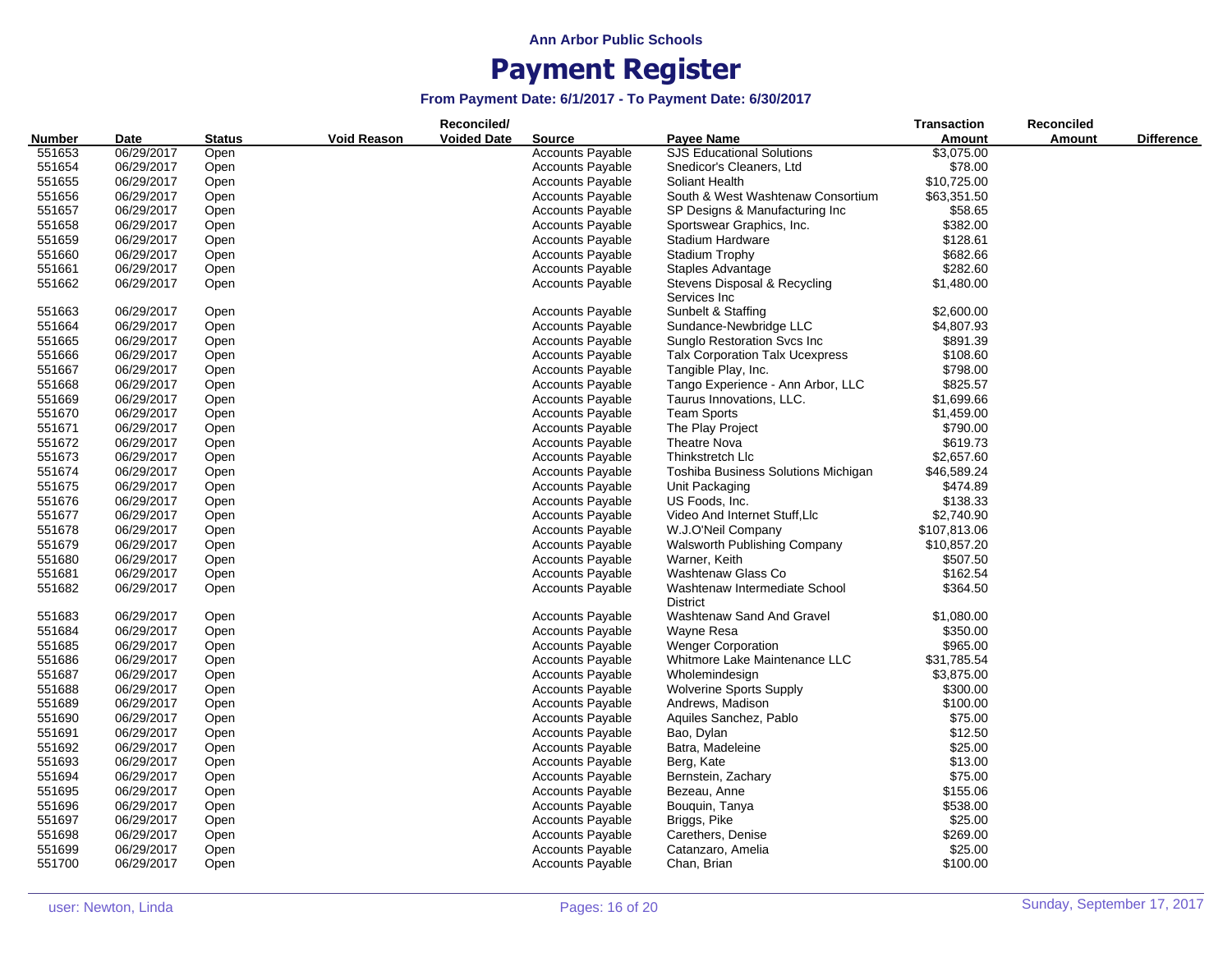| <b>Void Reason</b><br><b>Voided Date</b><br>Number<br><b>Payee Name</b><br>Amount<br>Amount<br><b>Difference</b><br>Date<br><b>Status</b><br><b>Source</b><br>551701<br>06/29/2017<br><b>Accounts Payable</b><br>Chapel, Stanley<br>\$50.00<br>Open<br>06/29/2017<br>Open<br><b>Accounts Payable</b><br>Choi, Elizabeth<br>\$12.50<br>551702<br>\$50.00<br>551703<br>06/29/2017<br><b>Accounts Payable</b><br>Cohen, Sarah, Rose<br>Open<br>\$12.50<br>551704<br>06/29/2017<br><b>Accounts Payable</b><br>Cordts, Paige<br>Open<br>\$75.00<br>551705<br>06/29/2017<br><b>Accounts Payable</b><br>Open<br>Cullen, Joy<br>\$25.00<br>06/29/2017<br><b>Accounts Payable</b><br>551706<br>Open<br>Dahle, Molly<br>\$100.00<br>551707<br>06/29/2017<br><b>Accounts Payable</b><br>Daily, Andrew<br>Open<br>551708<br>06/29/2017<br><b>Accounts Payable</b><br>\$25.00<br>Deb, Ayush<br>Open<br>06/29/2017<br>\$25.00<br>551709<br><b>Accounts Payable</b><br>Di Blassio, Isabella<br>Open<br>551710<br>06/29/2017<br><b>Accounts Payable</b><br>Durham, Lisa<br>\$187.18<br>Open<br>06/29/2017<br><b>Accounts Payable</b><br>Eiden, Lawrence<br>\$75.00<br>551711<br>Open<br>\$100.00<br>551712<br>06/29/2017<br><b>Accounts Payable</b><br>Open<br>Ellington, Anthony<br>\$25.00<br>551713<br>06/29/2017<br><b>Accounts Payable</b><br>Open<br>Elliott, Trystan<br>\$12.50<br>551714<br>06/29/2017<br><b>Accounts Payable</b><br>Fang, Elena<br>Open<br>\$25.00<br>551715<br>06/29/2017<br><b>Accounts Payable</b><br>Fisher, Ariana<br>Open<br>551716<br>06/29/2017<br>\$100.00<br><b>Accounts Payable</b><br>Flowers, Kyndall<br>Open<br>06/29/2017<br>\$75.00<br>551717<br><b>Accounts Payable</b><br>Fulton, Nicole<br>Open<br>551718<br>06/29/2017<br><b>Accounts Payable</b><br>Garcia, Merlin<br>\$50.00<br>Open<br>\$75.00<br><b>Accounts Payable</b><br>551719<br>06/29/2017<br>Open<br>Ghalib, Hasna<br>551720<br>06/29/2017<br>\$75.00<br>Open<br><b>Accounts Payable</b><br>Gilbert, Dylan<br>\$50.00<br>551721<br>06/29/2017<br><b>Accounts Payable</b><br>Giviyan, Isabella<br>Open<br>551722<br>06/29/2017<br><b>Accounts Payable</b><br>Gosbee, Katarina<br>\$25.00<br>Open<br>\$12.50<br>551723<br>06/29/2017<br><b>Accounts Payable</b><br>Gucwa, Alison<br>Open<br>551724<br>06/29/2017<br>\$100.00<br><b>Accounts Payable</b><br>Halberstam, Alexandra<br>Open<br>551725<br>06/29/2017<br>\$75.00<br><b>Accounts Payable</b><br>Haley, Brennan<br>Open<br>551726<br>06/29/2017<br><b>Accounts Payable</b><br>Han, Hojin<br>\$100.00<br>Open<br>551727<br>06/29/2017<br><b>Accounts Payable</b><br>Hanson, Annika<br>\$75.00<br>Open<br><b>Accounts Payable</b><br>Hennebury, Michaela<br>\$75.00<br>551728<br>06/29/2017<br>Open<br>\$25.00<br>551729<br>06/29/2017<br><b>Accounts Payable</b><br>Hoermann, Ayla<br>Open<br>551730<br>06/29/2017<br><b>Accounts Payable</b><br>Hollins, Mikalhia<br>\$100.00<br>Open<br>06/29/2017<br>Hu, Danniell<br>\$50.00<br>551731<br><b>Accounts Payable</b><br>Open<br>\$100.00<br>551732<br>06/29/2017<br><b>Accounts Payable</b><br>Hu, Jason<br>Open<br>551733<br>\$25.00<br>06/29/2017<br><b>Accounts Payable</b><br>Jackson, Sophia<br>Open<br>551734<br>06/29/2017<br>\$50.00<br><b>Accounts Payable</b><br>Jiang, Christopher<br>Open<br>\$12.50<br>551735<br>06/29/2017<br><b>Accounts Payable</b><br>Jiang, Evan<br>Open<br>551736<br>06/29/2017<br><b>Accounts Payable</b><br>\$100.00<br>Open<br>Ju, Serena<br>\$25.00<br>551737<br>06/29/2017<br>Open<br><b>Accounts Payable</b><br>Kalosa-Kenyon, Nathan<br>551738<br>\$50.00<br>06/29/2017<br>Open<br><b>Accounts Payable</b><br>Keeling, Jane<br>\$12.50<br>551739<br>06/29/2017<br><b>Accounts Payable</b><br>Kennedy, Sarah<br>Open<br>\$57.50<br>551740<br>06/29/2017<br><b>Accounts Payable</b><br>Kerst, Heidi<br>Open<br>\$12.50<br>551741<br>06/29/2017<br><b>Accounts Payable</b><br>Kinlaw, Lana<br>Open<br>\$30.00<br>551742<br>06/29/2017<br><b>Accounts Payable</b><br>Kofsky, Aaron<br>Open<br>\$77.25<br>551743<br>06/29/2017<br><b>Accounts Payable</b><br>Open<br>Kotre, Steve<br>06/29/2017<br><b>Accounts Payable</b><br>Kramer-Smith, Lara<br>\$116.00<br>551744<br>Open<br>551745<br>06/29/2017<br>Open<br><b>Accounts Payable</b><br>Krapohl, Grace<br>\$100.00<br>\$25.00<br>06/29/2017<br><b>Accounts Payable</b><br>Kulkarni, Sujay<br>551746<br>Open<br>\$100.00<br>551747<br>06/29/2017<br><b>Accounts Payable</b><br>Lee, Joshua<br>Open<br>\$75.00<br>551748<br>06/29/2017<br><b>Accounts Payable</b><br>Li, Annie<br>Open<br>\$10.50<br>551749<br>06/29/2017<br><b>Accounts Payable</b><br>Li, Fong Z<br>Open<br>551750<br>06/29/2017<br>Li, Senhu<br>\$45.50<br>Open<br><b>Accounts Payable</b> |  |  | Reconciled/ |  | Transaction | <b>Reconciled</b> |  |
|-----------------------------------------------------------------------------------------------------------------------------------------------------------------------------------------------------------------------------------------------------------------------------------------------------------------------------------------------------------------------------------------------------------------------------------------------------------------------------------------------------------------------------------------------------------------------------------------------------------------------------------------------------------------------------------------------------------------------------------------------------------------------------------------------------------------------------------------------------------------------------------------------------------------------------------------------------------------------------------------------------------------------------------------------------------------------------------------------------------------------------------------------------------------------------------------------------------------------------------------------------------------------------------------------------------------------------------------------------------------------------------------------------------------------------------------------------------------------------------------------------------------------------------------------------------------------------------------------------------------------------------------------------------------------------------------------------------------------------------------------------------------------------------------------------------------------------------------------------------------------------------------------------------------------------------------------------------------------------------------------------------------------------------------------------------------------------------------------------------------------------------------------------------------------------------------------------------------------------------------------------------------------------------------------------------------------------------------------------------------------------------------------------------------------------------------------------------------------------------------------------------------------------------------------------------------------------------------------------------------------------------------------------------------------------------------------------------------------------------------------------------------------------------------------------------------------------------------------------------------------------------------------------------------------------------------------------------------------------------------------------------------------------------------------------------------------------------------------------------------------------------------------------------------------------------------------------------------------------------------------------------------------------------------------------------------------------------------------------------------------------------------------------------------------------------------------------------------------------------------------------------------------------------------------------------------------------------------------------------------------------------------------------------------------------------------------------------------------------------------------------------------------------------------------------------------------------------------------------------------------------------------------------------------------------------------------------------------------------------------------------------------------------------------------------------------------------------------------------------------------------------------------------------------------------------------------------------------------------------------------------------------------------------------------------------------------------------------------------------------------------------------------------------------------------------------------------------------------------------------------------------------------------------------------------------------------------------------------------------------------------------------------------------------------------------------------------------------------------------------------------|--|--|-------------|--|-------------|-------------------|--|
|                                                                                                                                                                                                                                                                                                                                                                                                                                                                                                                                                                                                                                                                                                                                                                                                                                                                                                                                                                                                                                                                                                                                                                                                                                                                                                                                                                                                                                                                                                                                                                                                                                                                                                                                                                                                                                                                                                                                                                                                                                                                                                                                                                                                                                                                                                                                                                                                                                                                                                                                                                                                                                                                                                                                                                                                                                                                                                                                                                                                                                                                                                                                                                                                                                                                                                                                                                                                                                                                                                                                                                                                                                                                                                                                                                                                                                                                                                                                                                                                                                                                                                                                                                                                                                                                                                                                                                                                                                                                                                                                                                                                                                                                                                                                                     |  |  |             |  |             |                   |  |
|                                                                                                                                                                                                                                                                                                                                                                                                                                                                                                                                                                                                                                                                                                                                                                                                                                                                                                                                                                                                                                                                                                                                                                                                                                                                                                                                                                                                                                                                                                                                                                                                                                                                                                                                                                                                                                                                                                                                                                                                                                                                                                                                                                                                                                                                                                                                                                                                                                                                                                                                                                                                                                                                                                                                                                                                                                                                                                                                                                                                                                                                                                                                                                                                                                                                                                                                                                                                                                                                                                                                                                                                                                                                                                                                                                                                                                                                                                                                                                                                                                                                                                                                                                                                                                                                                                                                                                                                                                                                                                                                                                                                                                                                                                                                                     |  |  |             |  |             |                   |  |
|                                                                                                                                                                                                                                                                                                                                                                                                                                                                                                                                                                                                                                                                                                                                                                                                                                                                                                                                                                                                                                                                                                                                                                                                                                                                                                                                                                                                                                                                                                                                                                                                                                                                                                                                                                                                                                                                                                                                                                                                                                                                                                                                                                                                                                                                                                                                                                                                                                                                                                                                                                                                                                                                                                                                                                                                                                                                                                                                                                                                                                                                                                                                                                                                                                                                                                                                                                                                                                                                                                                                                                                                                                                                                                                                                                                                                                                                                                                                                                                                                                                                                                                                                                                                                                                                                                                                                                                                                                                                                                                                                                                                                                                                                                                                                     |  |  |             |  |             |                   |  |
|                                                                                                                                                                                                                                                                                                                                                                                                                                                                                                                                                                                                                                                                                                                                                                                                                                                                                                                                                                                                                                                                                                                                                                                                                                                                                                                                                                                                                                                                                                                                                                                                                                                                                                                                                                                                                                                                                                                                                                                                                                                                                                                                                                                                                                                                                                                                                                                                                                                                                                                                                                                                                                                                                                                                                                                                                                                                                                                                                                                                                                                                                                                                                                                                                                                                                                                                                                                                                                                                                                                                                                                                                                                                                                                                                                                                                                                                                                                                                                                                                                                                                                                                                                                                                                                                                                                                                                                                                                                                                                                                                                                                                                                                                                                                                     |  |  |             |  |             |                   |  |
|                                                                                                                                                                                                                                                                                                                                                                                                                                                                                                                                                                                                                                                                                                                                                                                                                                                                                                                                                                                                                                                                                                                                                                                                                                                                                                                                                                                                                                                                                                                                                                                                                                                                                                                                                                                                                                                                                                                                                                                                                                                                                                                                                                                                                                                                                                                                                                                                                                                                                                                                                                                                                                                                                                                                                                                                                                                                                                                                                                                                                                                                                                                                                                                                                                                                                                                                                                                                                                                                                                                                                                                                                                                                                                                                                                                                                                                                                                                                                                                                                                                                                                                                                                                                                                                                                                                                                                                                                                                                                                                                                                                                                                                                                                                                                     |  |  |             |  |             |                   |  |
|                                                                                                                                                                                                                                                                                                                                                                                                                                                                                                                                                                                                                                                                                                                                                                                                                                                                                                                                                                                                                                                                                                                                                                                                                                                                                                                                                                                                                                                                                                                                                                                                                                                                                                                                                                                                                                                                                                                                                                                                                                                                                                                                                                                                                                                                                                                                                                                                                                                                                                                                                                                                                                                                                                                                                                                                                                                                                                                                                                                                                                                                                                                                                                                                                                                                                                                                                                                                                                                                                                                                                                                                                                                                                                                                                                                                                                                                                                                                                                                                                                                                                                                                                                                                                                                                                                                                                                                                                                                                                                                                                                                                                                                                                                                                                     |  |  |             |  |             |                   |  |
|                                                                                                                                                                                                                                                                                                                                                                                                                                                                                                                                                                                                                                                                                                                                                                                                                                                                                                                                                                                                                                                                                                                                                                                                                                                                                                                                                                                                                                                                                                                                                                                                                                                                                                                                                                                                                                                                                                                                                                                                                                                                                                                                                                                                                                                                                                                                                                                                                                                                                                                                                                                                                                                                                                                                                                                                                                                                                                                                                                                                                                                                                                                                                                                                                                                                                                                                                                                                                                                                                                                                                                                                                                                                                                                                                                                                                                                                                                                                                                                                                                                                                                                                                                                                                                                                                                                                                                                                                                                                                                                                                                                                                                                                                                                                                     |  |  |             |  |             |                   |  |
|                                                                                                                                                                                                                                                                                                                                                                                                                                                                                                                                                                                                                                                                                                                                                                                                                                                                                                                                                                                                                                                                                                                                                                                                                                                                                                                                                                                                                                                                                                                                                                                                                                                                                                                                                                                                                                                                                                                                                                                                                                                                                                                                                                                                                                                                                                                                                                                                                                                                                                                                                                                                                                                                                                                                                                                                                                                                                                                                                                                                                                                                                                                                                                                                                                                                                                                                                                                                                                                                                                                                                                                                                                                                                                                                                                                                                                                                                                                                                                                                                                                                                                                                                                                                                                                                                                                                                                                                                                                                                                                                                                                                                                                                                                                                                     |  |  |             |  |             |                   |  |
|                                                                                                                                                                                                                                                                                                                                                                                                                                                                                                                                                                                                                                                                                                                                                                                                                                                                                                                                                                                                                                                                                                                                                                                                                                                                                                                                                                                                                                                                                                                                                                                                                                                                                                                                                                                                                                                                                                                                                                                                                                                                                                                                                                                                                                                                                                                                                                                                                                                                                                                                                                                                                                                                                                                                                                                                                                                                                                                                                                                                                                                                                                                                                                                                                                                                                                                                                                                                                                                                                                                                                                                                                                                                                                                                                                                                                                                                                                                                                                                                                                                                                                                                                                                                                                                                                                                                                                                                                                                                                                                                                                                                                                                                                                                                                     |  |  |             |  |             |                   |  |
|                                                                                                                                                                                                                                                                                                                                                                                                                                                                                                                                                                                                                                                                                                                                                                                                                                                                                                                                                                                                                                                                                                                                                                                                                                                                                                                                                                                                                                                                                                                                                                                                                                                                                                                                                                                                                                                                                                                                                                                                                                                                                                                                                                                                                                                                                                                                                                                                                                                                                                                                                                                                                                                                                                                                                                                                                                                                                                                                                                                                                                                                                                                                                                                                                                                                                                                                                                                                                                                                                                                                                                                                                                                                                                                                                                                                                                                                                                                                                                                                                                                                                                                                                                                                                                                                                                                                                                                                                                                                                                                                                                                                                                                                                                                                                     |  |  |             |  |             |                   |  |
|                                                                                                                                                                                                                                                                                                                                                                                                                                                                                                                                                                                                                                                                                                                                                                                                                                                                                                                                                                                                                                                                                                                                                                                                                                                                                                                                                                                                                                                                                                                                                                                                                                                                                                                                                                                                                                                                                                                                                                                                                                                                                                                                                                                                                                                                                                                                                                                                                                                                                                                                                                                                                                                                                                                                                                                                                                                                                                                                                                                                                                                                                                                                                                                                                                                                                                                                                                                                                                                                                                                                                                                                                                                                                                                                                                                                                                                                                                                                                                                                                                                                                                                                                                                                                                                                                                                                                                                                                                                                                                                                                                                                                                                                                                                                                     |  |  |             |  |             |                   |  |
|                                                                                                                                                                                                                                                                                                                                                                                                                                                                                                                                                                                                                                                                                                                                                                                                                                                                                                                                                                                                                                                                                                                                                                                                                                                                                                                                                                                                                                                                                                                                                                                                                                                                                                                                                                                                                                                                                                                                                                                                                                                                                                                                                                                                                                                                                                                                                                                                                                                                                                                                                                                                                                                                                                                                                                                                                                                                                                                                                                                                                                                                                                                                                                                                                                                                                                                                                                                                                                                                                                                                                                                                                                                                                                                                                                                                                                                                                                                                                                                                                                                                                                                                                                                                                                                                                                                                                                                                                                                                                                                                                                                                                                                                                                                                                     |  |  |             |  |             |                   |  |
|                                                                                                                                                                                                                                                                                                                                                                                                                                                                                                                                                                                                                                                                                                                                                                                                                                                                                                                                                                                                                                                                                                                                                                                                                                                                                                                                                                                                                                                                                                                                                                                                                                                                                                                                                                                                                                                                                                                                                                                                                                                                                                                                                                                                                                                                                                                                                                                                                                                                                                                                                                                                                                                                                                                                                                                                                                                                                                                                                                                                                                                                                                                                                                                                                                                                                                                                                                                                                                                                                                                                                                                                                                                                                                                                                                                                                                                                                                                                                                                                                                                                                                                                                                                                                                                                                                                                                                                                                                                                                                                                                                                                                                                                                                                                                     |  |  |             |  |             |                   |  |
|                                                                                                                                                                                                                                                                                                                                                                                                                                                                                                                                                                                                                                                                                                                                                                                                                                                                                                                                                                                                                                                                                                                                                                                                                                                                                                                                                                                                                                                                                                                                                                                                                                                                                                                                                                                                                                                                                                                                                                                                                                                                                                                                                                                                                                                                                                                                                                                                                                                                                                                                                                                                                                                                                                                                                                                                                                                                                                                                                                                                                                                                                                                                                                                                                                                                                                                                                                                                                                                                                                                                                                                                                                                                                                                                                                                                                                                                                                                                                                                                                                                                                                                                                                                                                                                                                                                                                                                                                                                                                                                                                                                                                                                                                                                                                     |  |  |             |  |             |                   |  |
|                                                                                                                                                                                                                                                                                                                                                                                                                                                                                                                                                                                                                                                                                                                                                                                                                                                                                                                                                                                                                                                                                                                                                                                                                                                                                                                                                                                                                                                                                                                                                                                                                                                                                                                                                                                                                                                                                                                                                                                                                                                                                                                                                                                                                                                                                                                                                                                                                                                                                                                                                                                                                                                                                                                                                                                                                                                                                                                                                                                                                                                                                                                                                                                                                                                                                                                                                                                                                                                                                                                                                                                                                                                                                                                                                                                                                                                                                                                                                                                                                                                                                                                                                                                                                                                                                                                                                                                                                                                                                                                                                                                                                                                                                                                                                     |  |  |             |  |             |                   |  |
|                                                                                                                                                                                                                                                                                                                                                                                                                                                                                                                                                                                                                                                                                                                                                                                                                                                                                                                                                                                                                                                                                                                                                                                                                                                                                                                                                                                                                                                                                                                                                                                                                                                                                                                                                                                                                                                                                                                                                                                                                                                                                                                                                                                                                                                                                                                                                                                                                                                                                                                                                                                                                                                                                                                                                                                                                                                                                                                                                                                                                                                                                                                                                                                                                                                                                                                                                                                                                                                                                                                                                                                                                                                                                                                                                                                                                                                                                                                                                                                                                                                                                                                                                                                                                                                                                                                                                                                                                                                                                                                                                                                                                                                                                                                                                     |  |  |             |  |             |                   |  |
|                                                                                                                                                                                                                                                                                                                                                                                                                                                                                                                                                                                                                                                                                                                                                                                                                                                                                                                                                                                                                                                                                                                                                                                                                                                                                                                                                                                                                                                                                                                                                                                                                                                                                                                                                                                                                                                                                                                                                                                                                                                                                                                                                                                                                                                                                                                                                                                                                                                                                                                                                                                                                                                                                                                                                                                                                                                                                                                                                                                                                                                                                                                                                                                                                                                                                                                                                                                                                                                                                                                                                                                                                                                                                                                                                                                                                                                                                                                                                                                                                                                                                                                                                                                                                                                                                                                                                                                                                                                                                                                                                                                                                                                                                                                                                     |  |  |             |  |             |                   |  |
|                                                                                                                                                                                                                                                                                                                                                                                                                                                                                                                                                                                                                                                                                                                                                                                                                                                                                                                                                                                                                                                                                                                                                                                                                                                                                                                                                                                                                                                                                                                                                                                                                                                                                                                                                                                                                                                                                                                                                                                                                                                                                                                                                                                                                                                                                                                                                                                                                                                                                                                                                                                                                                                                                                                                                                                                                                                                                                                                                                                                                                                                                                                                                                                                                                                                                                                                                                                                                                                                                                                                                                                                                                                                                                                                                                                                                                                                                                                                                                                                                                                                                                                                                                                                                                                                                                                                                                                                                                                                                                                                                                                                                                                                                                                                                     |  |  |             |  |             |                   |  |
|                                                                                                                                                                                                                                                                                                                                                                                                                                                                                                                                                                                                                                                                                                                                                                                                                                                                                                                                                                                                                                                                                                                                                                                                                                                                                                                                                                                                                                                                                                                                                                                                                                                                                                                                                                                                                                                                                                                                                                                                                                                                                                                                                                                                                                                                                                                                                                                                                                                                                                                                                                                                                                                                                                                                                                                                                                                                                                                                                                                                                                                                                                                                                                                                                                                                                                                                                                                                                                                                                                                                                                                                                                                                                                                                                                                                                                                                                                                                                                                                                                                                                                                                                                                                                                                                                                                                                                                                                                                                                                                                                                                                                                                                                                                                                     |  |  |             |  |             |                   |  |
|                                                                                                                                                                                                                                                                                                                                                                                                                                                                                                                                                                                                                                                                                                                                                                                                                                                                                                                                                                                                                                                                                                                                                                                                                                                                                                                                                                                                                                                                                                                                                                                                                                                                                                                                                                                                                                                                                                                                                                                                                                                                                                                                                                                                                                                                                                                                                                                                                                                                                                                                                                                                                                                                                                                                                                                                                                                                                                                                                                                                                                                                                                                                                                                                                                                                                                                                                                                                                                                                                                                                                                                                                                                                                                                                                                                                                                                                                                                                                                                                                                                                                                                                                                                                                                                                                                                                                                                                                                                                                                                                                                                                                                                                                                                                                     |  |  |             |  |             |                   |  |
|                                                                                                                                                                                                                                                                                                                                                                                                                                                                                                                                                                                                                                                                                                                                                                                                                                                                                                                                                                                                                                                                                                                                                                                                                                                                                                                                                                                                                                                                                                                                                                                                                                                                                                                                                                                                                                                                                                                                                                                                                                                                                                                                                                                                                                                                                                                                                                                                                                                                                                                                                                                                                                                                                                                                                                                                                                                                                                                                                                                                                                                                                                                                                                                                                                                                                                                                                                                                                                                                                                                                                                                                                                                                                                                                                                                                                                                                                                                                                                                                                                                                                                                                                                                                                                                                                                                                                                                                                                                                                                                                                                                                                                                                                                                                                     |  |  |             |  |             |                   |  |
|                                                                                                                                                                                                                                                                                                                                                                                                                                                                                                                                                                                                                                                                                                                                                                                                                                                                                                                                                                                                                                                                                                                                                                                                                                                                                                                                                                                                                                                                                                                                                                                                                                                                                                                                                                                                                                                                                                                                                                                                                                                                                                                                                                                                                                                                                                                                                                                                                                                                                                                                                                                                                                                                                                                                                                                                                                                                                                                                                                                                                                                                                                                                                                                                                                                                                                                                                                                                                                                                                                                                                                                                                                                                                                                                                                                                                                                                                                                                                                                                                                                                                                                                                                                                                                                                                                                                                                                                                                                                                                                                                                                                                                                                                                                                                     |  |  |             |  |             |                   |  |
|                                                                                                                                                                                                                                                                                                                                                                                                                                                                                                                                                                                                                                                                                                                                                                                                                                                                                                                                                                                                                                                                                                                                                                                                                                                                                                                                                                                                                                                                                                                                                                                                                                                                                                                                                                                                                                                                                                                                                                                                                                                                                                                                                                                                                                                                                                                                                                                                                                                                                                                                                                                                                                                                                                                                                                                                                                                                                                                                                                                                                                                                                                                                                                                                                                                                                                                                                                                                                                                                                                                                                                                                                                                                                                                                                                                                                                                                                                                                                                                                                                                                                                                                                                                                                                                                                                                                                                                                                                                                                                                                                                                                                                                                                                                                                     |  |  |             |  |             |                   |  |
|                                                                                                                                                                                                                                                                                                                                                                                                                                                                                                                                                                                                                                                                                                                                                                                                                                                                                                                                                                                                                                                                                                                                                                                                                                                                                                                                                                                                                                                                                                                                                                                                                                                                                                                                                                                                                                                                                                                                                                                                                                                                                                                                                                                                                                                                                                                                                                                                                                                                                                                                                                                                                                                                                                                                                                                                                                                                                                                                                                                                                                                                                                                                                                                                                                                                                                                                                                                                                                                                                                                                                                                                                                                                                                                                                                                                                                                                                                                                                                                                                                                                                                                                                                                                                                                                                                                                                                                                                                                                                                                                                                                                                                                                                                                                                     |  |  |             |  |             |                   |  |
|                                                                                                                                                                                                                                                                                                                                                                                                                                                                                                                                                                                                                                                                                                                                                                                                                                                                                                                                                                                                                                                                                                                                                                                                                                                                                                                                                                                                                                                                                                                                                                                                                                                                                                                                                                                                                                                                                                                                                                                                                                                                                                                                                                                                                                                                                                                                                                                                                                                                                                                                                                                                                                                                                                                                                                                                                                                                                                                                                                                                                                                                                                                                                                                                                                                                                                                                                                                                                                                                                                                                                                                                                                                                                                                                                                                                                                                                                                                                                                                                                                                                                                                                                                                                                                                                                                                                                                                                                                                                                                                                                                                                                                                                                                                                                     |  |  |             |  |             |                   |  |
|                                                                                                                                                                                                                                                                                                                                                                                                                                                                                                                                                                                                                                                                                                                                                                                                                                                                                                                                                                                                                                                                                                                                                                                                                                                                                                                                                                                                                                                                                                                                                                                                                                                                                                                                                                                                                                                                                                                                                                                                                                                                                                                                                                                                                                                                                                                                                                                                                                                                                                                                                                                                                                                                                                                                                                                                                                                                                                                                                                                                                                                                                                                                                                                                                                                                                                                                                                                                                                                                                                                                                                                                                                                                                                                                                                                                                                                                                                                                                                                                                                                                                                                                                                                                                                                                                                                                                                                                                                                                                                                                                                                                                                                                                                                                                     |  |  |             |  |             |                   |  |
|                                                                                                                                                                                                                                                                                                                                                                                                                                                                                                                                                                                                                                                                                                                                                                                                                                                                                                                                                                                                                                                                                                                                                                                                                                                                                                                                                                                                                                                                                                                                                                                                                                                                                                                                                                                                                                                                                                                                                                                                                                                                                                                                                                                                                                                                                                                                                                                                                                                                                                                                                                                                                                                                                                                                                                                                                                                                                                                                                                                                                                                                                                                                                                                                                                                                                                                                                                                                                                                                                                                                                                                                                                                                                                                                                                                                                                                                                                                                                                                                                                                                                                                                                                                                                                                                                                                                                                                                                                                                                                                                                                                                                                                                                                                                                     |  |  |             |  |             |                   |  |
|                                                                                                                                                                                                                                                                                                                                                                                                                                                                                                                                                                                                                                                                                                                                                                                                                                                                                                                                                                                                                                                                                                                                                                                                                                                                                                                                                                                                                                                                                                                                                                                                                                                                                                                                                                                                                                                                                                                                                                                                                                                                                                                                                                                                                                                                                                                                                                                                                                                                                                                                                                                                                                                                                                                                                                                                                                                                                                                                                                                                                                                                                                                                                                                                                                                                                                                                                                                                                                                                                                                                                                                                                                                                                                                                                                                                                                                                                                                                                                                                                                                                                                                                                                                                                                                                                                                                                                                                                                                                                                                                                                                                                                                                                                                                                     |  |  |             |  |             |                   |  |
|                                                                                                                                                                                                                                                                                                                                                                                                                                                                                                                                                                                                                                                                                                                                                                                                                                                                                                                                                                                                                                                                                                                                                                                                                                                                                                                                                                                                                                                                                                                                                                                                                                                                                                                                                                                                                                                                                                                                                                                                                                                                                                                                                                                                                                                                                                                                                                                                                                                                                                                                                                                                                                                                                                                                                                                                                                                                                                                                                                                                                                                                                                                                                                                                                                                                                                                                                                                                                                                                                                                                                                                                                                                                                                                                                                                                                                                                                                                                                                                                                                                                                                                                                                                                                                                                                                                                                                                                                                                                                                                                                                                                                                                                                                                                                     |  |  |             |  |             |                   |  |
|                                                                                                                                                                                                                                                                                                                                                                                                                                                                                                                                                                                                                                                                                                                                                                                                                                                                                                                                                                                                                                                                                                                                                                                                                                                                                                                                                                                                                                                                                                                                                                                                                                                                                                                                                                                                                                                                                                                                                                                                                                                                                                                                                                                                                                                                                                                                                                                                                                                                                                                                                                                                                                                                                                                                                                                                                                                                                                                                                                                                                                                                                                                                                                                                                                                                                                                                                                                                                                                                                                                                                                                                                                                                                                                                                                                                                                                                                                                                                                                                                                                                                                                                                                                                                                                                                                                                                                                                                                                                                                                                                                                                                                                                                                                                                     |  |  |             |  |             |                   |  |
|                                                                                                                                                                                                                                                                                                                                                                                                                                                                                                                                                                                                                                                                                                                                                                                                                                                                                                                                                                                                                                                                                                                                                                                                                                                                                                                                                                                                                                                                                                                                                                                                                                                                                                                                                                                                                                                                                                                                                                                                                                                                                                                                                                                                                                                                                                                                                                                                                                                                                                                                                                                                                                                                                                                                                                                                                                                                                                                                                                                                                                                                                                                                                                                                                                                                                                                                                                                                                                                                                                                                                                                                                                                                                                                                                                                                                                                                                                                                                                                                                                                                                                                                                                                                                                                                                                                                                                                                                                                                                                                                                                                                                                                                                                                                                     |  |  |             |  |             |                   |  |
|                                                                                                                                                                                                                                                                                                                                                                                                                                                                                                                                                                                                                                                                                                                                                                                                                                                                                                                                                                                                                                                                                                                                                                                                                                                                                                                                                                                                                                                                                                                                                                                                                                                                                                                                                                                                                                                                                                                                                                                                                                                                                                                                                                                                                                                                                                                                                                                                                                                                                                                                                                                                                                                                                                                                                                                                                                                                                                                                                                                                                                                                                                                                                                                                                                                                                                                                                                                                                                                                                                                                                                                                                                                                                                                                                                                                                                                                                                                                                                                                                                                                                                                                                                                                                                                                                                                                                                                                                                                                                                                                                                                                                                                                                                                                                     |  |  |             |  |             |                   |  |
|                                                                                                                                                                                                                                                                                                                                                                                                                                                                                                                                                                                                                                                                                                                                                                                                                                                                                                                                                                                                                                                                                                                                                                                                                                                                                                                                                                                                                                                                                                                                                                                                                                                                                                                                                                                                                                                                                                                                                                                                                                                                                                                                                                                                                                                                                                                                                                                                                                                                                                                                                                                                                                                                                                                                                                                                                                                                                                                                                                                                                                                                                                                                                                                                                                                                                                                                                                                                                                                                                                                                                                                                                                                                                                                                                                                                                                                                                                                                                                                                                                                                                                                                                                                                                                                                                                                                                                                                                                                                                                                                                                                                                                                                                                                                                     |  |  |             |  |             |                   |  |
|                                                                                                                                                                                                                                                                                                                                                                                                                                                                                                                                                                                                                                                                                                                                                                                                                                                                                                                                                                                                                                                                                                                                                                                                                                                                                                                                                                                                                                                                                                                                                                                                                                                                                                                                                                                                                                                                                                                                                                                                                                                                                                                                                                                                                                                                                                                                                                                                                                                                                                                                                                                                                                                                                                                                                                                                                                                                                                                                                                                                                                                                                                                                                                                                                                                                                                                                                                                                                                                                                                                                                                                                                                                                                                                                                                                                                                                                                                                                                                                                                                                                                                                                                                                                                                                                                                                                                                                                                                                                                                                                                                                                                                                                                                                                                     |  |  |             |  |             |                   |  |
|                                                                                                                                                                                                                                                                                                                                                                                                                                                                                                                                                                                                                                                                                                                                                                                                                                                                                                                                                                                                                                                                                                                                                                                                                                                                                                                                                                                                                                                                                                                                                                                                                                                                                                                                                                                                                                                                                                                                                                                                                                                                                                                                                                                                                                                                                                                                                                                                                                                                                                                                                                                                                                                                                                                                                                                                                                                                                                                                                                                                                                                                                                                                                                                                                                                                                                                                                                                                                                                                                                                                                                                                                                                                                                                                                                                                                                                                                                                                                                                                                                                                                                                                                                                                                                                                                                                                                                                                                                                                                                                                                                                                                                                                                                                                                     |  |  |             |  |             |                   |  |
|                                                                                                                                                                                                                                                                                                                                                                                                                                                                                                                                                                                                                                                                                                                                                                                                                                                                                                                                                                                                                                                                                                                                                                                                                                                                                                                                                                                                                                                                                                                                                                                                                                                                                                                                                                                                                                                                                                                                                                                                                                                                                                                                                                                                                                                                                                                                                                                                                                                                                                                                                                                                                                                                                                                                                                                                                                                                                                                                                                                                                                                                                                                                                                                                                                                                                                                                                                                                                                                                                                                                                                                                                                                                                                                                                                                                                                                                                                                                                                                                                                                                                                                                                                                                                                                                                                                                                                                                                                                                                                                                                                                                                                                                                                                                                     |  |  |             |  |             |                   |  |
|                                                                                                                                                                                                                                                                                                                                                                                                                                                                                                                                                                                                                                                                                                                                                                                                                                                                                                                                                                                                                                                                                                                                                                                                                                                                                                                                                                                                                                                                                                                                                                                                                                                                                                                                                                                                                                                                                                                                                                                                                                                                                                                                                                                                                                                                                                                                                                                                                                                                                                                                                                                                                                                                                                                                                                                                                                                                                                                                                                                                                                                                                                                                                                                                                                                                                                                                                                                                                                                                                                                                                                                                                                                                                                                                                                                                                                                                                                                                                                                                                                                                                                                                                                                                                                                                                                                                                                                                                                                                                                                                                                                                                                                                                                                                                     |  |  |             |  |             |                   |  |
|                                                                                                                                                                                                                                                                                                                                                                                                                                                                                                                                                                                                                                                                                                                                                                                                                                                                                                                                                                                                                                                                                                                                                                                                                                                                                                                                                                                                                                                                                                                                                                                                                                                                                                                                                                                                                                                                                                                                                                                                                                                                                                                                                                                                                                                                                                                                                                                                                                                                                                                                                                                                                                                                                                                                                                                                                                                                                                                                                                                                                                                                                                                                                                                                                                                                                                                                                                                                                                                                                                                                                                                                                                                                                                                                                                                                                                                                                                                                                                                                                                                                                                                                                                                                                                                                                                                                                                                                                                                                                                                                                                                                                                                                                                                                                     |  |  |             |  |             |                   |  |
|                                                                                                                                                                                                                                                                                                                                                                                                                                                                                                                                                                                                                                                                                                                                                                                                                                                                                                                                                                                                                                                                                                                                                                                                                                                                                                                                                                                                                                                                                                                                                                                                                                                                                                                                                                                                                                                                                                                                                                                                                                                                                                                                                                                                                                                                                                                                                                                                                                                                                                                                                                                                                                                                                                                                                                                                                                                                                                                                                                                                                                                                                                                                                                                                                                                                                                                                                                                                                                                                                                                                                                                                                                                                                                                                                                                                                                                                                                                                                                                                                                                                                                                                                                                                                                                                                                                                                                                                                                                                                                                                                                                                                                                                                                                                                     |  |  |             |  |             |                   |  |
|                                                                                                                                                                                                                                                                                                                                                                                                                                                                                                                                                                                                                                                                                                                                                                                                                                                                                                                                                                                                                                                                                                                                                                                                                                                                                                                                                                                                                                                                                                                                                                                                                                                                                                                                                                                                                                                                                                                                                                                                                                                                                                                                                                                                                                                                                                                                                                                                                                                                                                                                                                                                                                                                                                                                                                                                                                                                                                                                                                                                                                                                                                                                                                                                                                                                                                                                                                                                                                                                                                                                                                                                                                                                                                                                                                                                                                                                                                                                                                                                                                                                                                                                                                                                                                                                                                                                                                                                                                                                                                                                                                                                                                                                                                                                                     |  |  |             |  |             |                   |  |
|                                                                                                                                                                                                                                                                                                                                                                                                                                                                                                                                                                                                                                                                                                                                                                                                                                                                                                                                                                                                                                                                                                                                                                                                                                                                                                                                                                                                                                                                                                                                                                                                                                                                                                                                                                                                                                                                                                                                                                                                                                                                                                                                                                                                                                                                                                                                                                                                                                                                                                                                                                                                                                                                                                                                                                                                                                                                                                                                                                                                                                                                                                                                                                                                                                                                                                                                                                                                                                                                                                                                                                                                                                                                                                                                                                                                                                                                                                                                                                                                                                                                                                                                                                                                                                                                                                                                                                                                                                                                                                                                                                                                                                                                                                                                                     |  |  |             |  |             |                   |  |
|                                                                                                                                                                                                                                                                                                                                                                                                                                                                                                                                                                                                                                                                                                                                                                                                                                                                                                                                                                                                                                                                                                                                                                                                                                                                                                                                                                                                                                                                                                                                                                                                                                                                                                                                                                                                                                                                                                                                                                                                                                                                                                                                                                                                                                                                                                                                                                                                                                                                                                                                                                                                                                                                                                                                                                                                                                                                                                                                                                                                                                                                                                                                                                                                                                                                                                                                                                                                                                                                                                                                                                                                                                                                                                                                                                                                                                                                                                                                                                                                                                                                                                                                                                                                                                                                                                                                                                                                                                                                                                                                                                                                                                                                                                                                                     |  |  |             |  |             |                   |  |
|                                                                                                                                                                                                                                                                                                                                                                                                                                                                                                                                                                                                                                                                                                                                                                                                                                                                                                                                                                                                                                                                                                                                                                                                                                                                                                                                                                                                                                                                                                                                                                                                                                                                                                                                                                                                                                                                                                                                                                                                                                                                                                                                                                                                                                                                                                                                                                                                                                                                                                                                                                                                                                                                                                                                                                                                                                                                                                                                                                                                                                                                                                                                                                                                                                                                                                                                                                                                                                                                                                                                                                                                                                                                                                                                                                                                                                                                                                                                                                                                                                                                                                                                                                                                                                                                                                                                                                                                                                                                                                                                                                                                                                                                                                                                                     |  |  |             |  |             |                   |  |
|                                                                                                                                                                                                                                                                                                                                                                                                                                                                                                                                                                                                                                                                                                                                                                                                                                                                                                                                                                                                                                                                                                                                                                                                                                                                                                                                                                                                                                                                                                                                                                                                                                                                                                                                                                                                                                                                                                                                                                                                                                                                                                                                                                                                                                                                                                                                                                                                                                                                                                                                                                                                                                                                                                                                                                                                                                                                                                                                                                                                                                                                                                                                                                                                                                                                                                                                                                                                                                                                                                                                                                                                                                                                                                                                                                                                                                                                                                                                                                                                                                                                                                                                                                                                                                                                                                                                                                                                                                                                                                                                                                                                                                                                                                                                                     |  |  |             |  |             |                   |  |
|                                                                                                                                                                                                                                                                                                                                                                                                                                                                                                                                                                                                                                                                                                                                                                                                                                                                                                                                                                                                                                                                                                                                                                                                                                                                                                                                                                                                                                                                                                                                                                                                                                                                                                                                                                                                                                                                                                                                                                                                                                                                                                                                                                                                                                                                                                                                                                                                                                                                                                                                                                                                                                                                                                                                                                                                                                                                                                                                                                                                                                                                                                                                                                                                                                                                                                                                                                                                                                                                                                                                                                                                                                                                                                                                                                                                                                                                                                                                                                                                                                                                                                                                                                                                                                                                                                                                                                                                                                                                                                                                                                                                                                                                                                                                                     |  |  |             |  |             |                   |  |
|                                                                                                                                                                                                                                                                                                                                                                                                                                                                                                                                                                                                                                                                                                                                                                                                                                                                                                                                                                                                                                                                                                                                                                                                                                                                                                                                                                                                                                                                                                                                                                                                                                                                                                                                                                                                                                                                                                                                                                                                                                                                                                                                                                                                                                                                                                                                                                                                                                                                                                                                                                                                                                                                                                                                                                                                                                                                                                                                                                                                                                                                                                                                                                                                                                                                                                                                                                                                                                                                                                                                                                                                                                                                                                                                                                                                                                                                                                                                                                                                                                                                                                                                                                                                                                                                                                                                                                                                                                                                                                                                                                                                                                                                                                                                                     |  |  |             |  |             |                   |  |
|                                                                                                                                                                                                                                                                                                                                                                                                                                                                                                                                                                                                                                                                                                                                                                                                                                                                                                                                                                                                                                                                                                                                                                                                                                                                                                                                                                                                                                                                                                                                                                                                                                                                                                                                                                                                                                                                                                                                                                                                                                                                                                                                                                                                                                                                                                                                                                                                                                                                                                                                                                                                                                                                                                                                                                                                                                                                                                                                                                                                                                                                                                                                                                                                                                                                                                                                                                                                                                                                                                                                                                                                                                                                                                                                                                                                                                                                                                                                                                                                                                                                                                                                                                                                                                                                                                                                                                                                                                                                                                                                                                                                                                                                                                                                                     |  |  |             |  |             |                   |  |
|                                                                                                                                                                                                                                                                                                                                                                                                                                                                                                                                                                                                                                                                                                                                                                                                                                                                                                                                                                                                                                                                                                                                                                                                                                                                                                                                                                                                                                                                                                                                                                                                                                                                                                                                                                                                                                                                                                                                                                                                                                                                                                                                                                                                                                                                                                                                                                                                                                                                                                                                                                                                                                                                                                                                                                                                                                                                                                                                                                                                                                                                                                                                                                                                                                                                                                                                                                                                                                                                                                                                                                                                                                                                                                                                                                                                                                                                                                                                                                                                                                                                                                                                                                                                                                                                                                                                                                                                                                                                                                                                                                                                                                                                                                                                                     |  |  |             |  |             |                   |  |
|                                                                                                                                                                                                                                                                                                                                                                                                                                                                                                                                                                                                                                                                                                                                                                                                                                                                                                                                                                                                                                                                                                                                                                                                                                                                                                                                                                                                                                                                                                                                                                                                                                                                                                                                                                                                                                                                                                                                                                                                                                                                                                                                                                                                                                                                                                                                                                                                                                                                                                                                                                                                                                                                                                                                                                                                                                                                                                                                                                                                                                                                                                                                                                                                                                                                                                                                                                                                                                                                                                                                                                                                                                                                                                                                                                                                                                                                                                                                                                                                                                                                                                                                                                                                                                                                                                                                                                                                                                                                                                                                                                                                                                                                                                                                                     |  |  |             |  |             |                   |  |
|                                                                                                                                                                                                                                                                                                                                                                                                                                                                                                                                                                                                                                                                                                                                                                                                                                                                                                                                                                                                                                                                                                                                                                                                                                                                                                                                                                                                                                                                                                                                                                                                                                                                                                                                                                                                                                                                                                                                                                                                                                                                                                                                                                                                                                                                                                                                                                                                                                                                                                                                                                                                                                                                                                                                                                                                                                                                                                                                                                                                                                                                                                                                                                                                                                                                                                                                                                                                                                                                                                                                                                                                                                                                                                                                                                                                                                                                                                                                                                                                                                                                                                                                                                                                                                                                                                                                                                                                                                                                                                                                                                                                                                                                                                                                                     |  |  |             |  |             |                   |  |
|                                                                                                                                                                                                                                                                                                                                                                                                                                                                                                                                                                                                                                                                                                                                                                                                                                                                                                                                                                                                                                                                                                                                                                                                                                                                                                                                                                                                                                                                                                                                                                                                                                                                                                                                                                                                                                                                                                                                                                                                                                                                                                                                                                                                                                                                                                                                                                                                                                                                                                                                                                                                                                                                                                                                                                                                                                                                                                                                                                                                                                                                                                                                                                                                                                                                                                                                                                                                                                                                                                                                                                                                                                                                                                                                                                                                                                                                                                                                                                                                                                                                                                                                                                                                                                                                                                                                                                                                                                                                                                                                                                                                                                                                                                                                                     |  |  |             |  |             |                   |  |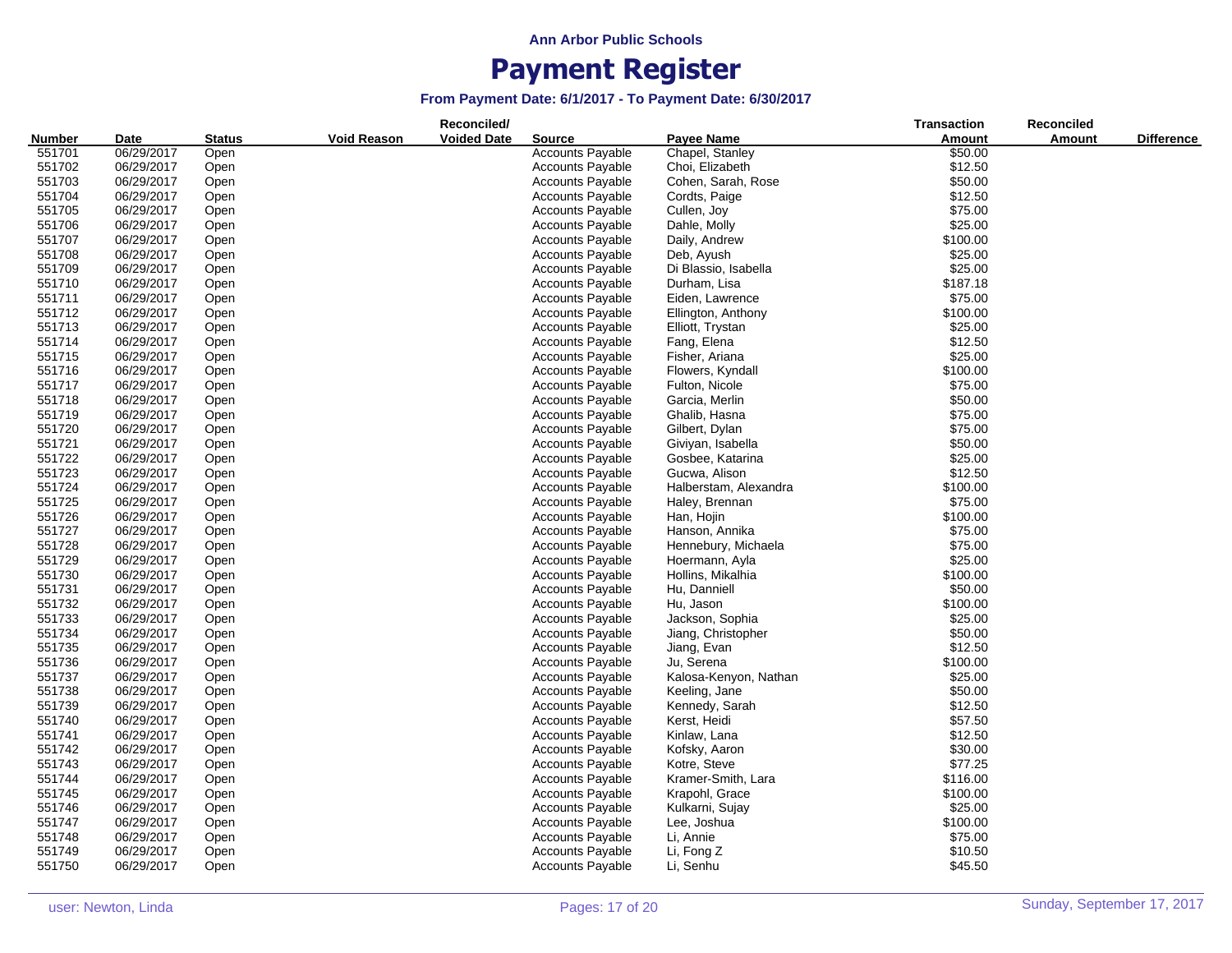|        |            |               |                    | Reconciled/        |                         |                          | <b>Transaction</b> | <b>Reconciled</b> |                   |
|--------|------------|---------------|--------------------|--------------------|-------------------------|--------------------------|--------------------|-------------------|-------------------|
| Number | Date       | <b>Status</b> | <b>Void Reason</b> | <b>Voided Date</b> | <b>Source</b>           | Payee Name               | <b>Amount</b>      | Amount            | <b>Difference</b> |
| 551751 | 06/29/2017 | Open          |                    |                    | <b>Accounts Payable</b> | Liao, Yifang             | \$25.00            |                   |                   |
| 551752 | 06/29/2017 | Open          |                    |                    | <b>Accounts Payable</b> | Liu, Katie               | \$12.50            |                   |                   |
| 551753 | 06/29/2017 | Open          |                    |                    | <b>Accounts Payable</b> | MacKercher, Kathy        | \$2,000.00         |                   |                   |
| 551754 | 06/29/2017 | Open          |                    |                    | <b>Accounts Payable</b> | Manley, Mary             | \$50.00            |                   |                   |
| 551755 | 06/29/2017 | Open          |                    |                    | <b>Accounts Payable</b> | Matton, Benjamin         | \$75.00            |                   |                   |
| 551756 | 06/29/2017 | Open          |                    |                    | <b>Accounts Payable</b> | McDonald, Erica          | \$12.50            |                   |                   |
| 551757 | 06/29/2017 | Open          |                    |                    | <b>Accounts Payable</b> | McElmeel, Cory           | \$71.00            |                   |                   |
| 551758 | 06/29/2017 | Open          |                    |                    | <b>Accounts Payable</b> | McElmeel, Cory           | \$143.84           |                   |                   |
| 551759 | 06/29/2017 | Open          |                    |                    | <b>Accounts Payable</b> | McLoughlin, Amy          | \$87.48            |                   |                   |
| 551760 | 06/29/2017 | Open          |                    |                    | <b>Accounts Payable</b> | Meng, Emilee             | \$20.00            |                   |                   |
| 551761 |            | Open          |                    |                    |                         | Meyer, Justina           | \$9.90             |                   |                   |
|        | 06/29/2017 |               |                    |                    | <b>Accounts Payable</b> |                          |                    |                   |                   |
| 551762 | 06/29/2017 | Open          |                    |                    | <b>Accounts Payable</b> | Mills, Elijah            | \$25.00            |                   |                   |
| 551763 | 06/29/2017 | Open          |                    |                    | <b>Accounts Payable</b> | Mobius, Ariel            | \$25.00            |                   |                   |
| 551764 | 06/29/2017 | Open          |                    |                    | <b>Accounts Payable</b> | Motoc, Daniel            | \$25.00            |                   |                   |
| 551765 | 06/29/2017 | Open          |                    |                    | <b>Accounts Payable</b> | Nayegandhi, Swaraj       | \$25.00            |                   |                   |
| 551766 | 06/29/2017 | Open          |                    |                    | <b>Accounts Payable</b> | Pacernick, Rachel        | \$75.00            |                   |                   |
| 551767 | 06/29/2017 | Open          |                    |                    | <b>Accounts Payable</b> | Park, Kyoung Sik         | \$80.00            |                   |                   |
| 551768 | 06/29/2017 | Open          |                    |                    | <b>Accounts Payable</b> | Pasha, Laila             | \$50.00            |                   |                   |
| 551769 | 06/29/2017 | Open          |                    |                    | <b>Accounts Payable</b> | Patel, Het               | \$25.00            |                   |                   |
| 551770 | 06/29/2017 | Open          |                    |                    | <b>Accounts Payable</b> | Pedersen, Gaya           | \$100.00           |                   |                   |
| 551771 | 06/29/2017 | Open          |                    |                    | <b>Accounts Payable</b> | Podojil, James           | \$86.16            |                   |                   |
| 551772 | 06/29/2017 | Open          |                    |                    | <b>Accounts Payable</b> | Pogliano, Michelle       | \$121.45           |                   |                   |
| 551773 | 06/29/2017 | Open          |                    |                    | <b>Accounts Payable</b> | Prestegaard, Natalie     | \$75.00            |                   |                   |
| 551774 | 06/29/2017 | Open          |                    |                    | <b>Accounts Payable</b> | Rago, Brian              | \$25.00            |                   |                   |
| 551775 | 06/29/2017 | Open          |                    |                    | <b>Accounts Payable</b> | Ravikanth, Sampoorna     | \$25.00            |                   |                   |
| 551776 | 06/29/2017 | Open          |                    |                    | <b>Accounts Payable</b> | Reid, Janet              | \$263.93           |                   |                   |
| 551777 | 06/29/2017 | Open          |                    |                    | <b>Accounts Payable</b> | Richards, Elijah         | \$100.00           |                   |                   |
| 551778 | 06/29/2017 | Open          |                    |                    | <b>Accounts Payable</b> | Ringold, Allison         | \$50.00            |                   |                   |
| 551779 | 06/29/2017 | Open          |                    |                    | <b>Accounts Payable</b> | Roth, Emma               | \$50.00            |                   |                   |
| 551780 | 06/29/2017 | Open          |                    |                    | <b>Accounts Payable</b> | Schoeni, Sophia          | \$25.00            |                   |                   |
| 551781 | 06/29/2017 | Open          |                    |                    | <b>Accounts Payable</b> | Schwamb, Janet           | \$77.97            |                   |                   |
| 551782 | 06/29/2017 | Open          |                    |                    | <b>Accounts Payable</b> | Seifert, Colleen         | \$468.10           |                   |                   |
| 551783 | 06/29/2017 | Open          |                    |                    | <b>Accounts Payable</b> | Seldin, Ava              | \$30.00            |                   |                   |
| 551784 | 06/29/2017 | Open          |                    |                    | <b>Accounts Payable</b> | Silvestre, Keily Salazar | \$25.00            |                   |                   |
| 551785 | 06/29/2017 |               |                    |                    | <b>Accounts Payable</b> | Song, Chenxin            | \$50.00            |                   |                   |
| 551786 | 06/29/2017 | Open          |                    |                    |                         |                          | \$25.00            |                   |                   |
|        |            | Open          |                    |                    | <b>Accounts Payable</b> | Souweidane, Zain         |                    |                   |                   |
| 551787 | 06/29/2017 | Open          |                    |                    | <b>Accounts Payable</b> | Stehouwer, Emilia        | \$20.00            |                   |                   |
| 551788 | 06/29/2017 | Open          |                    |                    | <b>Accounts Payable</b> | Stein, Daniel            | \$25.00            |                   |                   |
| 551789 | 06/29/2017 | Open          |                    |                    | <b>Accounts Payable</b> | Sugerman, Samuel         | \$50.00            |                   |                   |
| 551790 | 06/29/2017 | Open          |                    |                    | <b>Accounts Payable</b> | Suresh, Arundhathy       | \$100.00           |                   |                   |
| 551791 | 06/29/2017 | Open          |                    |                    | <b>Accounts Payable</b> | Szuszman, Analee         | \$25.00            |                   |                   |
| 551792 | 06/29/2017 | Open          |                    |                    | <b>Accounts Payable</b> | Szutz, Aliya             | \$50.00            |                   |                   |
| 551793 | 06/29/2017 | Open          |                    |                    | <b>Accounts Payable</b> | Taylor, Henry            | \$25.00            |                   |                   |
| 551794 | 06/29/2017 | Open          |                    |                    | <b>Accounts Payable</b> | Telfer, Jo Ann           | \$156.67           |                   |                   |
| 551795 | 06/29/2017 | Open          |                    |                    | <b>Accounts Payable</b> | Tian, Tony               | \$25.00            |                   |                   |
| 551796 | 06/29/2017 | Open          |                    |                    | <b>Accounts Payable</b> | Umbriac, Kristen         | \$100.00           |                   |                   |
| 551797 | 06/29/2017 | Open          |                    |                    | <b>Accounts Payable</b> | Vogel, Anna              | \$75.00            |                   |                   |
| 551798 | 06/29/2017 | Open          |                    |                    | <b>Accounts Payable</b> | Wallace, John            | \$50.00            |                   |                   |
| 551799 | 06/29/2017 | Open          |                    |                    | <b>Accounts Payable</b> | Wang, Vicky              | \$75.00            |                   |                   |
| 551800 | 06/29/2017 | Open          |                    |                    | <b>Accounts Payable</b> | Ward, Ellen              | \$11.35            |                   |                   |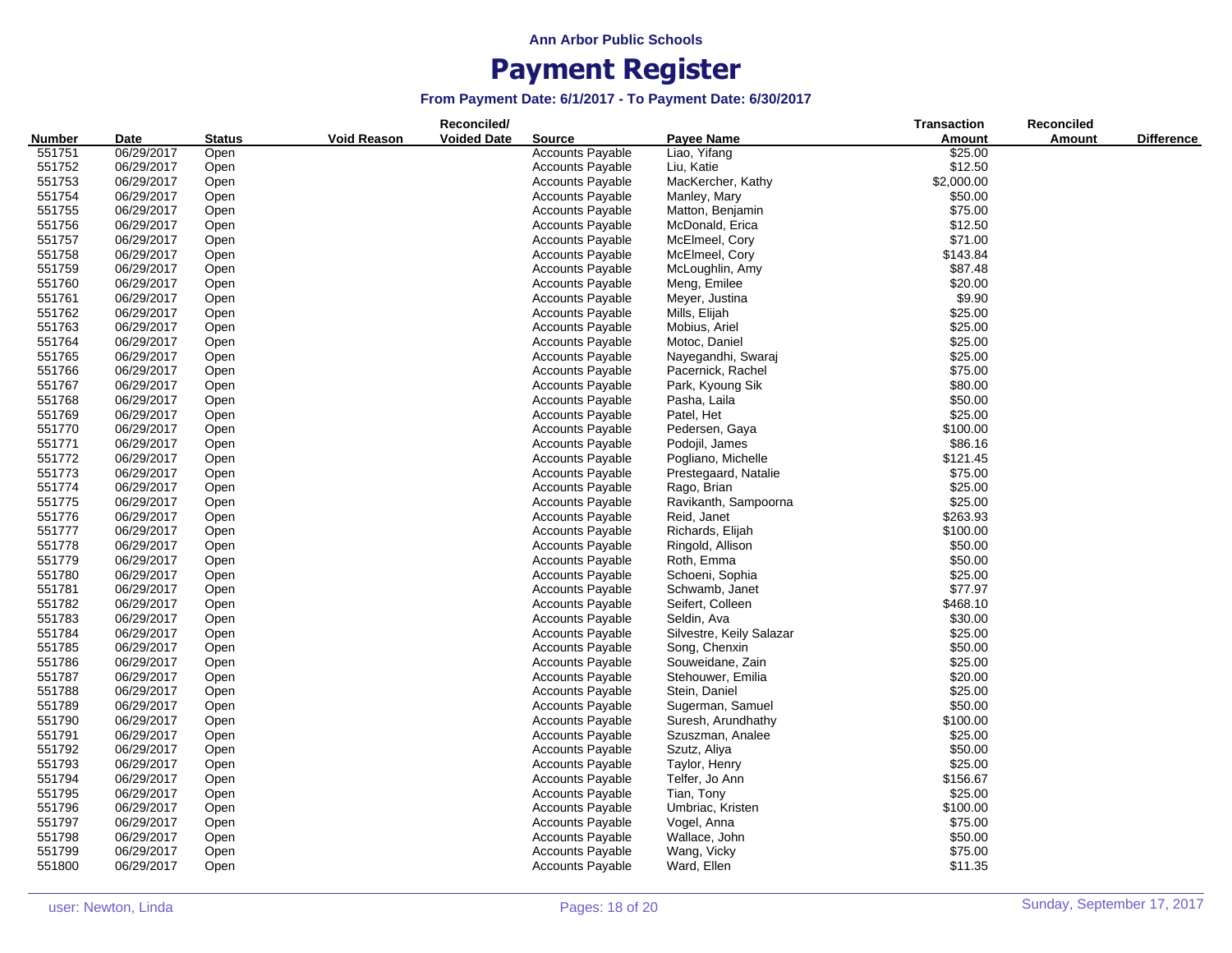| <b>Number</b> | Date       | <b>Status</b> | <b>Void Reason</b> | Reconciled/<br><b>Voided Date</b> | <b>Source</b>           | <b>Payee Name</b>                                               | <b>Transaction</b><br>Amount | Reconciled<br>Amount | <b>Difference</b> |
|---------------|------------|---------------|--------------------|-----------------------------------|-------------------------|-----------------------------------------------------------------|------------------------------|----------------------|-------------------|
| 551801        | 06/29/2017 | Open          |                    |                                   | <b>Accounts Payable</b> | Weaver, Terry                                                   | \$163.20                     |                      |                   |
| 551802        | 06/29/2017 | Open          |                    |                                   | <b>Accounts Payable</b> | Webber, Leah                                                    | \$12.50                      |                      |                   |
| 551803        | 06/29/2017 | Open          |                    |                                   | <b>Accounts Payable</b> | Weller, Holly                                                   | \$24.97                      |                      |                   |
| 551804        | 06/29/2017 | Open          |                    |                                   | <b>Accounts Payable</b> | Williams, Emma                                                  | \$25.00                      |                      |                   |
| 551805        | 06/29/2017 | Open          |                    |                                   | Accounts Payable        | Williams, Kiele                                                 | \$100.00                     |                      |                   |
| 551806        | 06/29/2017 | Open          |                    |                                   | <b>Accounts Payable</b> | Williams, LaNessa                                               | \$500.00                     |                      |                   |
| 551807        | 06/29/2017 | Open          |                    |                                   | <b>Accounts Payable</b> | Wilson, Jean                                                    | \$153.52                     |                      |                   |
| 551808        | 06/29/2017 | Open          |                    |                                   | Accounts Payable        | Wolfkostin, Kelman                                              | \$25.00                      |                      |                   |
| 551809        | 06/29/2017 | Open          |                    |                                   | Accounts Payable        | Wu, Tsu-Yin                                                     | \$136.00                     |                      |                   |
| 551810        | 06/29/2017 | Open          |                    |                                   | Accounts Payable        | Yang, Jingshan                                                  | \$550.81                     |                      |                   |
| 551811        | 06/29/2017 | Open          |                    |                                   | <b>Accounts Payable</b> | Yang, John                                                      | \$25.00                      |                      |                   |
| 551812        | 06/29/2017 | Open          |                    |                                   | <b>Accounts Payable</b> | Ye, Anne                                                        | \$50.00                      |                      |                   |
| 551813        | 06/29/2017 | Open          |                    |                                   | <b>Accounts Payable</b> | Yimer, Bethlehem                                                | \$500.00                     |                      |                   |
| 551814        | 06/29/2017 | Open          |                    |                                   | <b>Accounts Payable</b> | Zander, Ilias                                                   | \$25.00                      |                      |                   |
| 551815        | 06/29/2017 | Open          |                    |                                   | <b>Accounts Payable</b> | Zhao, Guanhua                                                   | \$168.60                     |                      |                   |
| 551816        | 06/29/2017 | Open          |                    |                                   | <b>Accounts Payable</b> | Zhou-Kourvo, Amory                                              | \$50.00                      |                      |                   |
| 551817        | 06/30/2017 | Open          |                    |                                   | <b>Accounts Payable</b> | Apple Computer Inc Professional<br>Service                      | \$1,716.00                   |                      |                   |
| 551818        | 06/30/2017 | Open          |                    |                                   | Accounts Payable        | Barnes & Noble                                                  | \$1,357.57                   |                      |                   |
| 551819        | 06/30/2017 | Open          |                    |                                   | <b>Accounts Payable</b> | <b>Bilingual Therapies</b>                                      | \$17,988.75                  |                      |                   |
| 551820        | 06/30/2017 | Open          |                    |                                   | <b>Accounts Payable</b> | <b>BWB Reasonable and Reliable</b><br><b>Transportation LLC</b> | \$34,063.28                  |                      |                   |
| 551821        | 06/30/2017 | Open          |                    |                                   | <b>Accounts Payable</b> | City Of Ann Arbor Treasurer                                     | \$5,181.64                   |                      |                   |
| 551822        | 06/30/2017 | Open          |                    |                                   | <b>Accounts Payable</b> | Detroit Edison Or Dte Energy                                    | \$61,032.73                  |                      |                   |
| 551823        | 06/30/2017 | Open          |                    |                                   | <b>Accounts Payable</b> | Diamond Health Care Staffing, Inc.                              | \$2,200.00                   |                      |                   |
| 551824        | 06/30/2017 | Open          |                    |                                   | <b>Accounts Payable</b> | <b>Educational Visions Alliance Inc</b>                         | \$2,575.00                   |                      |                   |
| 551825        | 06/30/2017 | Open          |                    |                                   | Accounts Payable        | <b>EMU Convocation Center</b>                                   | \$13,061.98                  |                      |                   |
| 551826        | 06/30/2017 | Open          |                    |                                   | <b>Accounts Payable</b> | <b>EMU Convocation Center</b>                                   | \$682.62                     |                      |                   |
| 551827        | 06/30/2017 | Open          |                    |                                   | <b>Accounts Payable</b> | Grainger                                                        | \$1,536.50                   |                      |                   |
| 551828        | 06/30/2017 | Open          |                    |                                   | Accounts Payable        | Great Lakes Environmental Service,<br>Inc                       | \$37,717.00                  |                      |                   |
| 551829        | 06/30/2017 | Open          |                    |                                   | <b>Accounts Payable</b> | Insectech                                                       | \$2,612.00                   |                      |                   |
| 551830        | 06/30/2017 | Open          |                    |                                   | <b>Accounts Payable</b> | WobbleWorks Inc.                                                | \$137.50                     |                      |                   |
| 551831        | 06/30/2017 | Open          |                    |                                   | <b>Accounts Payable</b> | Kalamazoo College Financial Aid                                 | \$2,000.00                   |                      |                   |
| 551832        | 06/30/2017 | Open          |                    |                                   | <b>Accounts Payable</b> | Lake Forest College                                             | \$4,000.00                   |                      |                   |
| 551833        | 06/30/2017 | Open          |                    |                                   | <b>Accounts Payable</b> | Macalester College                                              | \$2,000.00                   |                      |                   |
| 551834        | 06/30/2017 | Open          |                    |                                   | <b>Accounts Payable</b> | U Of M Office Of Financial Aid Schl                             | \$2,000.00                   |                      |                   |
| 551835        | 06/30/2017 | Open          |                    |                                   | <b>Accounts Payable</b> | U Of M Office Of Financial Aid Schl                             | \$2,000.00                   |                      |                   |
| 551836        | 06/30/2017 | Open          |                    |                                   | <b>Accounts Payable</b> | U Of M Office Of Financial Aid Schl                             | \$4,000.00                   |                      |                   |